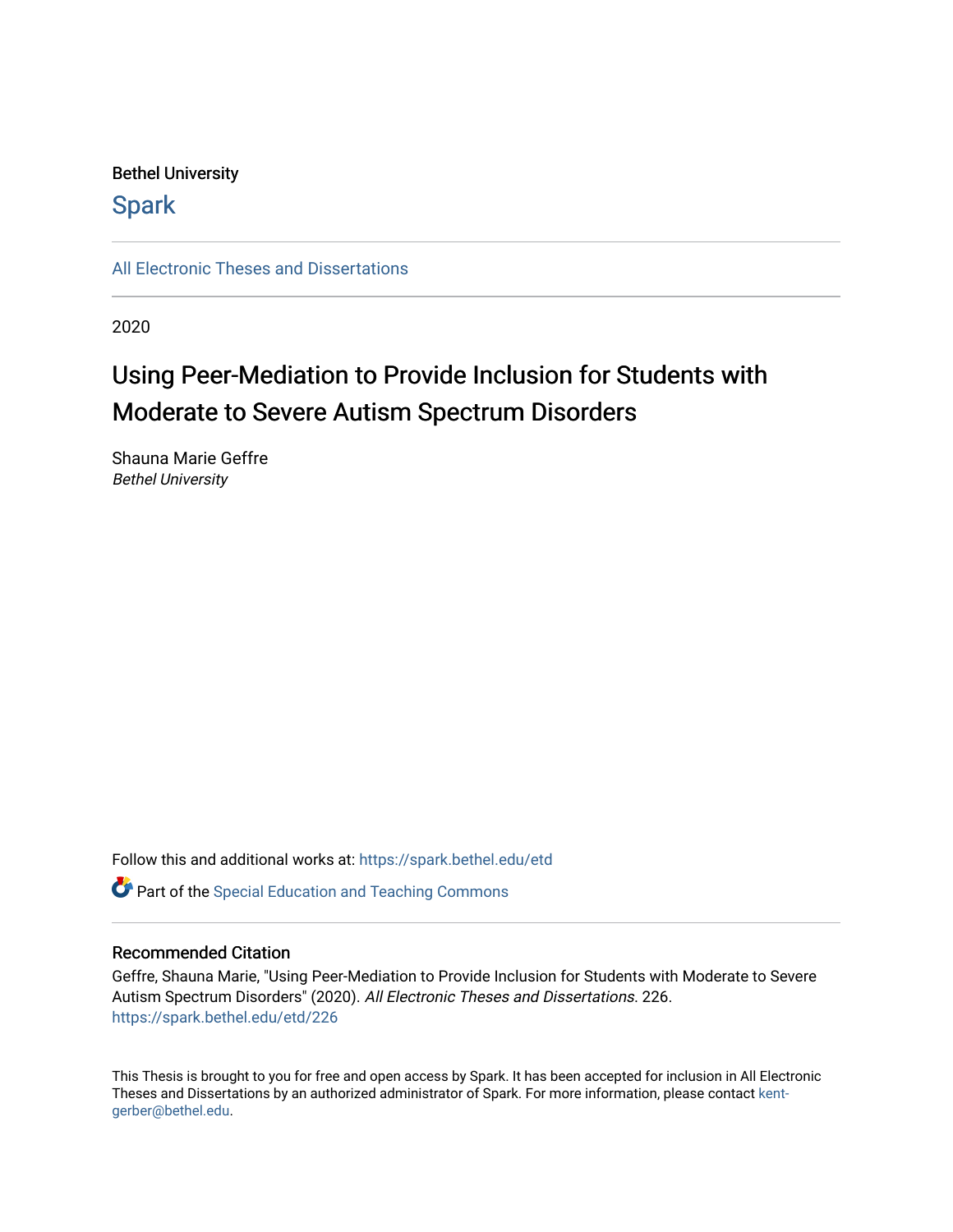# USING PEER-MEDIATION TO PROVIDE INCLUSION FOR STUDENTS WITH MODERATE TO SEVERE AUTISM SPECTRUM DISORDERS

A MASTER'S PROJECT SUBMITTED TO THE FACULTY OF BETHEL UNIVERSITY

BY

SHAUNA M. GEFFRE

IN PARTIAL FULFILLMENT OF THE REQUIRMENTS

FOR THE DEGREE OF

MASTER OF ARTS

AUGUST 2020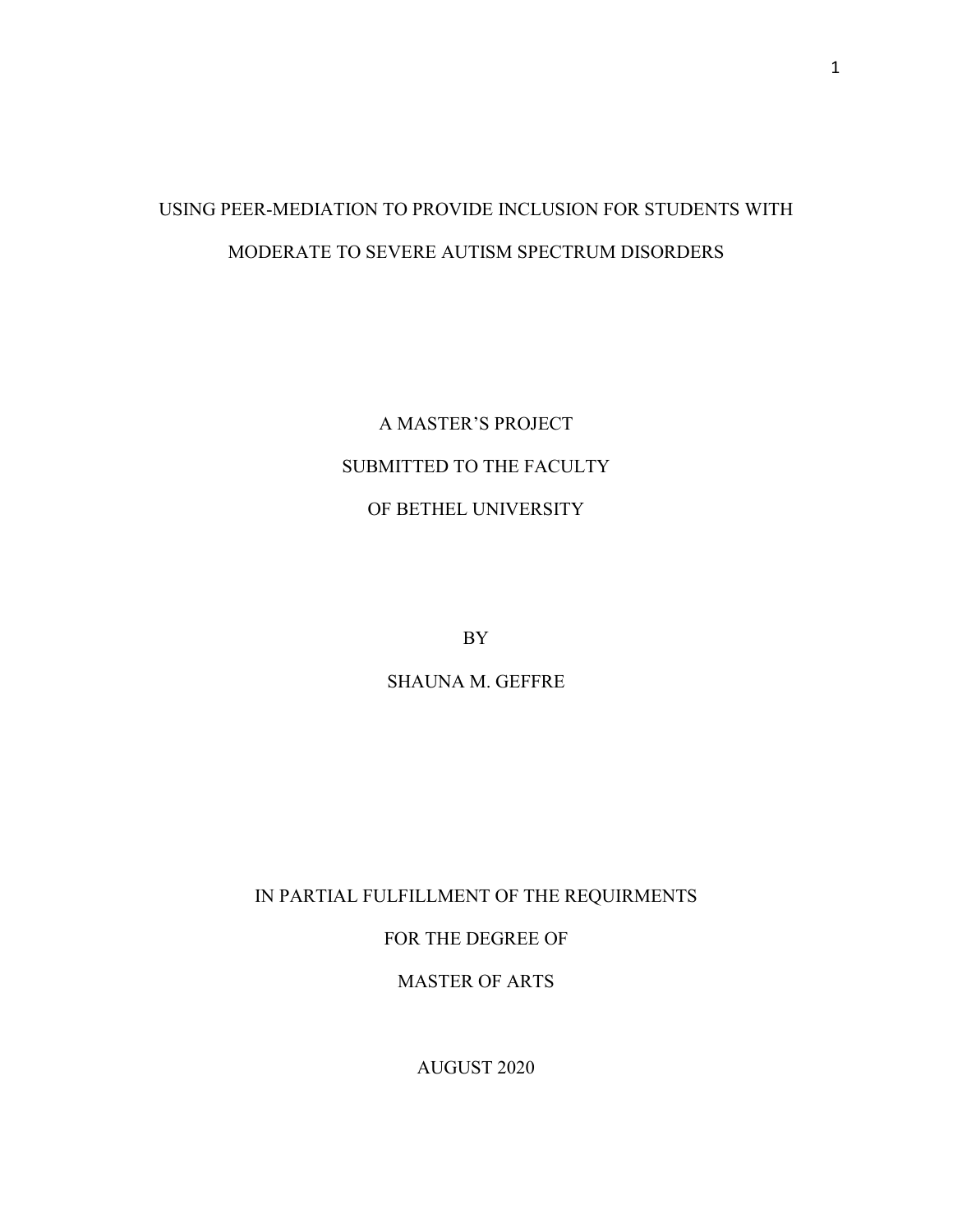BETHEL UNIVERSITY

# USING PEER-MEDIATION TO PROVIDE INCLUSION FOR STUDENTS WITH MODERATE TO SEVERE AUTISM SPECTRUM DISORDERS

Shauna M. Geffre

August 2020

APPROVED

Thesis Advisor: Susan Larson M.A.C., M.S., CCC-SLP

Program Director: Katie Bonawitz, Ed.D.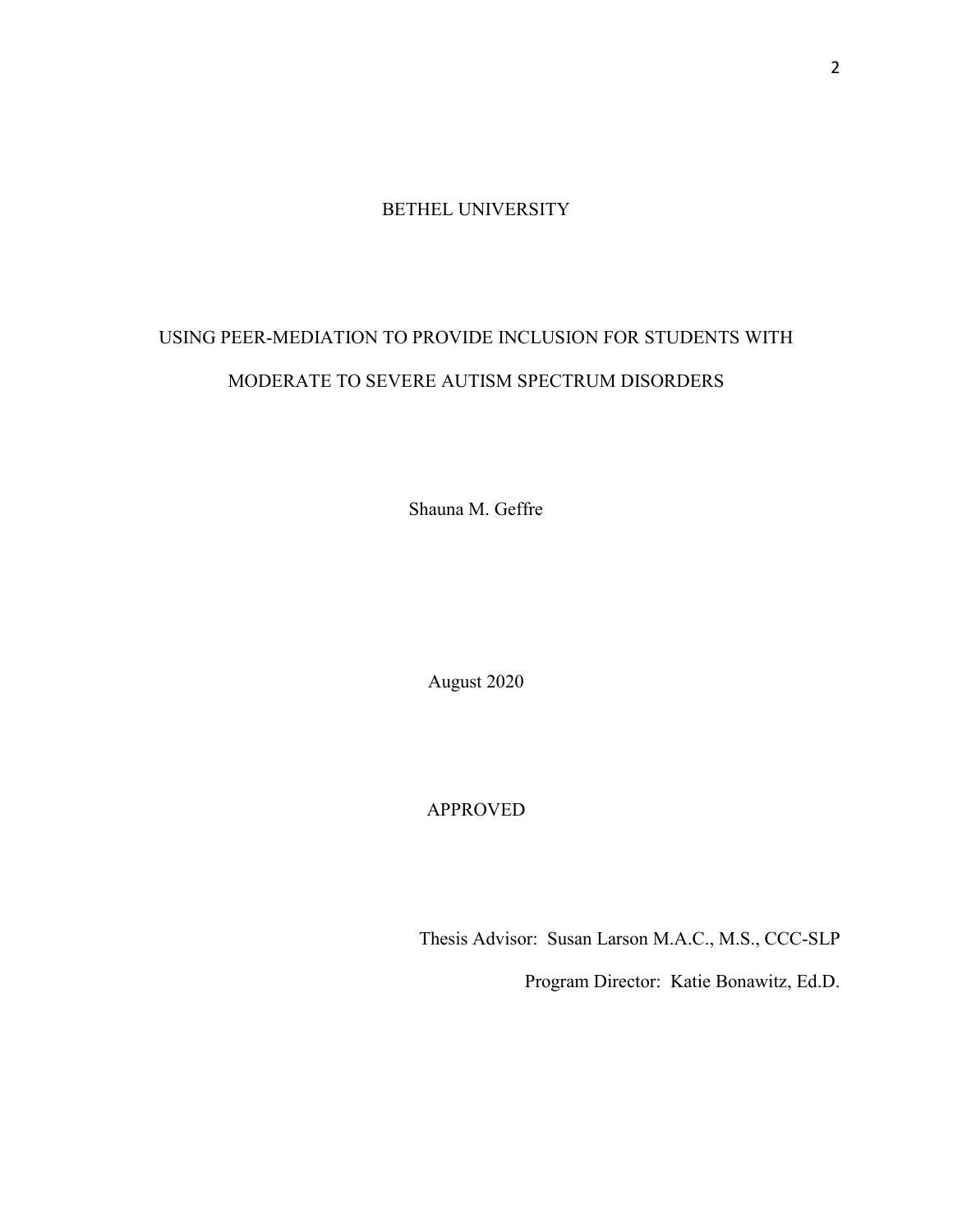#### Abstract

Students identified with low-functioning Autism Spectrum Disorders (ASD), in center-based programs, have minimal opportunities for inclusion in the general education setting and are often emotionally and socially excluded from their peers. Peer-mediated instruction (PMI) is a social skills intervention that trains neurotypical peers to be peer buddies for students with ASD. Research highlights PMI as an evidenced-based practice that increases social communication skills in students with ASD and develops empathy, patience, tolerance, and other character traits for neurotypical peers. The application of this project applies PMI practices in an elementary school to increase the social communication needs and promote inclusion through building relationships for students with low functioning ASD.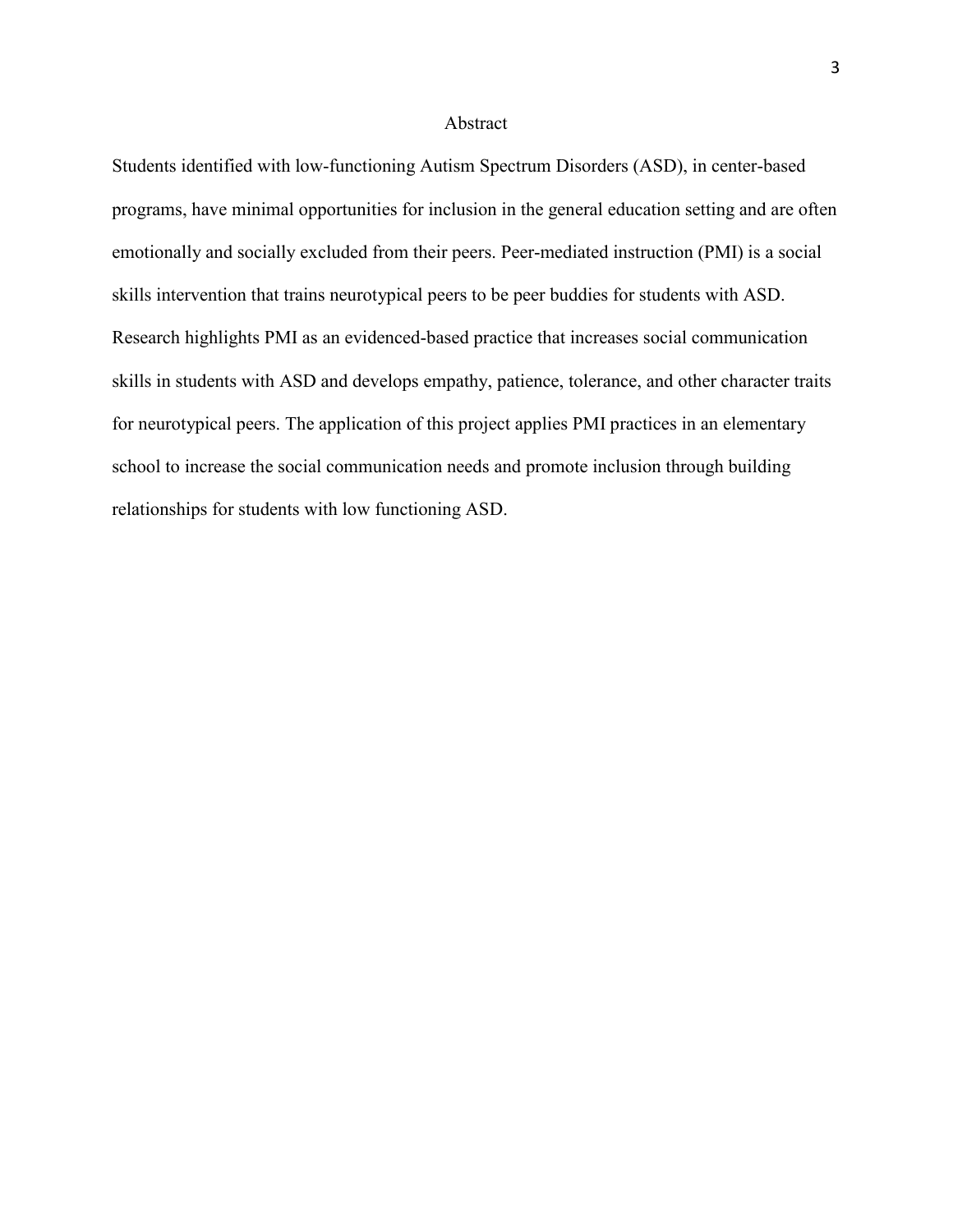# Table of Contents

| Abstract |                                        | 3  |
|----------|----------------------------------------|----|
|          | Table of Contents                      | 4  |
|          | Chapter I: Introduction                |    |
|          | History of Special Education Inclusion | 6  |
|          | College Student Personnel              | 7  |
|          | Peer Mediated Instruction              | 9  |
|          | <b>Guiding Questions</b>               | 10 |
|          | Chapter II: Literature Review          | 11 |
|          | Overview of Literature Reviewed        | 11 |
|          | Social Skills in Students with ASD     | 11 |
|          | Using Peer Mediated Instruction (PMI)  | 14 |
|          | PMI and Student Behavior               | 20 |
|          | PMI and Academics                      | 22 |
|          | PMI and Neurotypical Peers             | 24 |
|          | PMI in Multiple Contexts               | 27 |
|          | PMI and Barriers to Inclusion          | 27 |
|          | Conclusion                             | 29 |
|          | Chapter III: Application               | 31 |
|          | <b>Evidenced-Based Rational</b>        | 31 |
|          | Purpose and Goals                      | 33 |
|          | Program Design and Curriculum          | 35 |
|          | General Overview                       | 35 |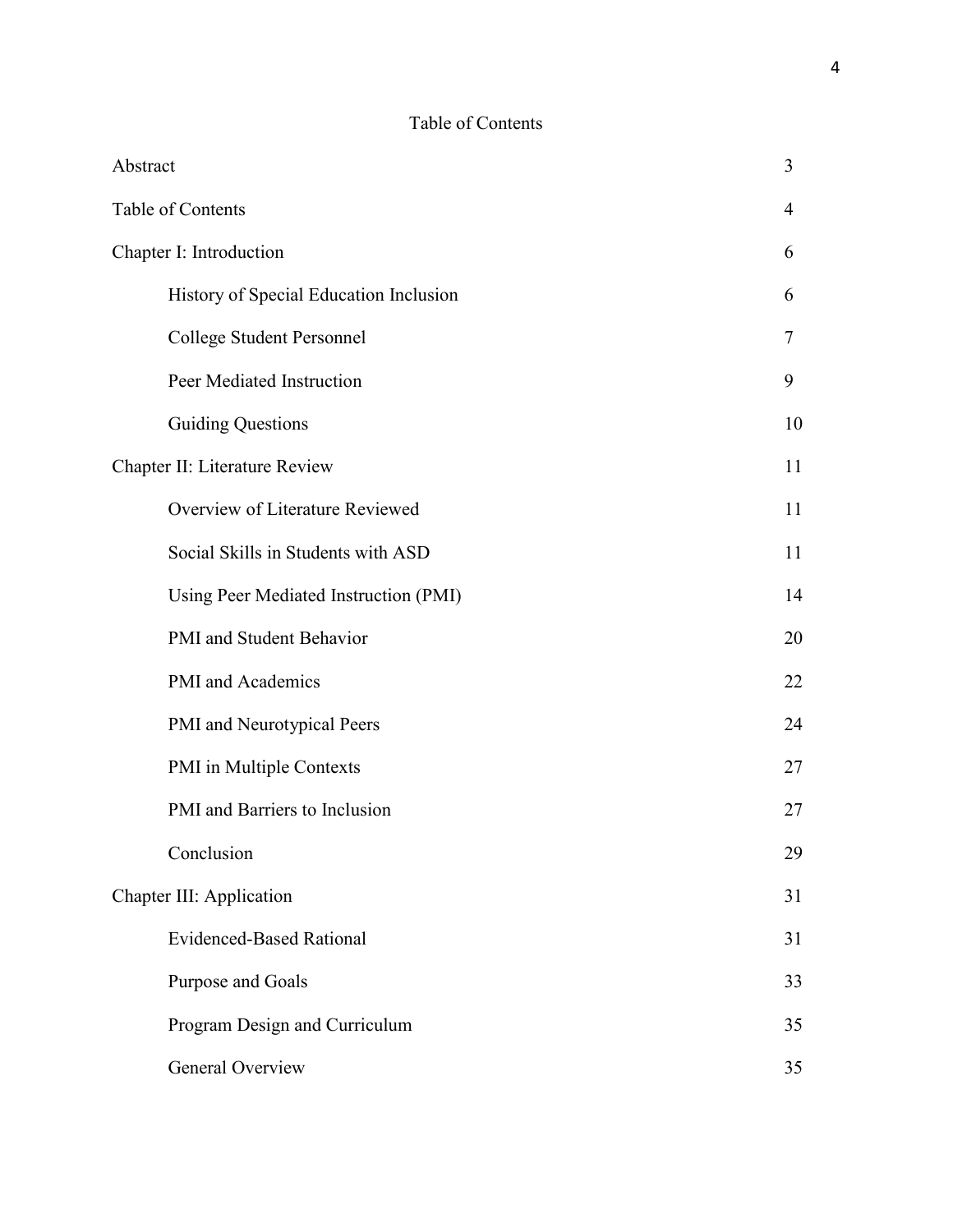| Audience                                     | 37 |
|----------------------------------------------|----|
| Resources                                    | 40 |
| Sustainability                               | 40 |
| Conclusion                                   | 41 |
| <b>Chapter IV: Discussion and Conclusion</b> | 42 |
| Summary                                      | 42 |
| Professional Application                     | 43 |
| <b>Limitations of Research</b>               | 44 |
| Implications for Future Research             | 45 |
| Conclusion                                   | 45 |
| References                                   | 47 |
| Appendix A                                   | 52 |
| Appendix B                                   | 53 |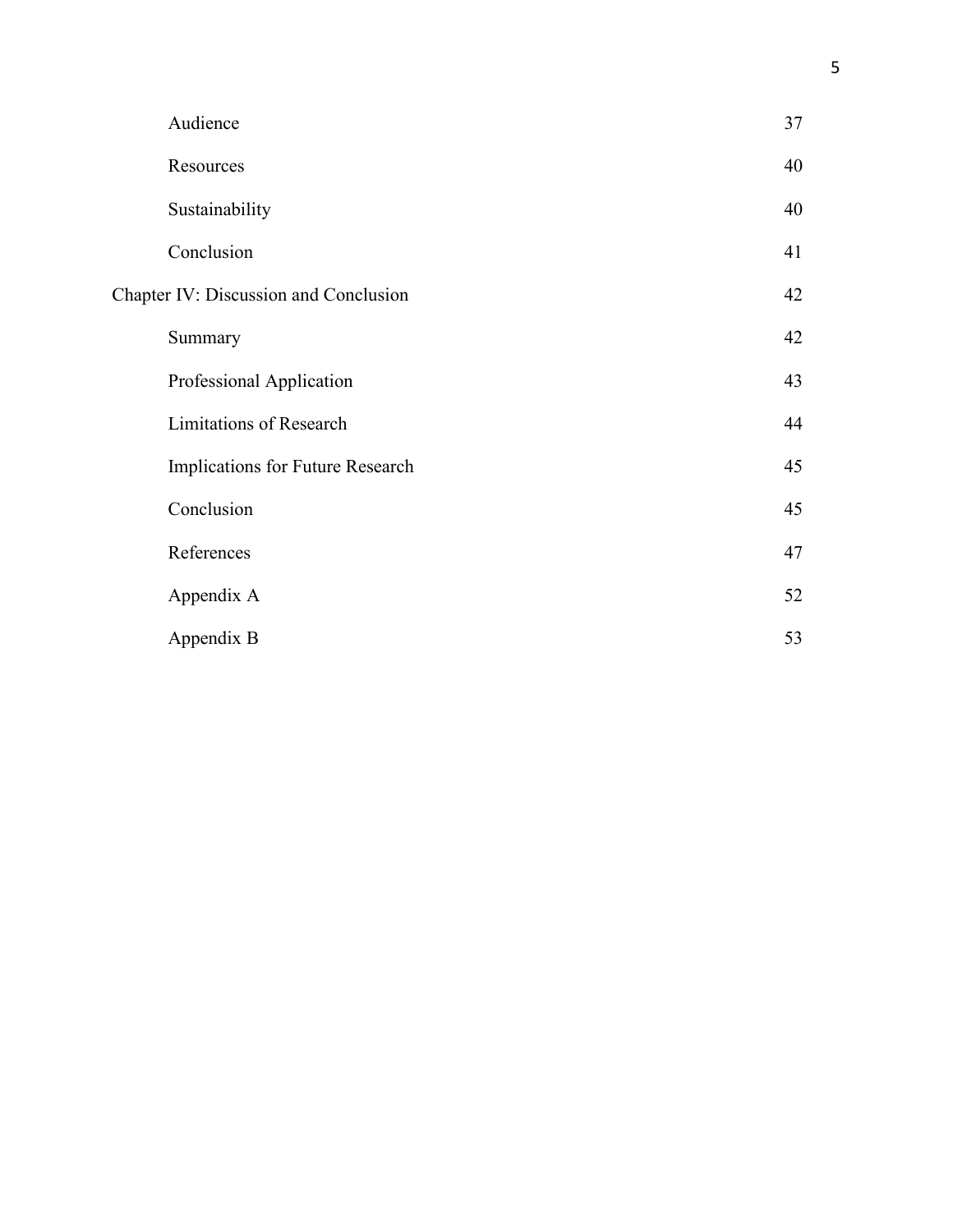#### CHAPTER I: INTRODUCTION

*Imago Dei* is Hebrew for "The Image of God". Psalm 139 informs us that each person is knitted and formed in the womb, fearfully and wonderfully made, based upon the Genesis account of being made in the image of God. Therefore, as Anderson (2012) notes, our value as human beings is rooted in the truth that we *are* God's image bearers. Our world is also fallen. Image bearers are subjected to disease, suffering, sickness, and disabilities. However, being image bearers transcends the physical limitations of our earthly bodies and reminds us that each person is uniquely endowed with honor because they bear the very image of God.

For years, image bearers with disabilities were isolated and segregated. This tragedy led to the dehumanization of people with disabilities and education was not accessible for them. As we now stand in an educationally driven age where educators are trained specifically to teach students with disabilities, it is shocking to know that it was not until 1975 when President Ford signed into law the Education for All Handicapped Children Act (Public Law 94-142), now known as Individuals with Disabilities Education Act (IDEA). This life-honoring, image-bearing movement happened *only* forty-five years ago. This law, though recent in time, has brought bright hope for students with disabilities who are educated alongside their peers.

The law requires that students receive a Free and Appropriate Public Education (FAPE) in the least restrictive environment (LRE). In the 1980's, as inclusive settings began gaining acceptance, partnerships across special and general education practices began to cross traditional teaching boundaries when a concept called co-teaching emerged (Cook, Friend, Hurley-Chamberlain, & Shamberger, 2010). Co-teaching occurs when a special education teacher and a general education teacher teach together to instruct a mixed classroom that includes both students with Individual Education Plans (IEP) and non-disabled students. Co-teaching has

6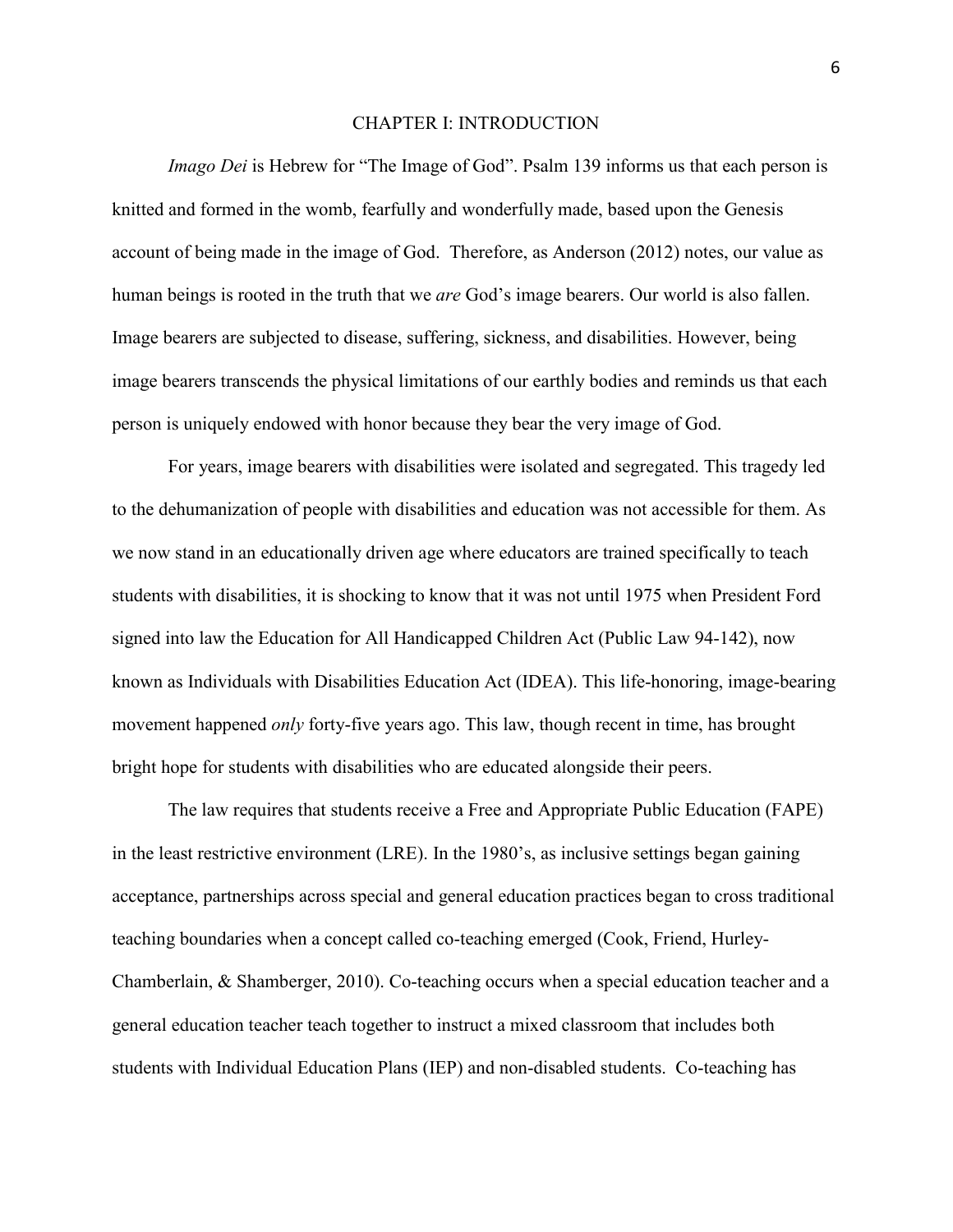intensified and is the primary vehicle used to provide support and instruction that meets legislative expectations for students with disabilities thanks to the No Child Left Behind Act of 2001 and the reauthorization of Individuals with Disabilities Education Act of 2004, (Cook, et al., 2010). However, some students require more intensive special education services. These students are placed in separate classrooms from 0% to 100% of the school day. The placements are based on designated federal levels based on the amount of time students who are disabled spend without their disabled peers. Center-based students who spend 60% or more of their day in the special education classroom fall into the Federal Setting III category. The times they are educated with same-aged peers is reduced to gym, art, music, lunch and/or recess where they are usually accompanied by a paraprofessional.

I began my professional career as a special education teacher working in a Federal Setting III program for students with ASD at a low-income, suburban high school. ASD is a neurological disorder that impairs social interaction, communication, and includes restricted, repetitive, or stereotyped behaviors or interests (Minnesota Department of Education, n.d.).

 Students on my caseload were in the special education classroom 60% or more of their day. Most of the students attended the general education classroom for two electives. During the electives, they were accompanied by a paraprofessional. During lunch, the students typically clustered in a group together at a separate table or ate lunch in another environment, as the cafeteria was too overstimulating for them.

Teaching a social skills class, I noticed these students attempted to practice social interactions with their peers who also struggled socially. I implemented culturally responsive protocols, such as "pair and share" while the students stared at each other blankly. Even with visuals and other evidenced-based techniques, the students struggled to have simple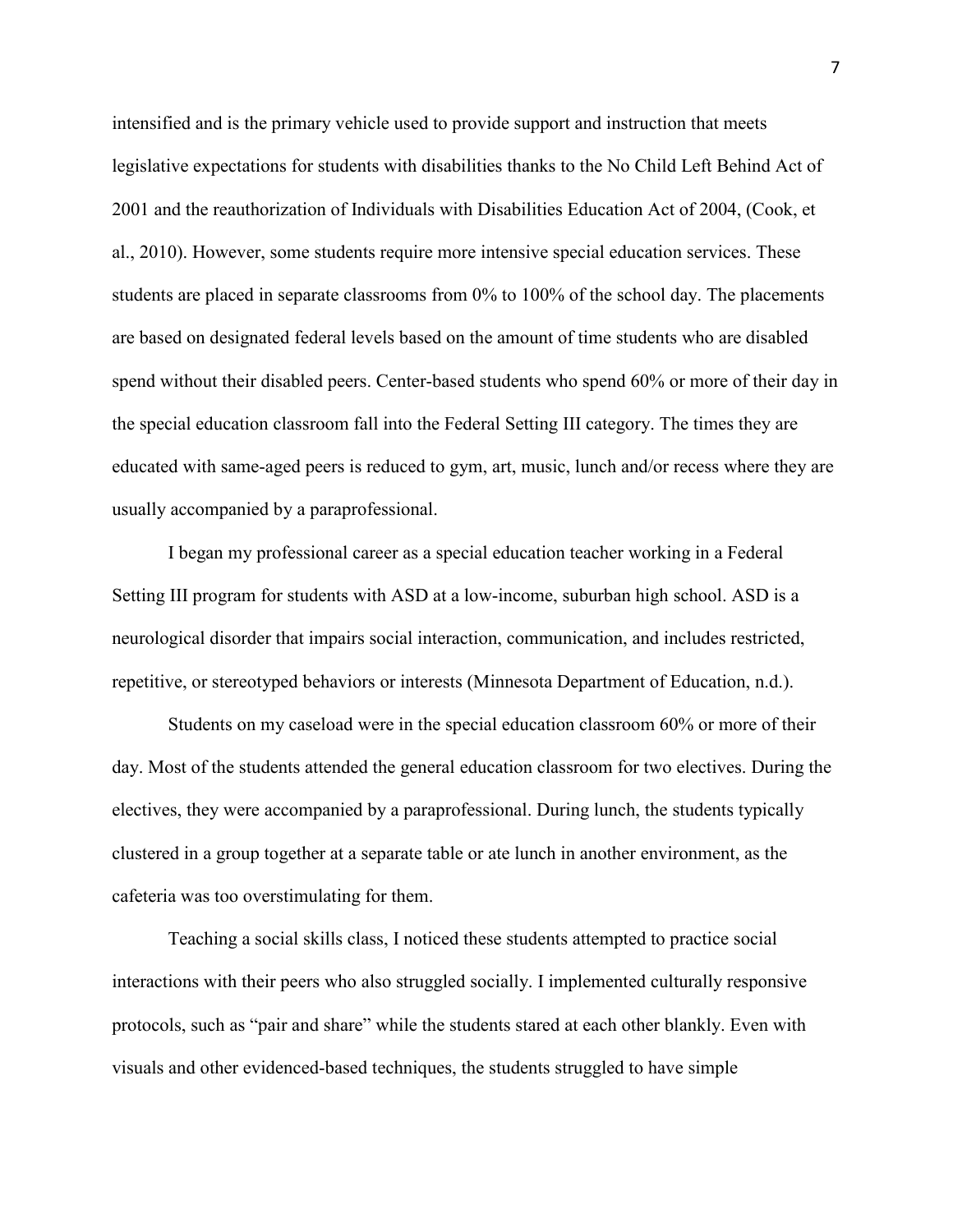conversations together. As the teacher, I could model appropriate conversational elements, but my influence was much less enforcing than the peer model.

My students lacked social skills, had limited opportunities for inclusion, and struggled to build relationships. They spent much of the day with peers who were poor social skills models. Although a common misconception is that people with ASD do not desire relationships, this is a myth. Gleeson, Jones, & Williams (2017) provided research findings to show that young people desired to fit in with their peers. An analysis of students with ASD found that the students wanted friendships, but they reported they did not know how to fit in. Research demonstrated that when vulnerable students had friends, they were less likely to be bullied; they felt less anxious about school; and they also felt more positive about themselves (Gleeson, et al., 2017). I knew my student's federal setting was in their best interest to support their learning needs. They did not have the skills necessary to attend mainstream classes. Electives were challenging for them even with the modifications and supports they received. Therefore, I questioned how I could help the students be included – not just in a physical sense, but in a relational sense, while continuing to provide them direct instruction in social skills.

 Our school day incorporated a homeroom once a week for twenty minutes. Freshmen classrooms had an upper-classmen come in, complete activities with the students, and ensure they were becoming acquainted with the demands of high-school. Although my classroom had mixed grades, I had an upper-class student come in to help support my students. The students who participated, volunteered, but also were referred by classroom teachers. They were upstanding students with solid academic skills. As the students in my classroom built a relationship with this student who visited once a week, I wondered why neurotypical students could not come *into* the special education classroom to be peer buddies and to support students in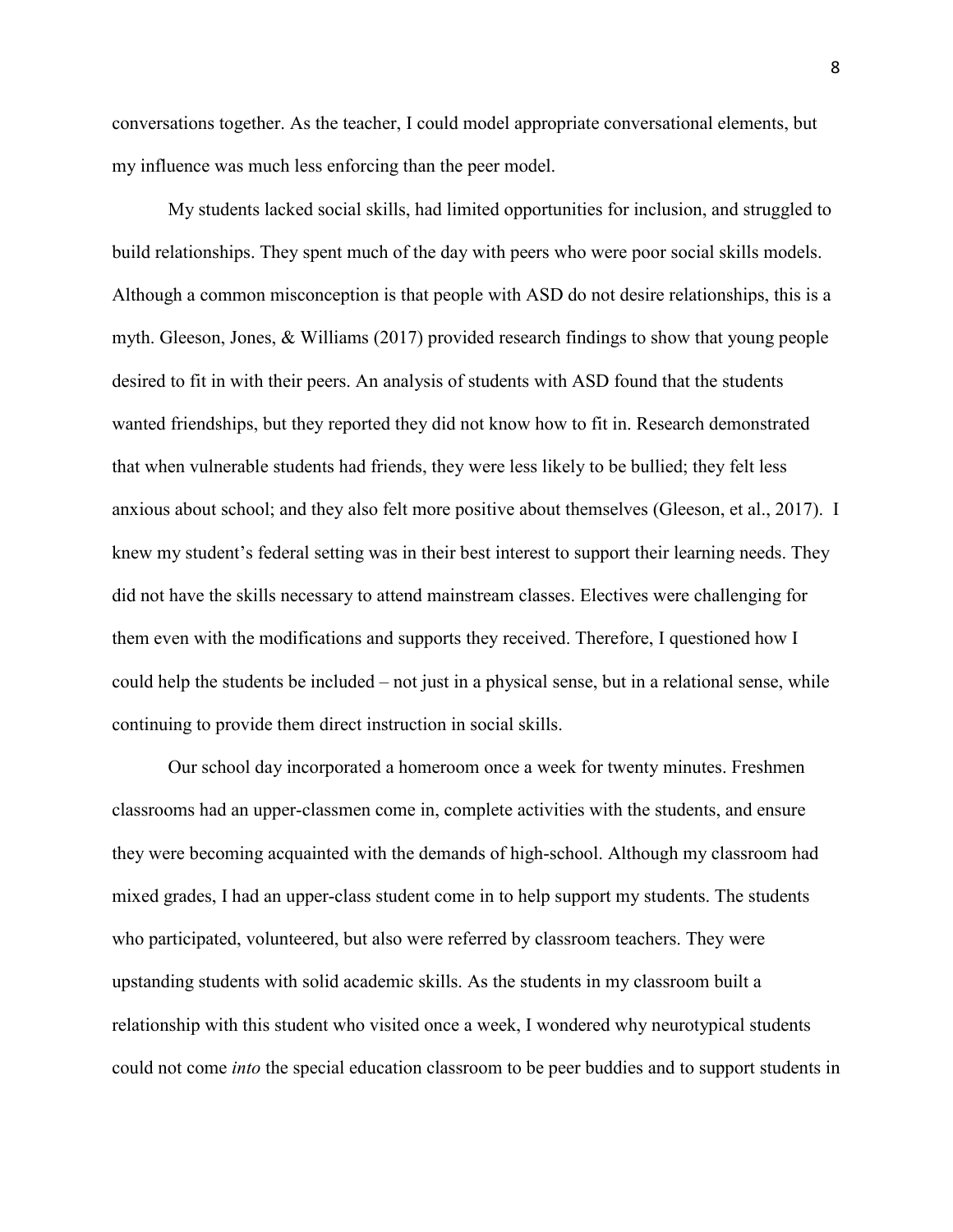the areas of social and emotional learning? Why was inclusion primarily thought of as students with special needs going *into* the general education classroom? I previously worked as a paraprofessional in various districts that implemented peer-buddy programming, so I began to read about other programs and partnerships that utilized peer-buddies.

The research highlights many benefits of Peer-Mediated Instruction (PMI) (Gevarter, et al., 2014). PMI is an evidenced-based practice in which neurotypical peers help teach social skills. Peers are trained and placed into groups with a student who has an autism spectrum disorder. Peers model appropriate social behaviors and may prompt or redirect inappropriate behaviors demonstrated by their ASD peers. They also reinforce positive behaviors. Peer buddies is another common term for this intervention.

 PMI helps increase social communication (Cox, et al., 2015) behavior (Clarke & Duda, 2018), and academics (Ledford & Wehby, 2015) for students with ASD. Among the benefits for students with ASD, PMI also benefits neurotypical peers (Garrison-Harrell et al., 1998).

Forty-five years ago, a life-changing law mandated that the educational system ensure that students with disabilities have access to a free and appropriate public education (FAPE). This law supports the dignity of children with disabilities and calls out the rights they have being made in the image of God. Forty years ago, the concept of co-teaching began, evolving in the past twenty years (Cook, et al., 2010). Today, more research is needed to understand how PMI is beneficial for students while also providing a practical means of inclusion for students in a Federal Setting III category. While students with ASD may be physically included, they are often emotionally and socially excluded (Gleeson, et al., 2017). Students with low-functioning ASD are even more excluded as they lack the skills necessary to participate in mainstream classes.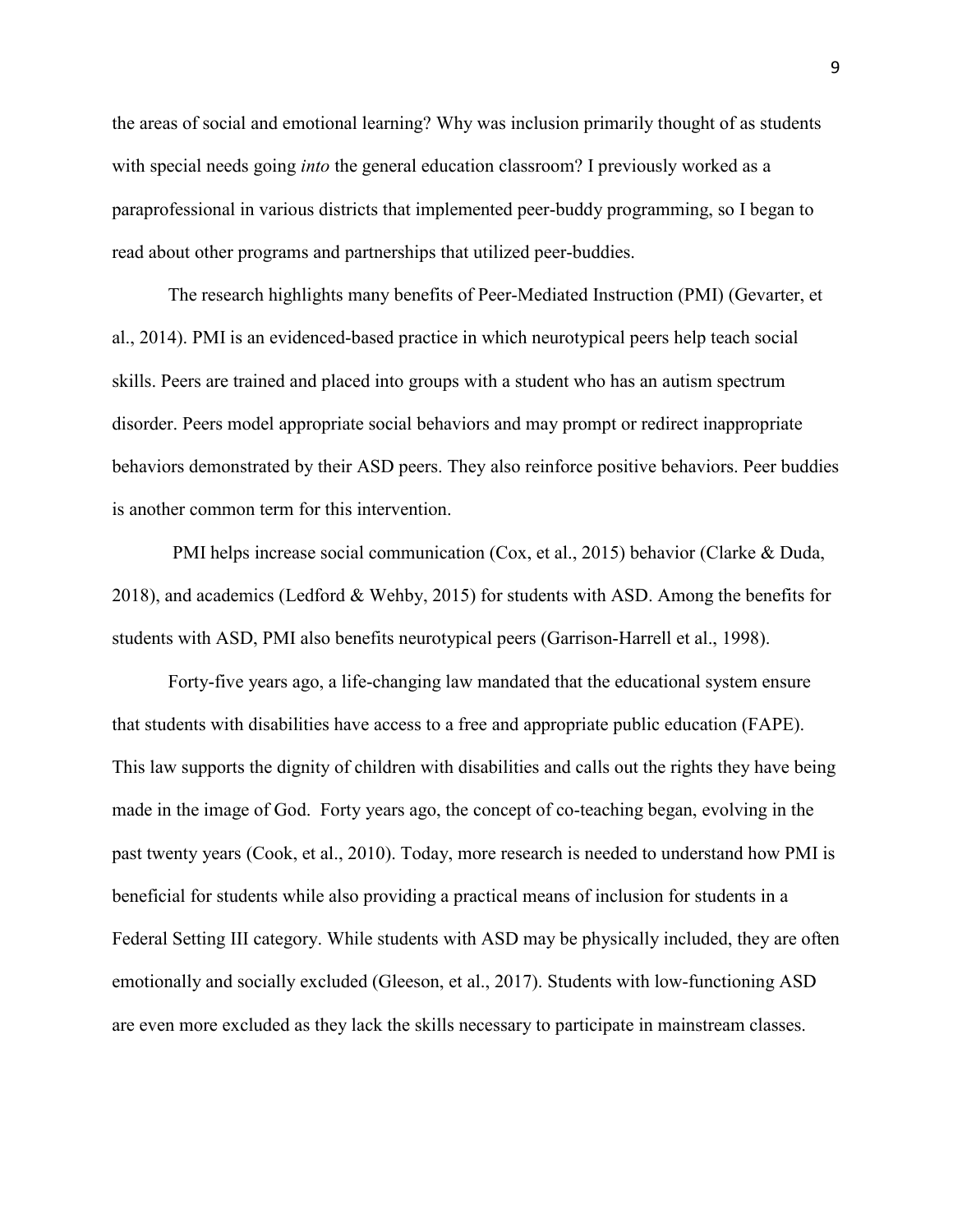The question guiding this thesis project is: How can implementing Peer Mediated Instruction benefit both low functioning students with ASD and their non-disabled peers? The research findings will be applied to design a programming based on a PMI model to create emotional and social inclusion for ASD students in a federal setting III program. The peerbuddies will build relationships within the special education classroom with the hope of expanding the relationships into general education settings.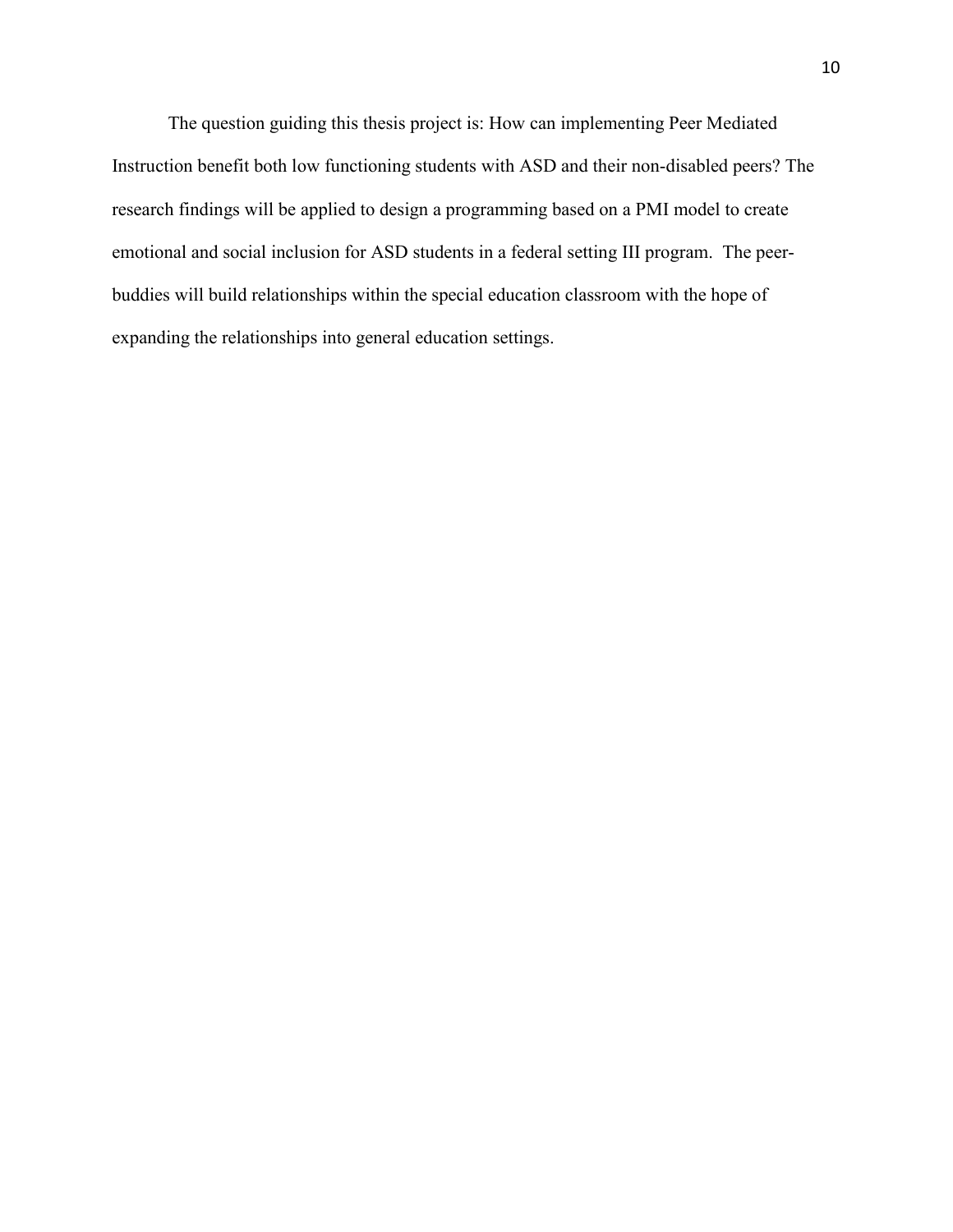#### CHAPTER II: LITERATURE REVIEW

To locate the literature for this thesis, searches of ProQuest, EBSCOhost, SAGE Publications, PUB med central, Education Database, Elsevier ScienceDirect Journals, and Springer were conducted for publications of 2005-2020. This list was narrowed by only reviewing published empirical studies articles from peer-reviewed journals that focused on autism, inclusion, and peer-mediated interventions found in journals that addressed the guiding questions. The key words used in these searches were "autism and inclusion", "peer-mediation for autism spectrum disorder", "autism and peers", "stakeholders and inclusion and autism", and "autism and bullying". The structure of this chapter is to review literature on peer-mediation for students with autism in seven sections in this order: Social Skills in Students with ASD, Using Peer Mediated Instruction (PMI), PMI and Behavior, PMI and Academics, PMI and Neuro-Typical Peers, PMI in Multiple Contexts, and PMI and Barriers to Inclusion

#### **Social Skills in Students with ASD**

Many students with autism show deficits in social communication, language, and/or repetitive/restricted behaviors. These challenges impact students' abilities to build relationships and engage in interpersonal skills needed for daily living. While we often think of special education as targeting student's academic needs, students with autism have many barriers that affect interpersonal relationships, which are often direct hindrances to academics or to the individual's quality of life as relationships play a key role. This section reviewed literature that showed how students with autism demonstrate a need for specific social skills interventions beyond situational classroom instruction.

Gulsrud, Kasari, Locke, & Rotheram-Fuller (2010) researched inclusive practices, listed both pros and cons, and argued that the cons that existed in inclusive settings, such as over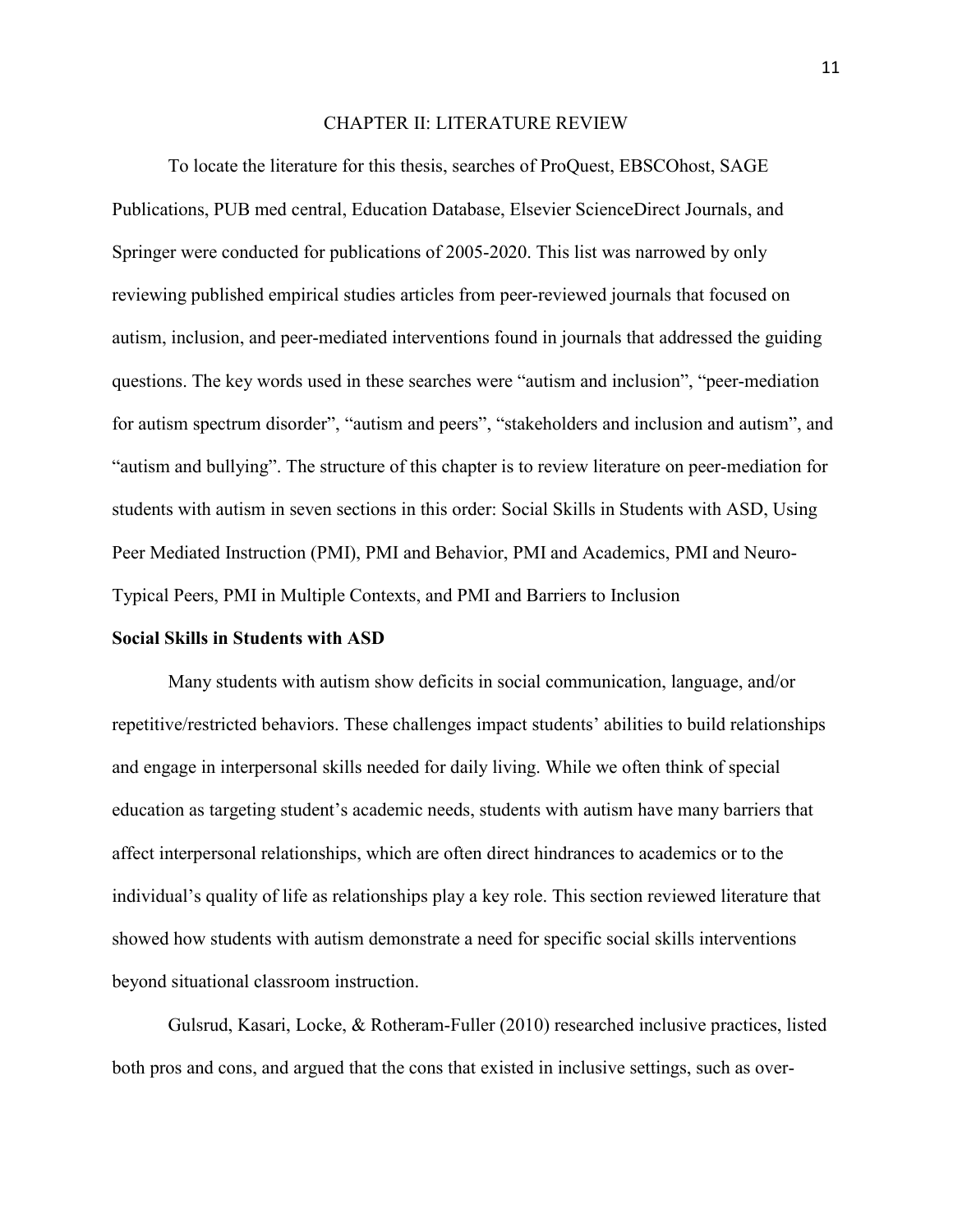stimulating environments and lack of resources, impacted the successful integration of students with ASD into social networks. To determine the accuracy of the teacher's reports for social interactions, the researchers conducted a study to determine the accuracy of student and teacher social reports. They hypothesized that students with ASD would have lower quality friendships and fewer friendship nominations. They analyzed the relationship between observations and relationship surveys and hypothesized that the observations would indicate that students without social networks would be socially less engaged on the playground at an elementary school.

They prescreened candidates and 60 elementary school students with ASD were selected to participate in the study along with 815 typically developing students. A subsample was selected to match age, gender, grade, and classroom. Students and teachers completed different surveys. Students filled out the Friendship Qualities Scale (FQS) and a friendship survey that identified friends they enjoyed and did not enjoy. Teachers completed a Teacher Perception Measure and rated student's social skills and the teacher's perceptions of the student's classroom conduct. Additionally, the Playground Observation of Peer Engagement (POPE) was completed in which observers coded students play during recess for two separate recess times (Gulsrud, et al., 2010).

When analyzing the social network, students with ASD had significantly poorer centrality compared to their peers. In the area of rejections, students rated whom they did not like to hang out with. There was no significant difference between students with ASD and their peers. Reciprocal friendships were significantly lower for students with ASD and students with ASD who also reported significantly lower quality of friendships. The researchers found no correlation between active engagement on the playground and peer nominators of social network. However, Gulsrud et al., (2010) noted that students with ASD, despite their social status, were often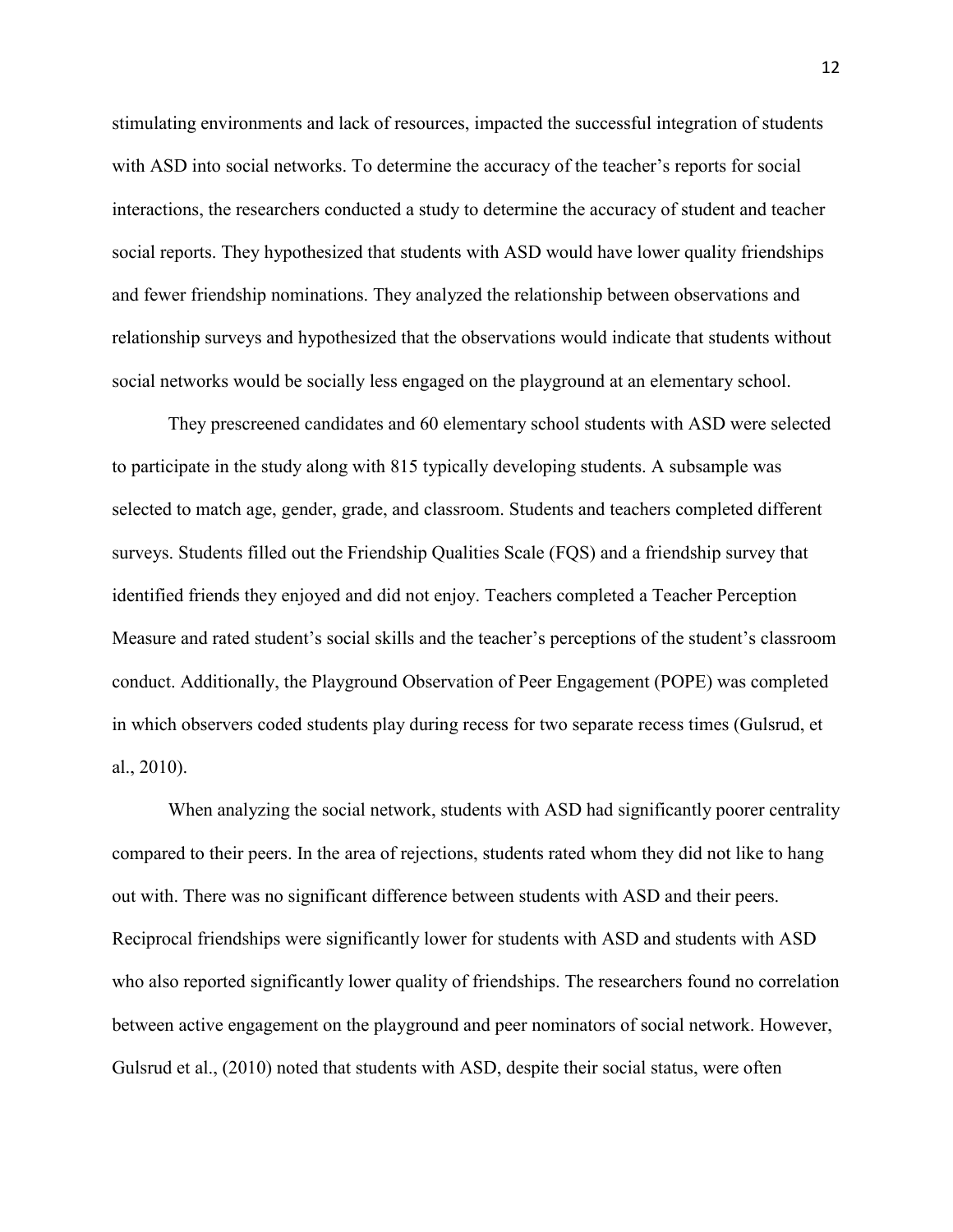unengaged on the playground. The researcher's conclusion was that students with ASD had greater success in relationships with their peers when more supports were in place to help the children learn to engage with their peers (Gulsrud et al., 2010).

Students with ASD may be more predisposed to bullying from other students due to their social communication deficits. Cappadocia, Pepler, & Weiss (2011) completed a study that examined parental reports of their children with ASD who were bullied and then explored the association between being bullied and mental health. Participants spanned five-21 years and were enrolled in public schools. Parents completed a 30-minute survey that assessed: demographics, psychological distress, bullying incidences, problem behaviors, and an assessment of autism severity. Results from the survey indicated that students with ASD had higher rates of being bullied than children in the general population. Students who were bullied were 11 times more likely to have observable mental health problems (Cappadocia et al., 2011).

Peer mediation is a powerful intervention because it not only teaches students with autism valuable social skills, it also teaches typically developing peers valuable character traits.

Gleeson, Jones, & Williams (2019) completed a qualitative metasynthesis that examined how students with ASD in mainstream settings made sense of themselves. Criteria for their research included school aged (five-21 years) participants to be on the autism spectrum. Articles needed to be focused on or included the student's own account or views, articles needed to use qualitative methods, and they needed to be published between 2000-2014 in a peer-reviewed journal or book. They analyzed the synthesized findings and found that students with ASD viewed themselves as different than typically developing peers. Understanding themselves as different, contributed to the difficulties associated with ASD. Their findings also indicated that students with ASD felt they had limited accessibility to the school environment due to factors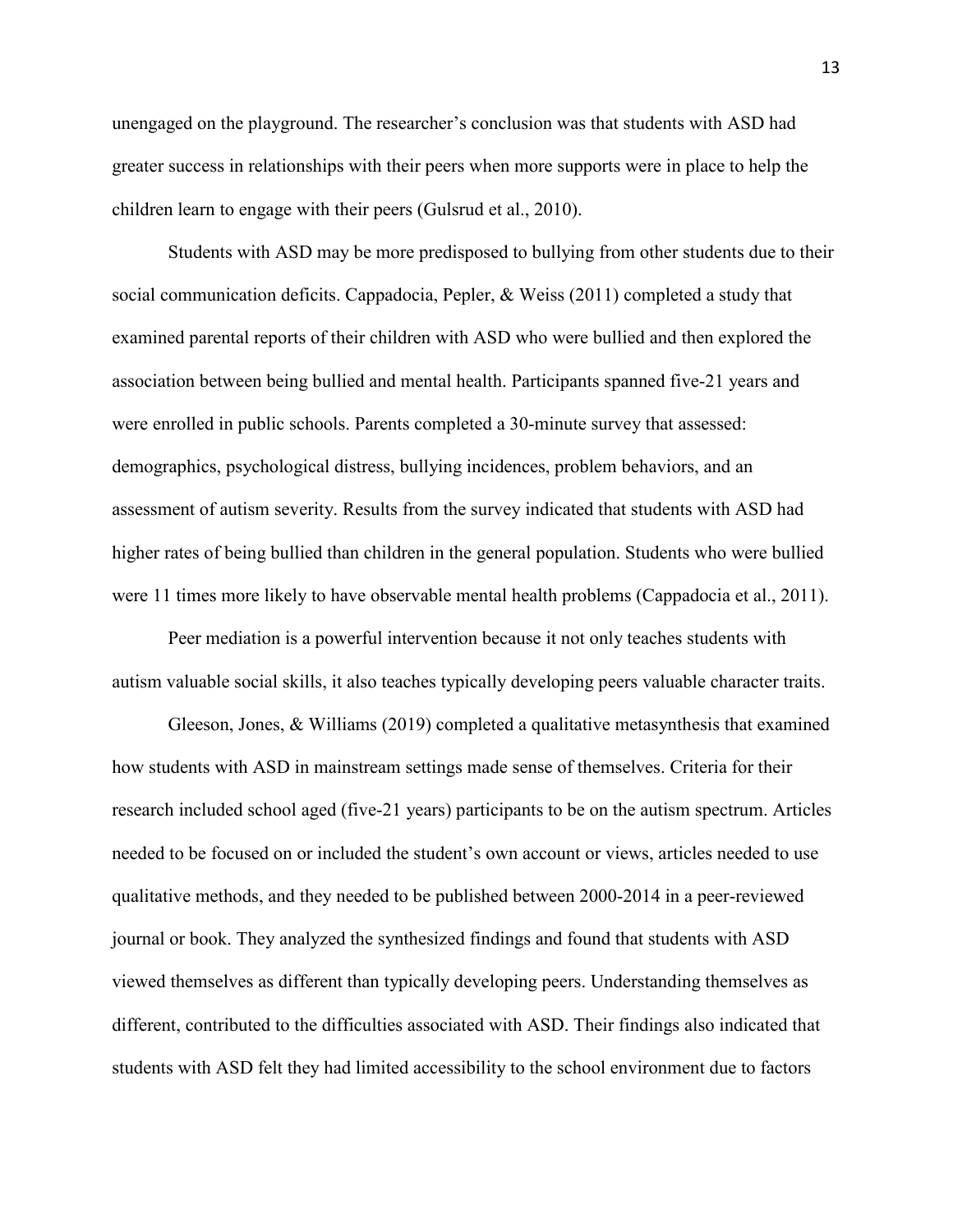that disrupted their sensory systems. They concluded that the students' sense of being different heightened their risk for developing low self-esteem and increased their mental health problems.

These findings revealed the importance of early intervention to address social skills deficits to promote ASD students sense of self-worth as they navigate school.

#### **Using Peer Mediated Instruction (PMI)**

 As noted above, students with autism have deficits in social communication. Research indicated that students with ASD improved skills in all areas when interventions such as direct instruction, social stories, video modeling, and PMI were implemented. A combination of interventions was often the most effective. This section will review literature focused on the effectiveness of Peer Mediated Instruction (PMI).

To determine the efficacy of treatments, Cox, et al. (2015) completed a comprehensive study of interventions that combined peer training with direct instruction for social communication, language performance, adaptive communication skills and teacher ratings of young children with moderate to high-functioning ASD. The research questions were four-fold: 1) What were the noted effects for social communication in non-treatment and generalization probes, for children who received intervention, 2) What were noted effects for communicative acts during treatment sessions and were differences in session outcomes noted based on one versus two years of intervention, 3) What effects were noted on standardized measures of language and adaptive communication performance, and 4) Did teachers impressions of children's social communication and interactions with peers improve as a result? A mixedmethods study was conducted. Cox et al., (2015) designed two groups, an experimental group, and a comparison group. Assignment was random. Peer special network groups met three times per week to teach social and communication skills by playing games using age-appropriate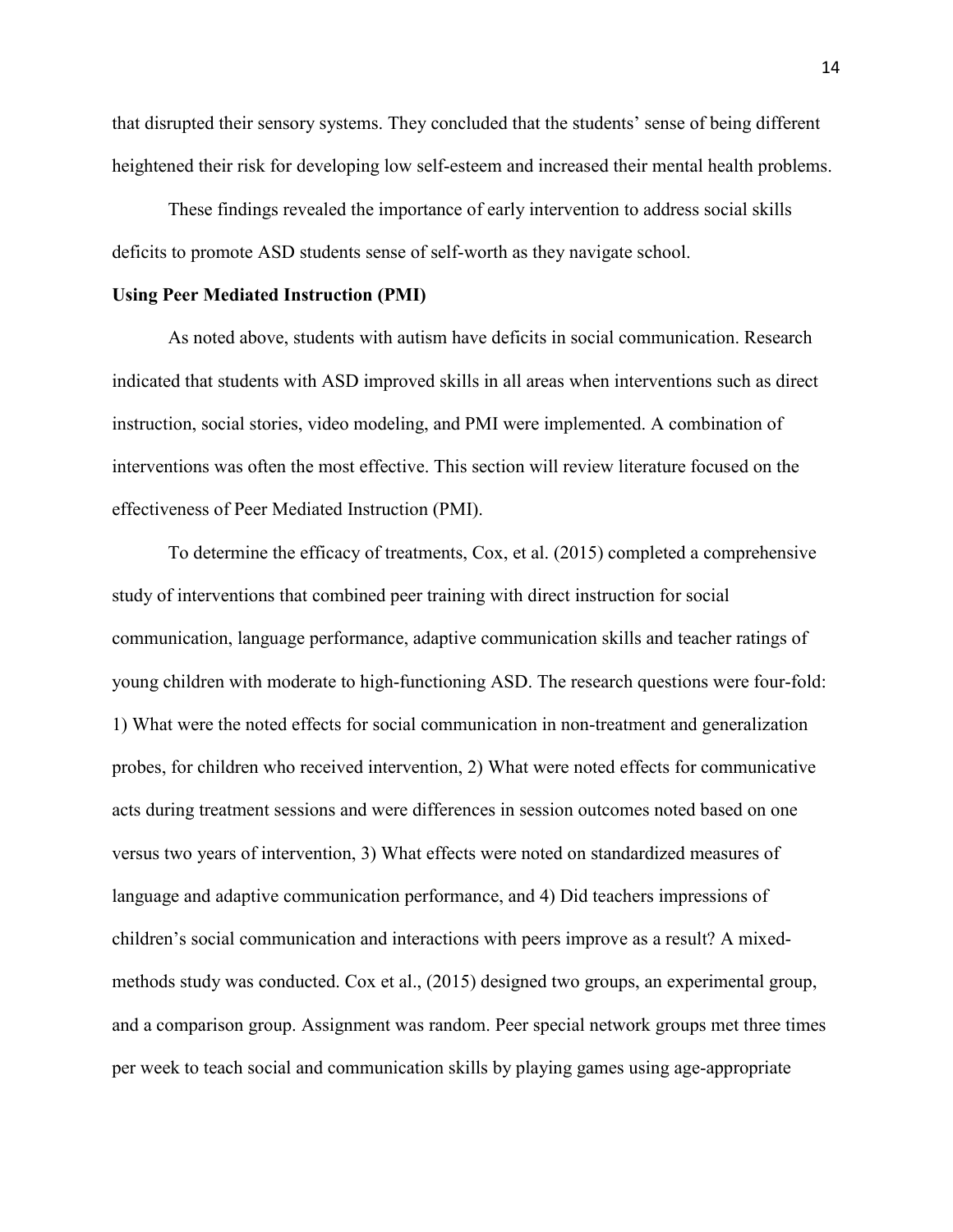tabletop activities. Each skill was targeted for four to five weeks before a new skill was added. The sessions were 25-50 minutes and included: adult-led discussions and definitions, child-adult practice, child-peer practice with adult feedback, followed by peer prompting, teacher reinforcement, and feedback. The summary of results showed that children in the peer network interventions gained more growth when initiating with peers during non-treatment social probes and during generalized probes in natural settings than the comparison group. These results confirmed prior research which demonstrated that social skills intervention focused on targeted needs improved skills and may have prompted generalization.

Peer-mediated intervention may also be combined with pivotal response training (PRT). PRT is a naturalistic intervention with a focus on motivation, responses to cues, selfmanagement, and social initiations. PRT is noted as an evidenced-based practice for students with ASD (as cited from Brock, Barczak, & Dueker, 2017). Brock et al., (2017) addressed the effects of practitioner-facilitated peer-implemented PRT on peer interactions and the quality of play for students with ASD during recess. The researcher's hypothesis was that the intervention would increase peer interactions and that students with ASD would engage in appropriate play with peers.

Brock et al., (2017) found 11 elementary and middle school students with autism who did not engage with peers during recess per teacher's report. Other participants included 11 adults and 19 students without developmental disabilities. The control and experimental groups were created. The control group of adults did not receive training. They were informed that the researchers wanted to observe a typical recess. The adults in the experimental group were provided a one-hour training in which they learned how to identify, train, and support peers on a day-to-day basis during recess. Recess facilitators identified peers by asking ASD students about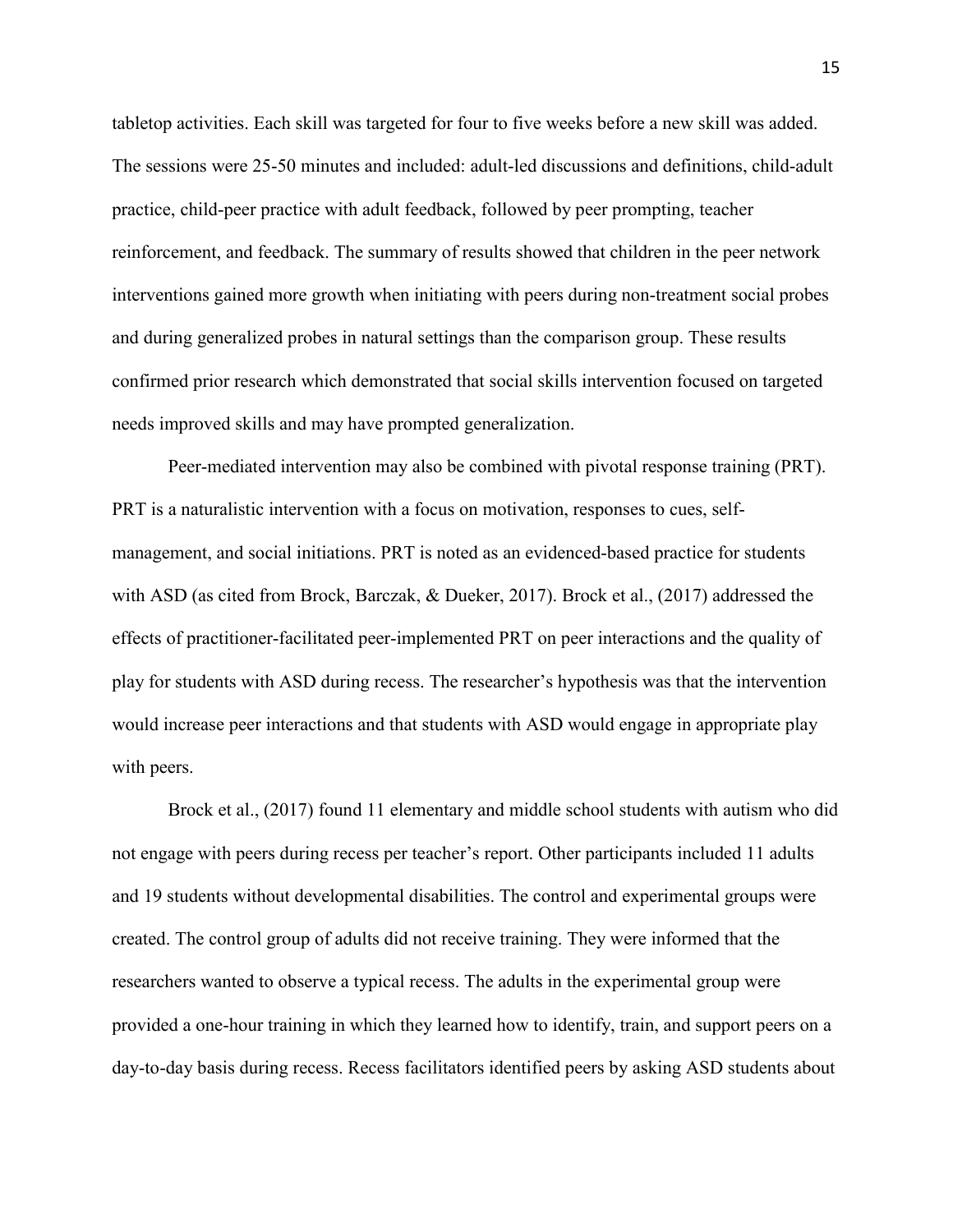their preferred peers or by finding peers with whom they interacted positively in the past. Identified students participated in a 45-minute meeting with the facilitator. The facilitator described the study, provided background on the targeted students' goals, gave strategies on ways to engage the focus student, explained the support process, discussed appropriate language/confidentiality, and asked if the student had questions. The intervention lasted a minimum of five weeks where the facilitator checked and supported the peer engaging the focus learner. Data was collected through observations and surveys. The results showed a significant increase in interactions between students, but there was no notable change on the quality of play. However, Brock et al., (2017) noted increased levels of proper peer play, decreased times of appropriate solitary play, decreased levels of inappropriate play and a decrease in no play.

 Surveys were given to the adults, the students with ASD, and typically developing peers. Adults noted that peers enjoyed providing support. They understood how to implement the strategies and would not need ongoing consultation to continue implementation. Most students with ASD said they liked going to recess, enjoyed playing with trained peers and considered the trained peers to be their friends. Half of the students with ASD said the trained peers taught them a new way of playing. The neuro-typical peers all agreed that they enjoyed supporting their buddy at recess. Each one also said they would do it again in the future and 73% said they would recommend the experience to a friend. When asked if there was anything they did not like, 84% responded no. The remaining students commented that they missed out on other activities including playing with other friends; they felt responsible to remain with their assigned peer (Brock et al., 2017).

 Bui & Simpson (2016) specifically studied students identified with low-functioning autism (LFA) by combining PMI and shared reading. Shared reading is a method used in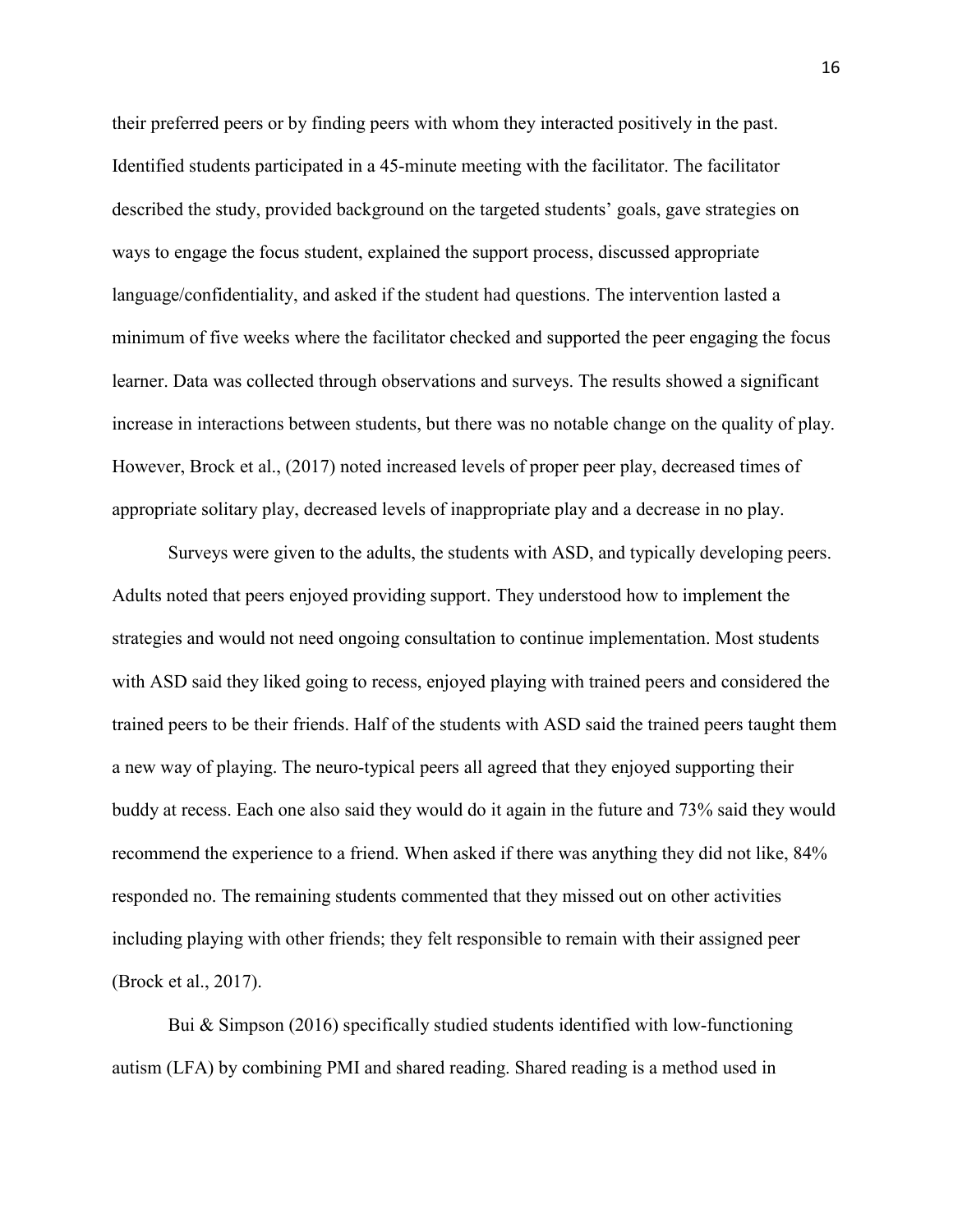classrooms to help elementary students with emergent literary skills combined with teaching practical interpersonal relationship skills. The research was to identify the effects of class-wide peer-meditated social skills intervention by measuring how students with LFA initiated and responded to their typically developing peers. They also wanted to understand how the neurotypical peers perceived their relationships with peers with LFA. The elementary school participants included students from one general education and one special education class that included one LFA student. Students were grouped into smaller reading groups that included one LFA student. Groups remained the same throughout the study. Students were given a visual instruction guide with three intervention guidelines that were taught and reinforced by the general education teacher, special education teacher and researcher. Typically developing peers were trained to use a token economy system to reinforce students with LFA. Shared reading lasted for 15 minutes. The intervention data was collected for two-minutes followed by a 30 second interval break and repeated until ten minutes of data was recorded for each group. Bui & Simpson (2016) said, "Data did not represent a consistent change in level from baseline to intervention phases" (p. 169). However, data supported functional relationships in regards how students with LFA responded to peer initiations. The support was not as strong as preferred. Social validity was strong as typically developing peers said they enjoyed being with their buddies. They enjoyed helping the students with LFA and they expressed that they were friends with their student partner.

Devender & Hart (2018) examined how peer mediation increased, maintained, and generalized social initiations and responses for students with ASD in the elementary setting. Four students with ASD who demonstrated social skills deficits were recruited by their general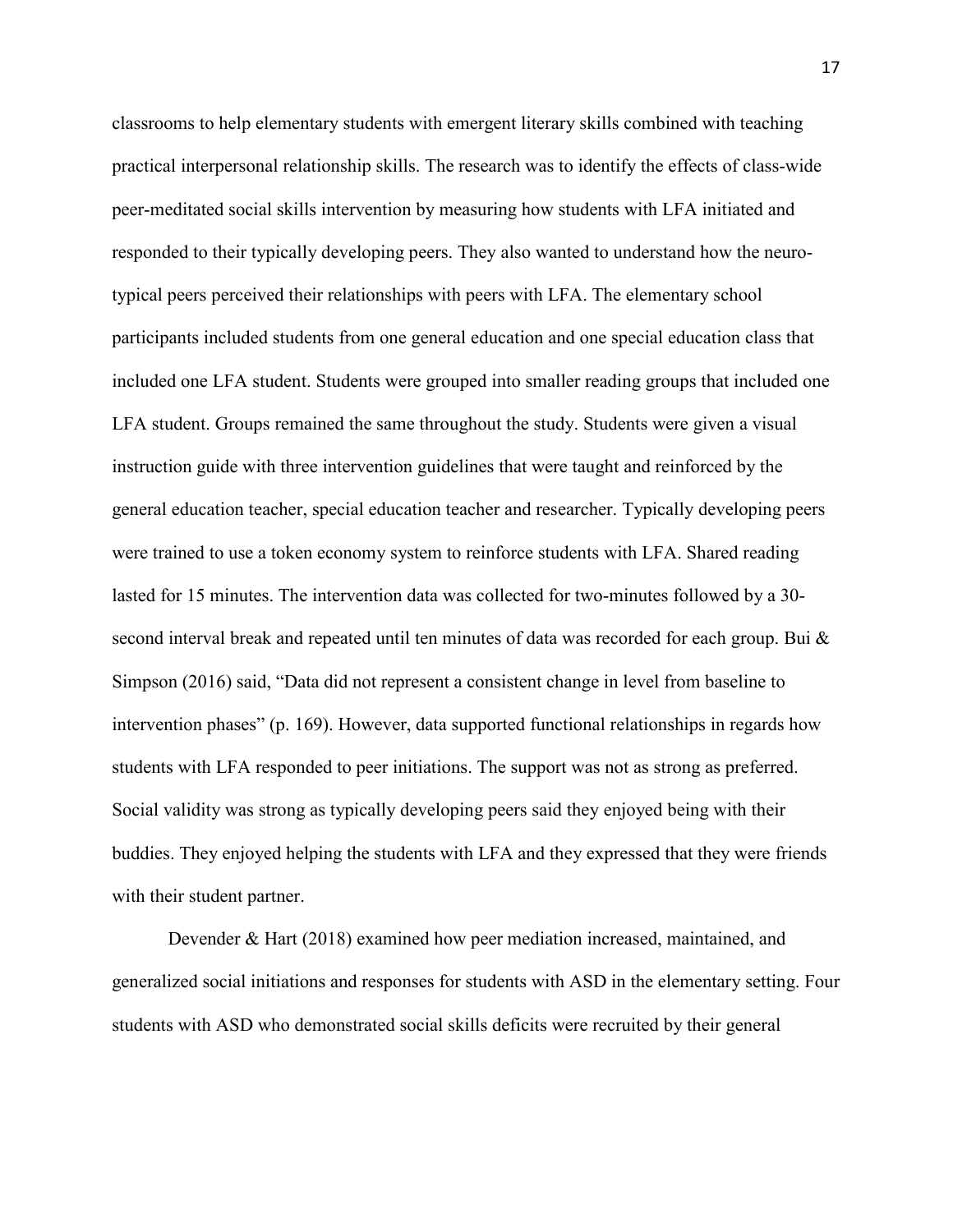education teacher. The classroom teachers also recruited peers (for every one student with ASD) based upon being in the same class and having strong peer-to-peer skills.

The study occurred in the general education setting during center time which was academically focused. Baseline observations were collected followed by intervention training in which the researcher directly instructed ALL students by modeling and asking the students to practice. Maintenance and generalization were probed after the initial observation sessions. Like many other studies, the social validity was also assessed through questionnaires completed by teachers and typical developing peers. Results indicated an inverse relationship between initiations and responses. As the initiations decreased, the responses increased. Participants increased, maintained, and generalized responses but the intervention did not significantly impact their level of initiations. Cumulative responses from the questionnaires indicated that both teachers and typically developing peers considered PMI to be a socially valid intervention (Devender & Hart, 2018).

Heitzman-Powell, Kamps, & McFadden (2014) noted that PMI was an evidenced based practice as noted by the National Professional Developmental Center, however, despite this, PMI was not often a method used in the school setting. The researchers conducted their own study and evaluated peer mediation in a package with other interventions that included a token economy system and direct instruction to determine the effectiveness for students with autism targeting social communication skills at recess. They called this the Peer Network Recess Intervention Package (PNRI). Other questions posed included how this intervention would affect student's initiations and responses (for both participants and peers) and how would adults prompt during the interventions.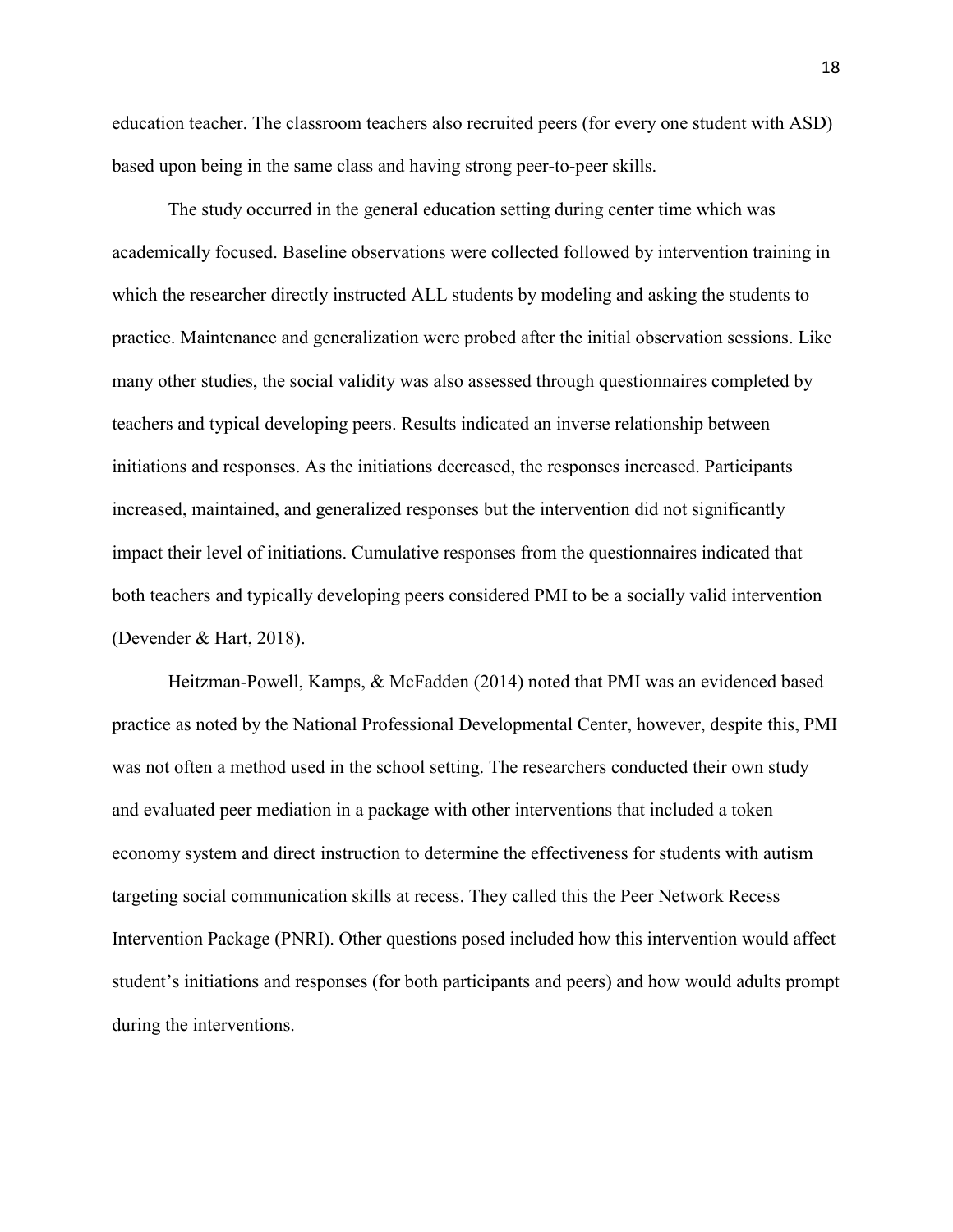Four male students with autism participated based upon teacher reports of social deficits at recess; two of the students were diagnosed with mild-moderate autism and the other two were diagnosed with severe autism. Peers had a chance to volunteer and teachers reviewed the peers based upon their social skills adeptness. Chosen school staff implemented the PNRI intervention and trained at staff meetings to learn the intervention goals and procedures. The intervention was completed over a period of seven months. Baseline data was collected and interventions began with whole class group instruction. Students received direct instruction about how to use a specific social skill at recess. A two-minute huddle at recess with the implementer and peervolunteers happened. The implementer reviewed the social skills, provided examples, modeled the skill, and then told the group to go play. The researchers incorporated whistle stops into the intervention two times during play where students gathered, completed a checklist that identified if they were carrying out the social skill modeling. Finally, the token economy was introduced via the whistle stops in which students earned a class party based upon the contingency of success at recess. Students and the implementer completed a post-recess huddle to reinforce students by showing them documentation of their progress towards earning the class party (Heitzman-Powell, et al. 2014).

 The results showed increases in social communication behavior across all four participants and their peers. Both response and initiations increased from baseline to the intervention data collection. The researchers also noted that students with autism increased the number of comments they made during the interventions. Heitzman-Powell, et al., (2014) also said that adult and peer prompts increased during PNRI.

Similar to Heitzman-Powell, et al., (2014), Cox, et al., (2014) also assessed the relationship between peer mediation interaction package and the communicative acts of students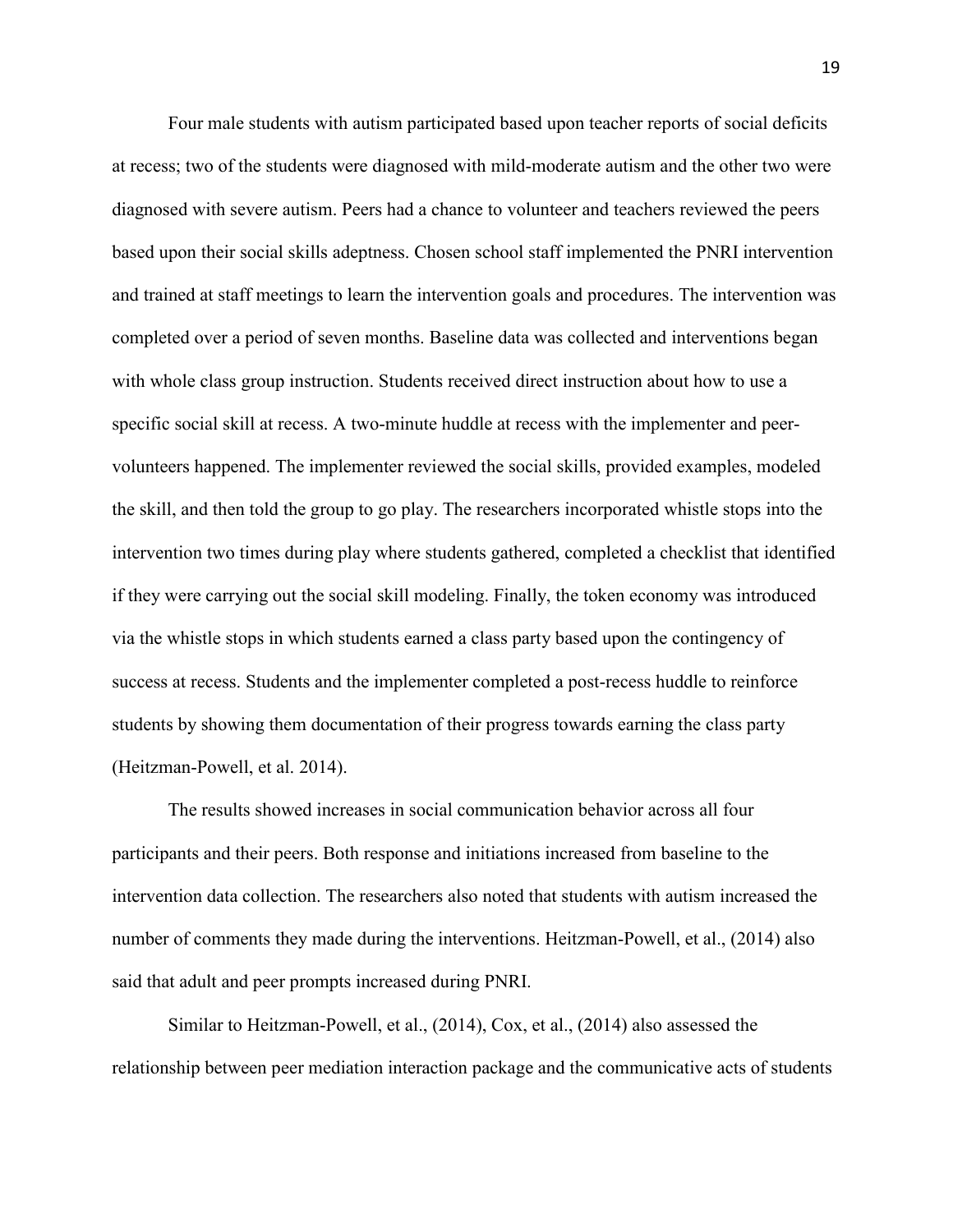with ASD during recess. Three students with autism and four to six neuro-typical peers participated. The interventionist primed the students at recess by explaining the target behavior, demonstrated how to execute it appropriately, helped peers select a group activity, and then allowed the group to go play. The interventionist provided verbal praises and reviewed reinforcement cards. Following the session, students were allowed to pick a treat if the criteria was achieved. The overall results showed significant positive changes between the baseline and intervention phases targeting communicative acts for students with autism.

These research studies were vital in showing how joint interventions using peer mediation were successful in increasing social communication skills in students with ASD.

#### **PMI and Student Behavior**

Peer-mediation was thought to be a beneficial intervention as students were more apt to listen to peers than adults. Puckett, Mathur, & Zamora (2017) conducted a study to determine whether students transferred social skills following instruction from one setting to another. The study used a combination of social narratives, video modeling, peer mentoring, and technologyaided interventions. The guiding questions were: how did using a comprehensive approach targeting three skills in a general education classroom impact students and what were students' feelings about the behavioral effects of the intervention? Two students who demonstrated behaviors that affected their academic success (one of these students had autism) were paired with a general education peer who served as a mentor. The interventions took place in the special education classroom and observations were completed in the fourth-grade classroom. The interventions were presented in 30-minute sessions before the school day started and were held twice per week for eight weeks. Results showed that the students increased their ability to identify the targeted behaviors and students with autism were more aware of their own behavior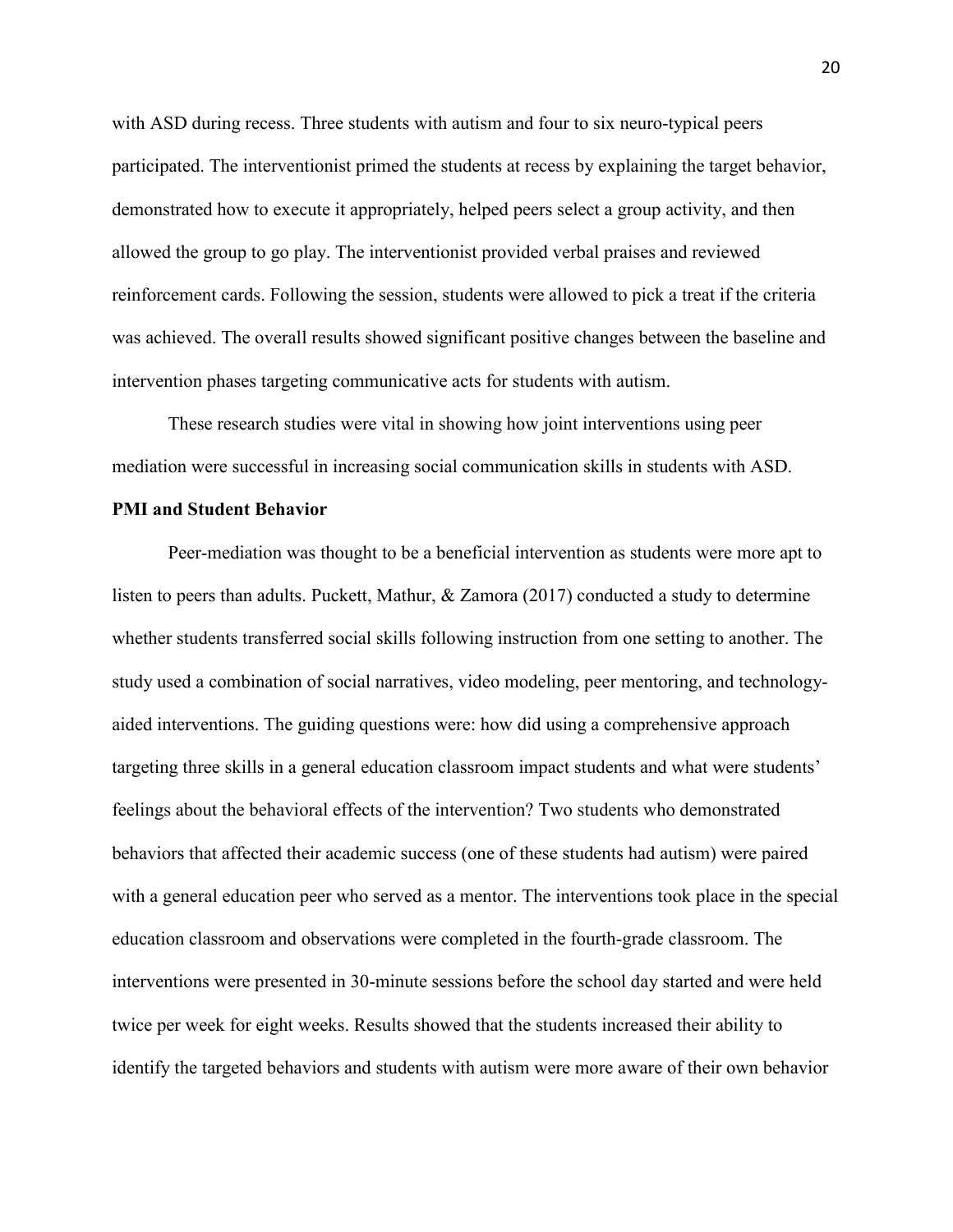and the behaviors of others. Overall, the students expressed a sense of pride in their accomplishments, felt better about their behavioral choices, and formed strong friendships with the peer group. Hart & Whalon (2011) noted, "Many children with classroom behavioral concerns desire friendships, but their struggle to develop effective social skills places them at risk for peer rejection and isolation, making these skills critical instructional goals. Opportunities for success in social interactions became the primary motivator for these students. The students' motivations supported literature recommendations that social skills were paramount instructional considerations" (as cited in Puckett et al. 2017, p. 34).

 Positive Behavioral Supports (PBS) is a common strategy implemented across schools to teach students what behaviors are expected. The focus of PBS considers what positive behaviors are expected from students rather than focusing on unexpected or undesired behaviors. Clarke & Duda (2018) researched the effects of combining PBS with PMI. Their purpose was to prove that typical peers could use the PBS process to improve the behavior of students with ASD. A student in middle school with ASD was selected as the primary participant. The student's communication consisted of vocalizations, high-pitched screams, and gestures. She also demonstrated challenging behaviors such as self-injury, property destruction, and aggression. The team agreed to use her physical education (PE) class as the primary setting for the instruction because PE was associated with elevated levels of challenging behaviors. A PBS facilitator taught the subject's peer buddies how to implement PBS interventions. Peers buddies were students who expressed interest in volunteering to work with other students. A Functional Behavior Assessment (FBA) was completed for the targeted subject, i.e. finding target behavior, collecting baseline data, and hypothesizing root of the challenging behavior. The peers completed a four-hour training over two days to learn how to implement PBS strategies. They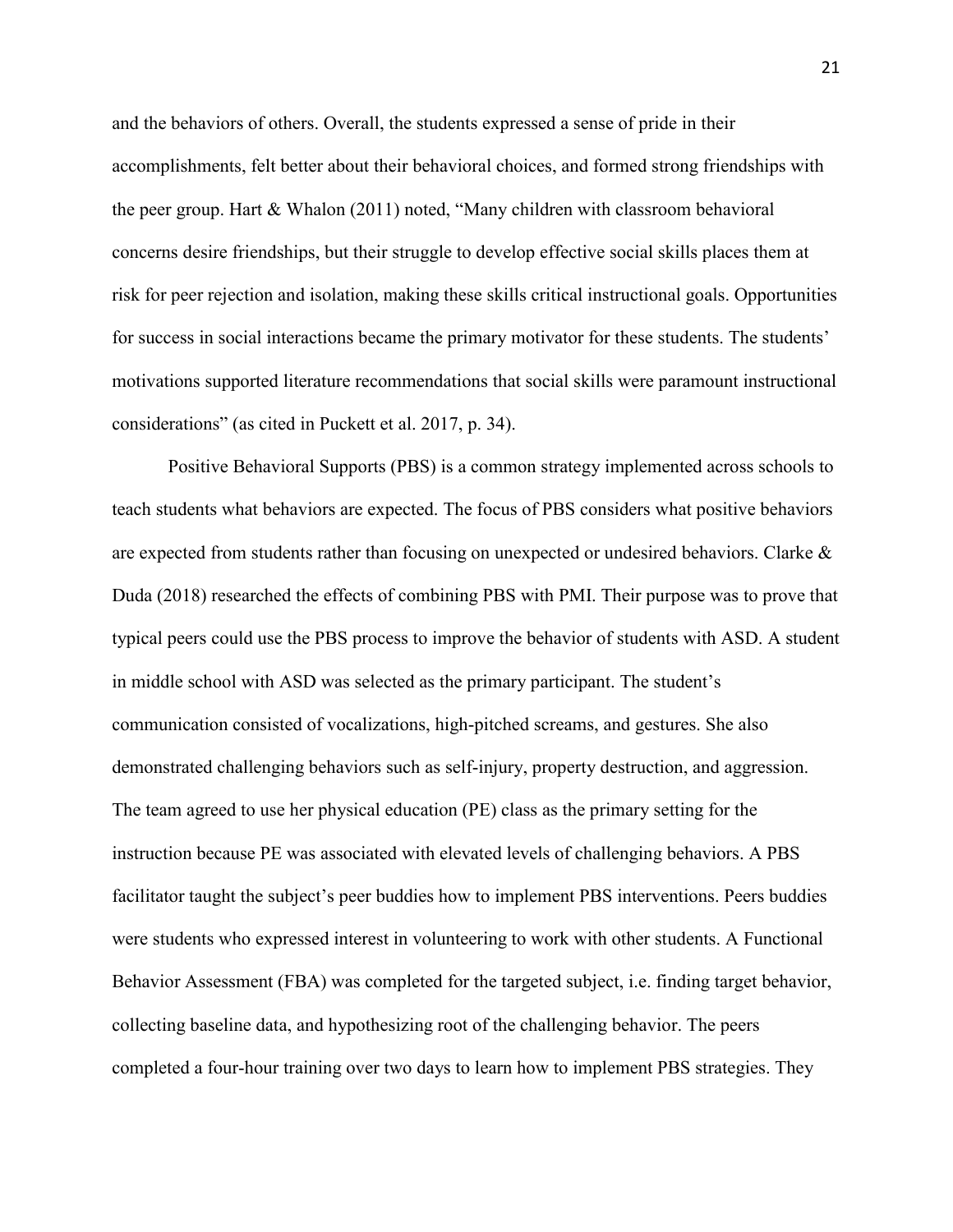had an additional one-hour meeting to discuss questions and receive clarification. The data collected showed that challenging behaviors were less frequent during the intervention phases. Clarke & Duda (2018) said, "The collection and use of fidelity data suggest that the multicomponent intervention plan had a direct relationship to improved outcomes for the target student" (par. 24).

 Challenging behavior is one of the primary reasons why it is hard for students with ASD to be in inclusive settings as their behaviors negatively affect the entire class. Cole & McCurdy (2014) researched the effects of simple peer support interventions to address off-task behaviors in students with ASD in inclusive settings. Three male students with autism in two elementary schools were the primary participants. Students demonstrated off-task behaviors during inclusive classroom time. The off-task behaviors were identified by direct observation for five days per week for a total of 20-minutes. Peers were privately interviewed for their perspectives regarding the ASD students. They received individual strategies during free time at school to help support their peers with ASD.

After the training, peers were seated next to the students with ASD during the inclusive class time. The peers encouraged the students with ASD or prompted them when needed. If the peer prompted their partner five times or more, the teacher intervened instead. The peers completed a post-interview. The results showed that the off-task behaviors decreased during peer-intervention sessions for all three students with ASD. Peer questionnaires demonstrated that the peers enjoyed being with students with ASD; they were willing to do it again; and they indicated that they considered the student with ASD a friend (Cole & McCurdy, 2014).

## **PMI and Academics**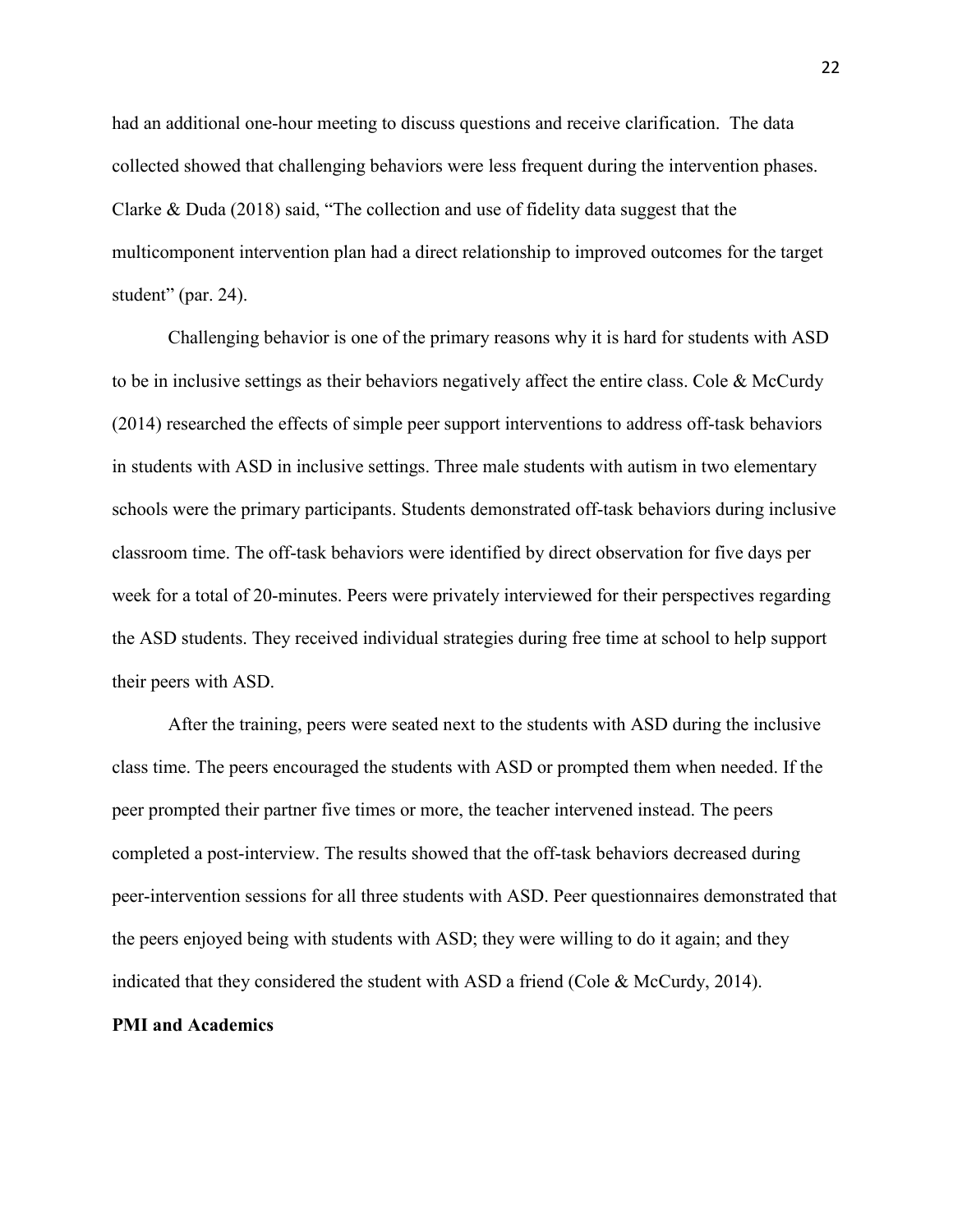PMI is an intervention that specifically targets social skills, but the effects and benefits also impact students' academics. Interestingly, PMI is not only beneficial for increasing academics for students with autism, but it also benefits typically developing peers who struggle academically.

 Ledford & Wehby (2015) researched how using small group instruction taught social skills and academic skills simultaneously. Five groups were created that included one student with ASD and two to three peer students. Students with ASD who had deficits in social skills but were in the general education setting 69% or more with additional adult support were chosen. The neurotypical peers were chosen based on teacher reports of students who demonstrated a high level of peer-to-peer interactions but struggled academically. Small group instruction happened in the special education classroom.

Academic and social skills instructional targets were identified. The targets were based on identified needs of the groups. Academic targets included naming a written word or naming a geometric shape. Social targets included sharing, providing social feedback, or initiating comments. Direct instruction was provided by using progressive time delay (PTD) a strategy where the instructor immediately provided the correct answers and progressively gave more wait time in later sessions. Among this, peers were also provided training in which they were taught how to be friends through learning to identify the student's target behavior, observing concepts modeled or visualized, and then having a chance to practice it with feedback (Ledford & Wehby, 2015).

Academically, all the students (with and without ASD) except one (without ASD) learned the academic targets at the same rate. One student who did not have ASD learned more slowly than the others. Socially, all students with and without ASD, increased their mastery of targeted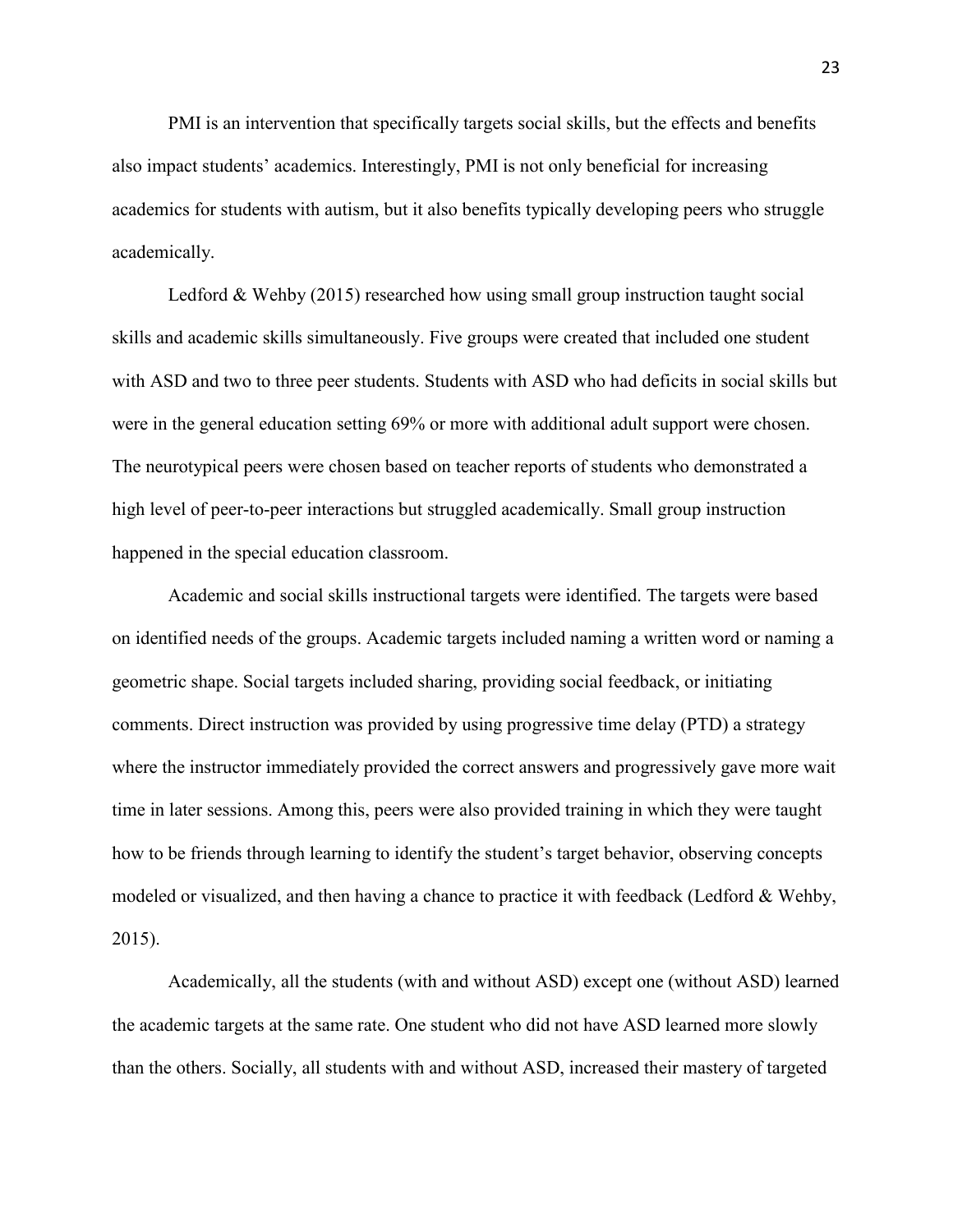social skills (Ledford & Wehby, 2015). This study was vital in understanding how the use of small group instruction with PMI benefitted students with and without ASD when learning academics and social skills.

Ledford & Wehby (2015), Cole & McCurdy (2014), Clarke & Duda (2018), & Puckett, et al., (2017) found that students with ASD demonstrated an increased ability to implement target behaviors when they worked with trained neuro-typical peers. To effectively understand the benefits of peer-mediation, educators must be aware how peer-mediated intervention impacts neuro-typical students who are also actively engaged in the intervention. The studies supported inclusion programs as effective instructional teaching methods that also benefits neuro-typical peers.

#### **PMI and Neuro-Typical Peers**

Garrison-Harrell et al. (1998) researched the perspectives of peers who took part in school-based, integrated activities with students with autism. A dual purpose was to show related, documented effects such as the student interaction time during the integrated sessions. Participants included 38 students with autism (with varying levels of ability) and 203 neurotypical peers. Students ages ranged from five-11 years. The study spanned five years. All students took part in peer inclusive group activities including whole class or small group tutoring, cooperative learning groups, special class friends, or network groups. Students participated between four weeks and six months. Project staff interviewed neuro-typical peers individually for 15-minutes. The data was analyzed by an experimenter who coded the responses and defined categories based on the reading. Coding by a second experimenter was completed for reliability. The interview and survey responses showed most peers reported with positive attitudes. When asked what the peers liked most about engaging with their ASD peers, they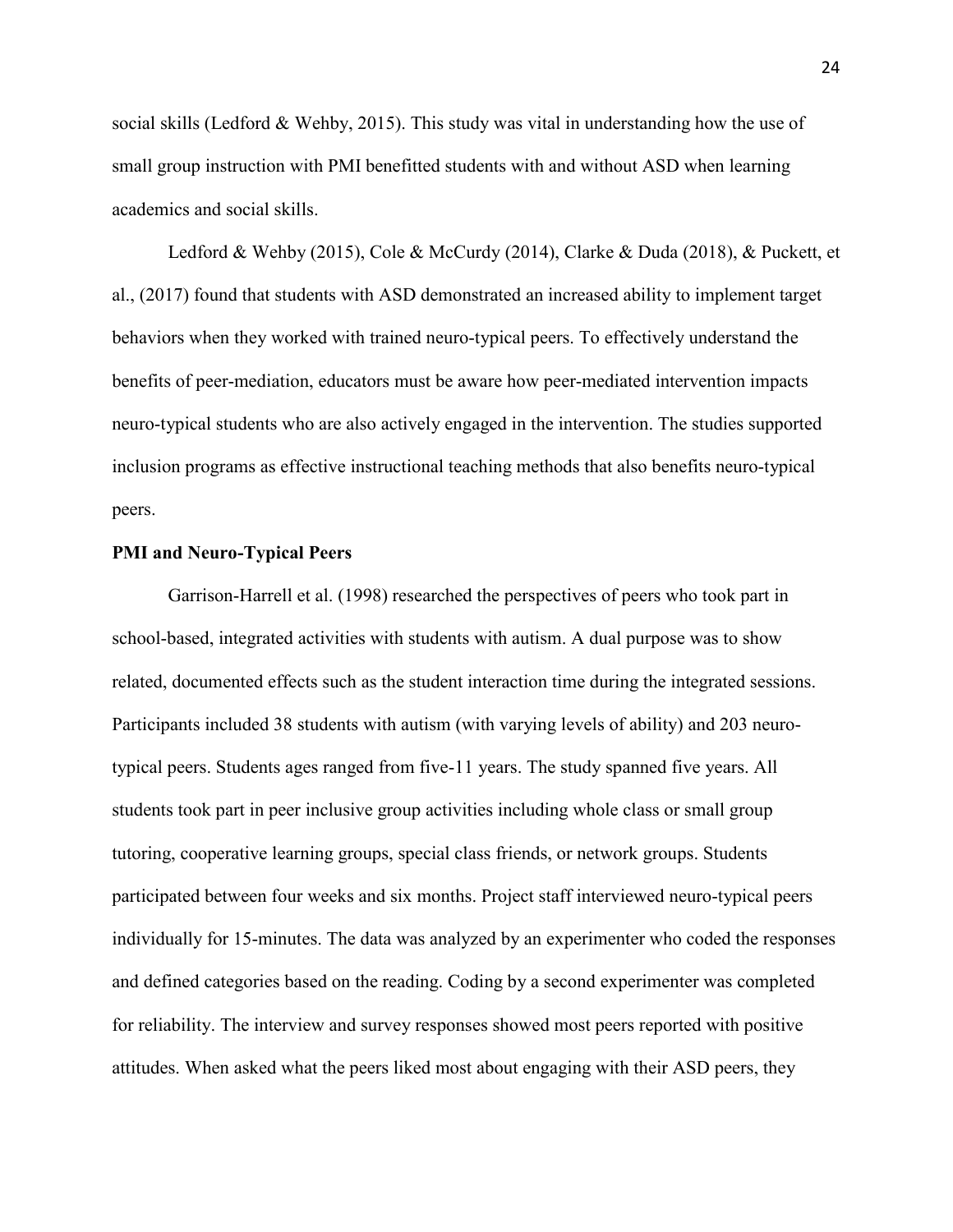noted the social and interpersonal aspects, Other positive responses found that the peers liked learning new things and they liked tutoring or helping others. When asked what students liked the least, many could not think of anything. Students primarily noted disliked social or interpersonal problems. However, the 130 total social interaction dislike statements were equally directed towards students with autism and general peer groups with a focus on inappropriate behaviors or attention issues. When asked what the peer models learned a high percentage of statements centered around the social interpersonal nature of engagement. Finally, when asked if they liked being paired with a particular student, 90% of students answered yes. Garrison-Harrell et al., (1998) stated, "Peers are accepting and often times excited about social activities with children with autism (p. 128).

 This study illustrated that peers enjoyed engaging with their autistic peers. They enjoyed helping and interacting socially. The experience also taught them valuable lessons about empathy, acceptance, and social and interpersonal skills.

 A study completed by researchers Mavropoulou & Sideridis (2014) investigated the contact theory effects by viewing changes in knowledge, cognitive attitudes, behavioral intentions, and empathy towards peers who did and did not have contact with their ASD peers. Contact theory stated that discrimination could be decreased by sustained contact (Allport 1954 as cited from Mavropoulou & Sideridis, 2014). These questions guided the research: 1) Do peers who have contact with students with ASD correctly understand the nature of ASD, display more empathy, and have more positive attitudes? 2) Does student proximity affect this knowledge and awareness? 3) Is this knowledge retained after three months? Researchers recruited children from different schools and classrooms and placed them into groups based upon their level of contact with ASD students and noted their proximity to these students (ex. Did they sit at the same table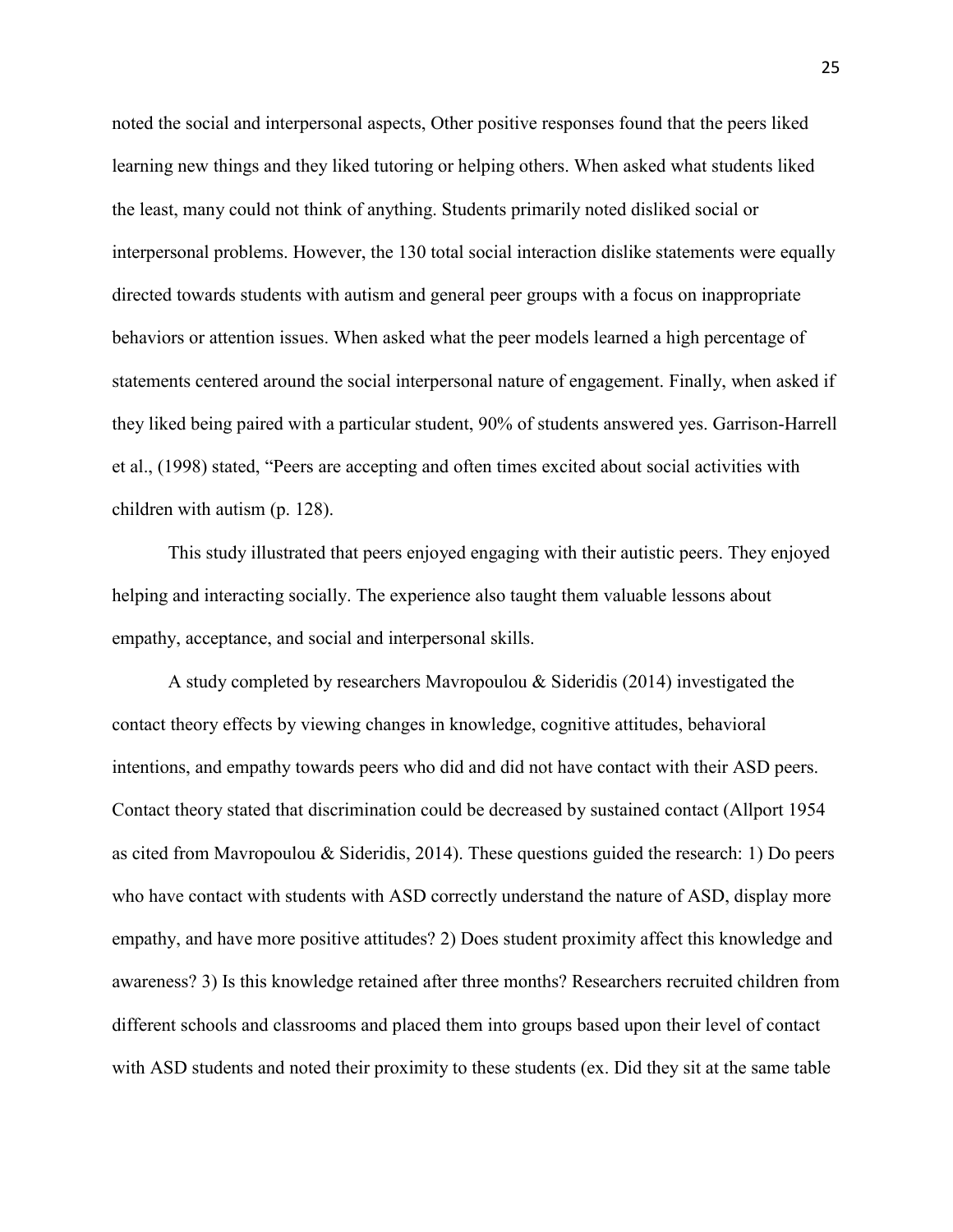together?). The students completed self-reports and checklists. The Adjective checklist measured cognitive attitudes. The Shared Activities Questionnaire-Original Form (SAQ-QF) measured behavioral intentions. The Basic Empathy Scale (BES) measured empathy (Mavropoulou & Sideridis, 2014).

 The results from these reports and checklists supported positive changes as a result of being in contact with students with ASD. Proximity did not have significant effect on knowledge. Finally, the student's knowledge was measured three months later. The findings supported that students in the contact group maintained their views and attitudes towards classmates with ASD (Mavropoulou & Sideridis, 2014).

Locke, Kasari, & Rotheram-Fuller (2012) examined peer models and identified interpersonal skills for the children who were selected as peer models. They hypothesized that students typically chosen to be peer models had more interpersonal skills than non-peer models. The specific interpersonal relationship skills examined included quality of friendships, social network status, and loneliness.

Locke, et al., (2012), randomly selected students with ASD in an urban school district and teachers nominated same-age peers to participate in PMI. Randomized selection of other typically developing peers generated lists of students who were not selected as peer buddies but who also participated in the surveys. Students were asked to complete a survey about friendship and to state who they liked to hang out with and those whom they did not like to hang out with. The Friendship Qualities Scale (FQS) addressed friendship quality and Peer Network Dyadic Loneliness Scale surveyed student loneliness. Peer models were trained in how to help students with ASD during recess or lunch where they interacted two times a week for a duration of six weeks (Locke, et al. 2012).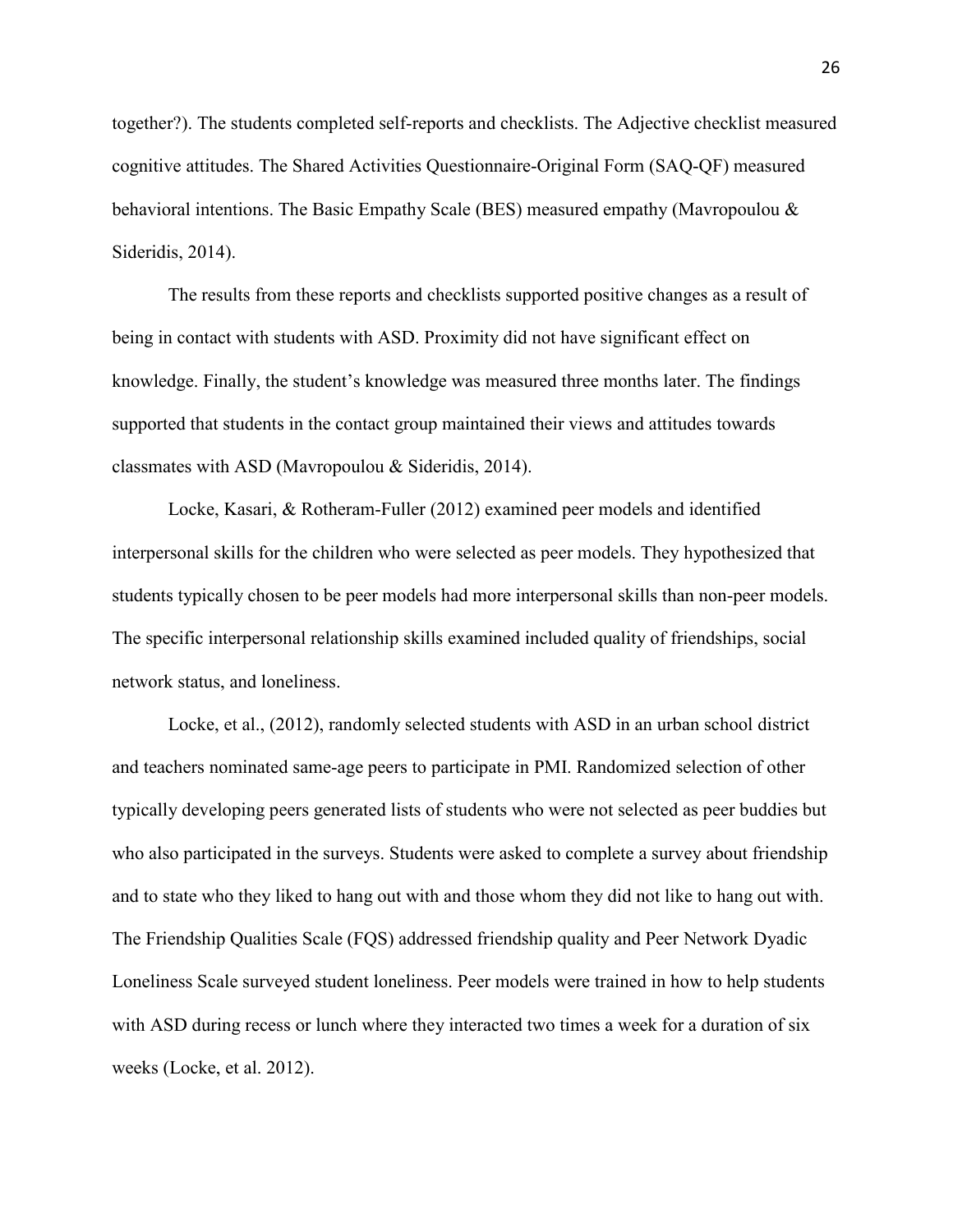Results of the surveys indicated that peer models were significantly more likely than nonpeer models to receive friendship nominations. There was not a significant difference in friendship reciprocity. Peer models reported higher quality of relationships with their best friend than non-peer models. Finally, peer models reported significantly less loneliness than non-peer models at baseline but at exit there was not a significant difference in loneliness between peer models and non-peer models (Locke, et al. 2012).

#### **PMI in Multiple Contexts**

Whereas PMI has many benefits, it is important to ensure that PMI is generalized across settings. PMI is typically an intervention used for non-structured class times such as recess and lunch. However, Frederick, Gilmore, Locke, & Santillan (2019) completed a study and identified how inclusion during classroom opportunities was related to engagement during recess. Students with ASD, recruited across multiple schools, participated in a friendship survey. Playground observations using the Playground Observation of Peer Engagement (POPE) assessed student's social interactions during recess. Results indicated that there was a connection in interactions between the classroom and playground. Frederick et al., (2019) said, "Thus, it is important for children with ASD to receive support (e.g., social skills training) in both contexts. This provides children with ASD the opportunity to learn and *practice* pivotal social skills and *apply* them to multiple contexts" (p. 94).

 This study showed providing social supports across settings helped students with autism generalize and maintain their social skills. It also revealed that when students were more connected in the classroom, they were more likely engaged during unstructured class times. **PMI and Barriers to Inclusion**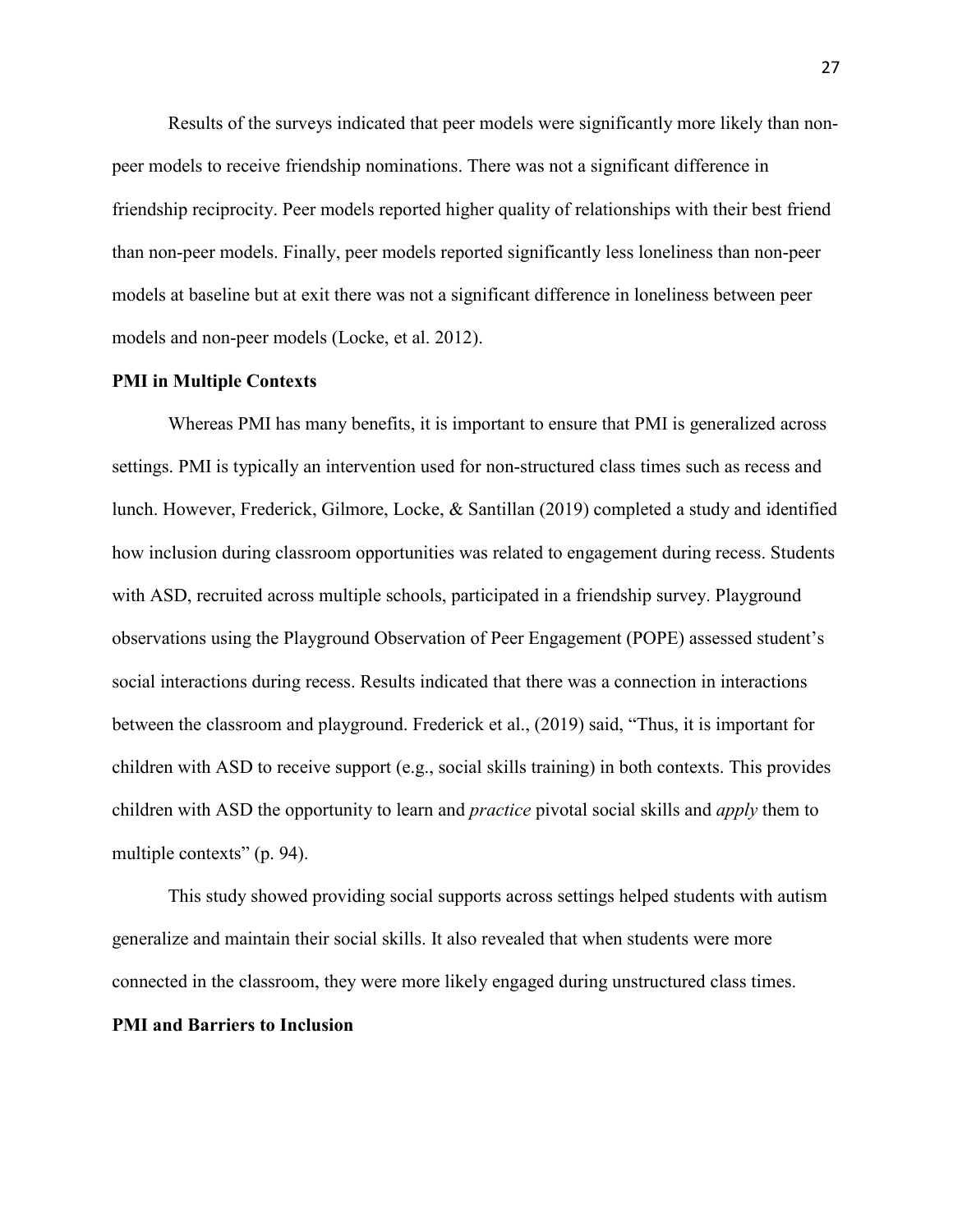Whereas research shows PMI is an effective intervention that provides many social benefits, in the current educational set-ups focused on inclusion, PMI is not always possible due to barriers that effect PMI implementation.

Curtis & Silveira-Zaldivar (2019) studied barriers to providing evidence-based practice (EBP) in the area of social skills for students with high-functioning autism (HFA) in inclusive settings. They guided their research with these questions: 1) What barriers do school districts report when asked to implement evidenced-based social skills instruction for students with autism in inclusive settings? 2) What do stakeholders need to successfully implement these practices?

Participants from an urban district who represented diverse economic and ethnic groups participated in this study by completing surveys. Participants were stakeholders in inclusion programs that included special education teachers, related service provides, paraprofessionals, parents, and general education teachers. The primary survey results indicated that the biggest barrier to providing social skills instruction was lack of staff training. Other primary barriers to implementing PMI were lack of staff, lack of time and priority concerns (Curtis & Silveira-Zaldivar, 2019).

 This study revealed that moving towards fully inclusive models of special education is not easy as different challenges need to be addressed. Particularly, adequate staff training needs to be provided.

 Ostmeyer & Scarpa (2012) used a participatory action research (PAR) method to address the needs and barriers to including students with high functioning autism (HFASD) in the classroom. The participants were from a public elementary school who chose to attend a focus group or an individual meeting. During the groups, the researchers presented current research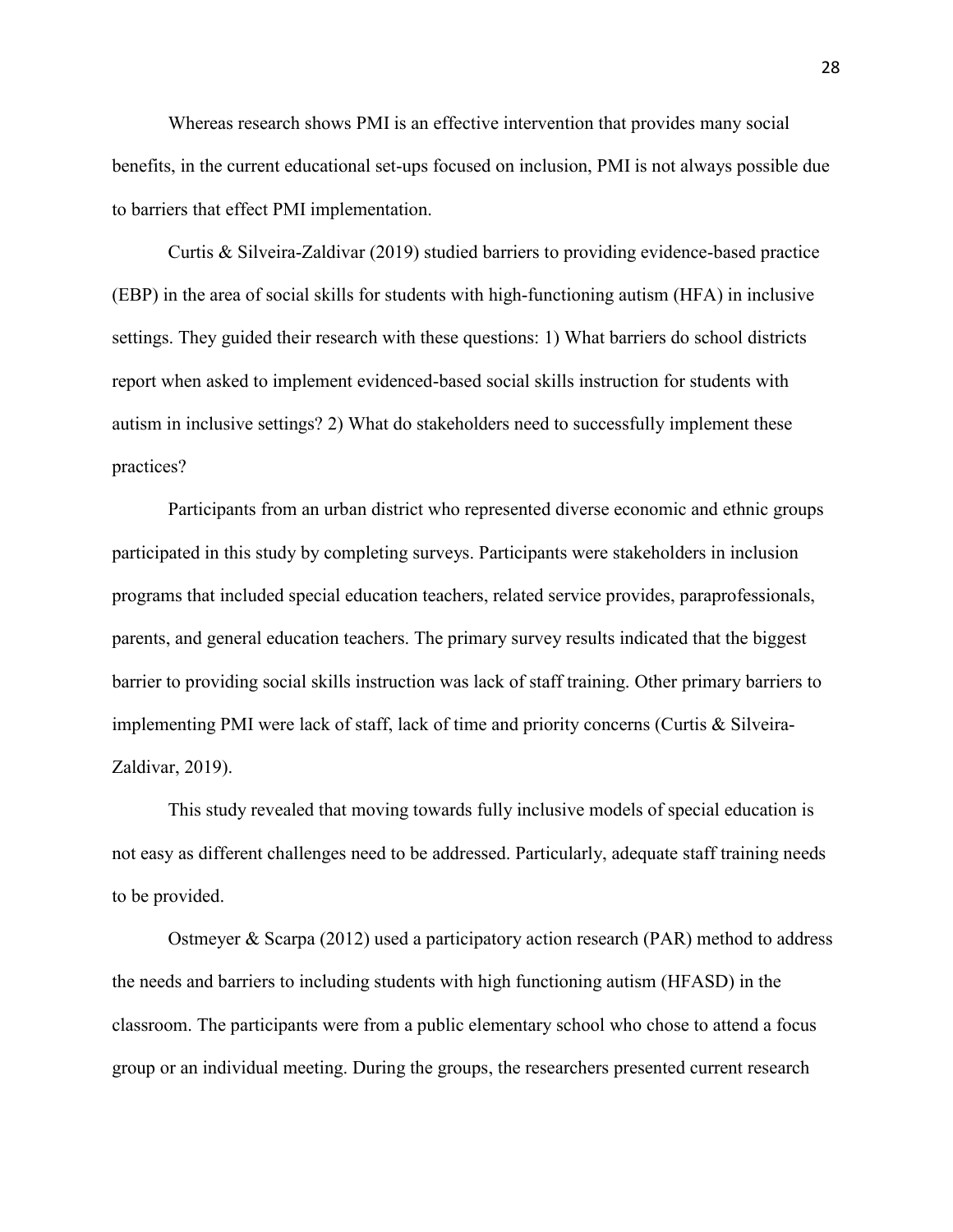about social skills interventions and the impact of social skills instruction on academic performance. Following the presentations, participants completed questionnaires followed by discussion regarding how social skills programs could be implemented and what were the barriers to implementing the programs (Ostmeyer & Scarpa, 2012).

 The results from the questionnaires indicated that the participants viewed social interventions as important. They listed the benefits associated with social skills intervention to include educating peers about students with HFASD, teaching peers how to interact with students with HFASD, and peers could help students with HFASD develop relationships. The results also showed that stakeholders acknowledged ways that the students' social deficits impacted academics and relationship development (Ostmeyer & Scarpa, 2012).

Of the barriers indicated, the primary concern was that interventions that happened outside of the classroom removed students from academic learning. Another primary concern was the lack of time for training staff. When asked what successful implementation would look like, the stakeholders indicated the need for an easy format that could be implemented during whole class instruction, decreased preparation time, and a program that would allow all children to stay in the classroom to benefit from the instruction (Ostmeyer & Scarpa, 2012).

 While this study showed the barriers to implementing a social skills intervention, it was increasingly clear that stakeholders understood the need for social skills intervention and that there were plausible ways to successfully implement the social skills instruction if the barriers were considered and problem solved.

#### **Conclusion**

Overall in the systematic study of PMI reports, Gevarter, et al., (2014) found that PMI promoted social interactions in inclusive settings. The majority of studies reviewed demonstrated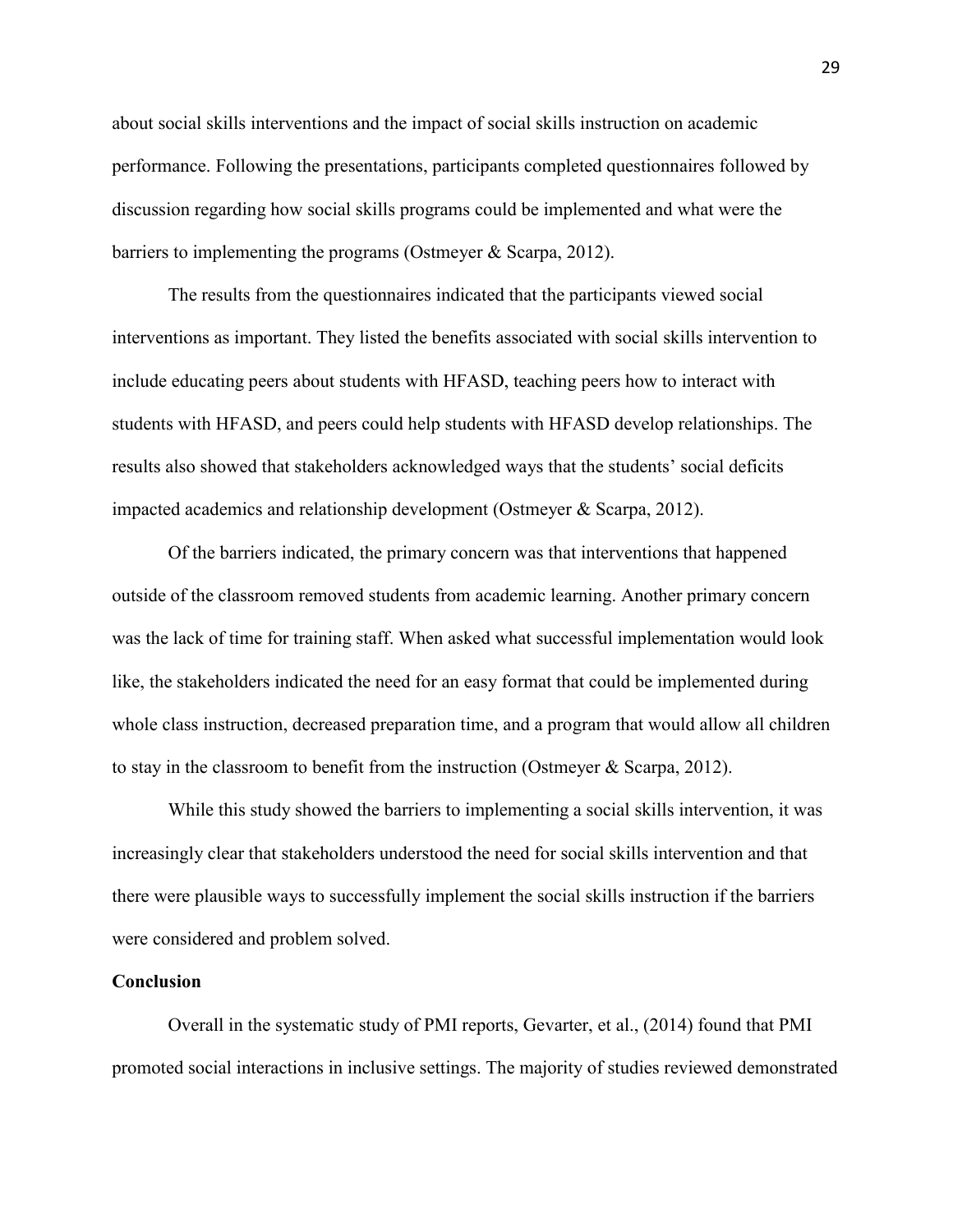a prominent level of certainty to support the positive outcomes. Positive findings were specifically noted in the areas of generalizing and maintaining skills, and strong social validation. Gevarter, et al. (2014) said, "These positive findings suggest that PMI was generally perceived to be an acceptable intervention for use in inclusive settings and is beneficial and acceptable to both participants and peers, and is supported by teachers in the classroom" (p. 108).

Based on this literature review, it is evident that the use of PMI is a plausible intervention with success rates that improve social communication, behavior, and academic needs for students with ASD. In addition to the benefits for ASD students, neuro-typical peers demonstrated gains that include developing empathy and character traits that will aid them in their interpersonal relationships. Barriers to consider included lack of time and training, but with the proper supports, these barriers can be overcome to successfully implement the greater need for social skills intervention as the benefits certainly outweigh the risks.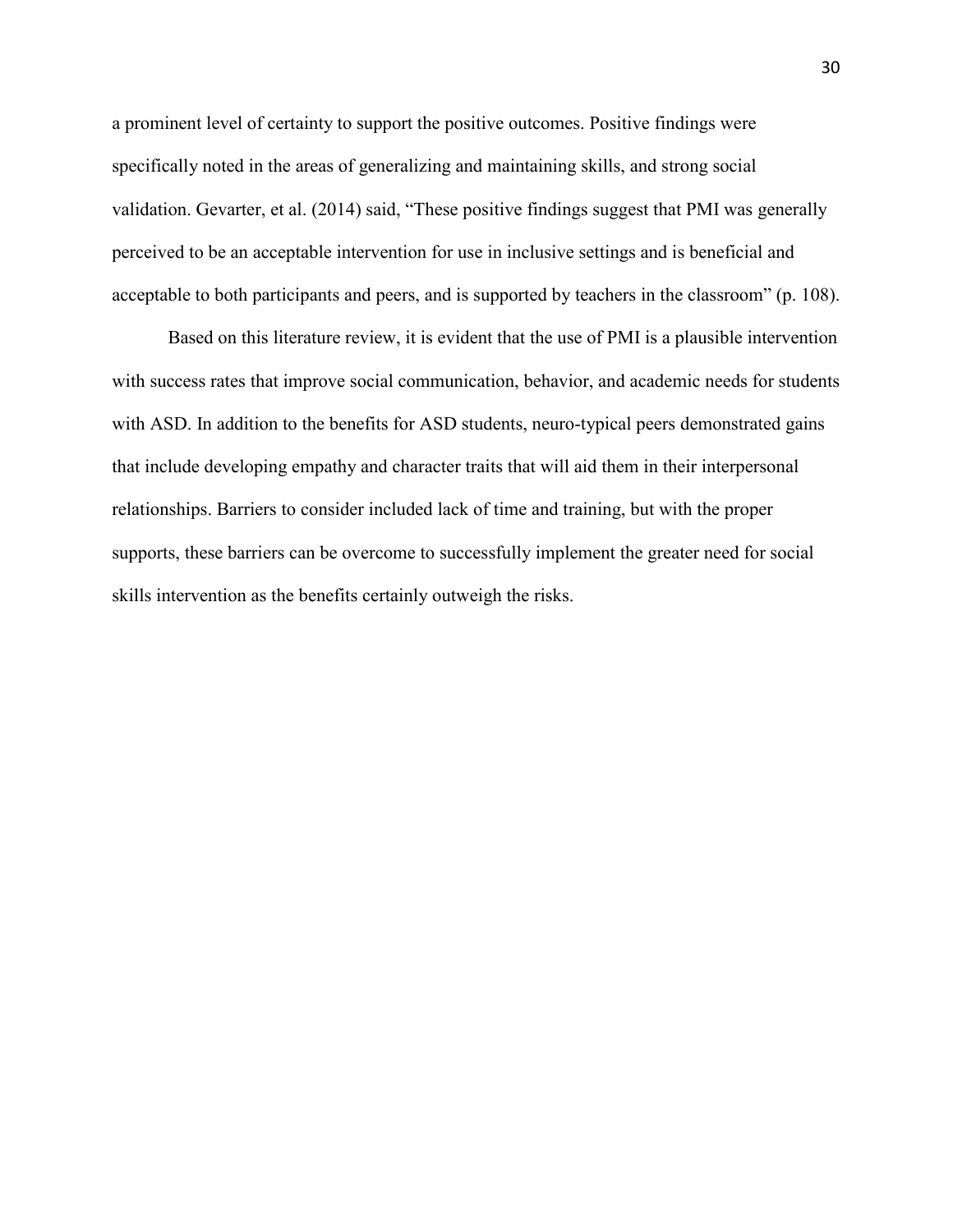#### CHAPTER III: APPLICATION OF THE RESEARCH

#### **Evidenced-Based Rationale**

Research supported PMI as a successful intervention to address social communication (Cox et al., 2015), behavior (Clark & Duda, 2018), and academics (Ledford & Wehby, 2015) in students with autism. Research also suggested that the evidenced-based rationale for using PMI was a social validated intervention for neuro-typical peers (Garrison-Harrell et al., 1998). PMI is most effective when combined with other interventions such as direct instruction, social stories, video modeling, or reinforcements. PMI has also been effective in helping students with autism generalize and maintain their newly learned skills (Frederick et al., 2019). The success of this research supports PMI as an evidenced-based practice that increases the social communication, behavioral, and academic skills of students with autism while teaching their neuro-typical peers practical character traits.

#### **Purpose & Goals**

Despite the push for inclusion in mainstream schools, students on the autism spectrum disorder continue to be socially and emotionally excluded from their peers (Gleeson, et al., 2017). Considering that students educated in center-based classes (Federal Setting III) have much less exposure to their general education peers due to the unique social communication, academic, and behavioral needs of ASD. In a typical elementary setting, special education students may attend mainstream classes with their neuro-typical peers for specials (art, music, gym, etc.). Other places of inclusion may also be lunch and recess. However, during inclusion, the students are typically accompanied by a special education paraprofessional, so they have limited social interaction with their neuro-typical peers.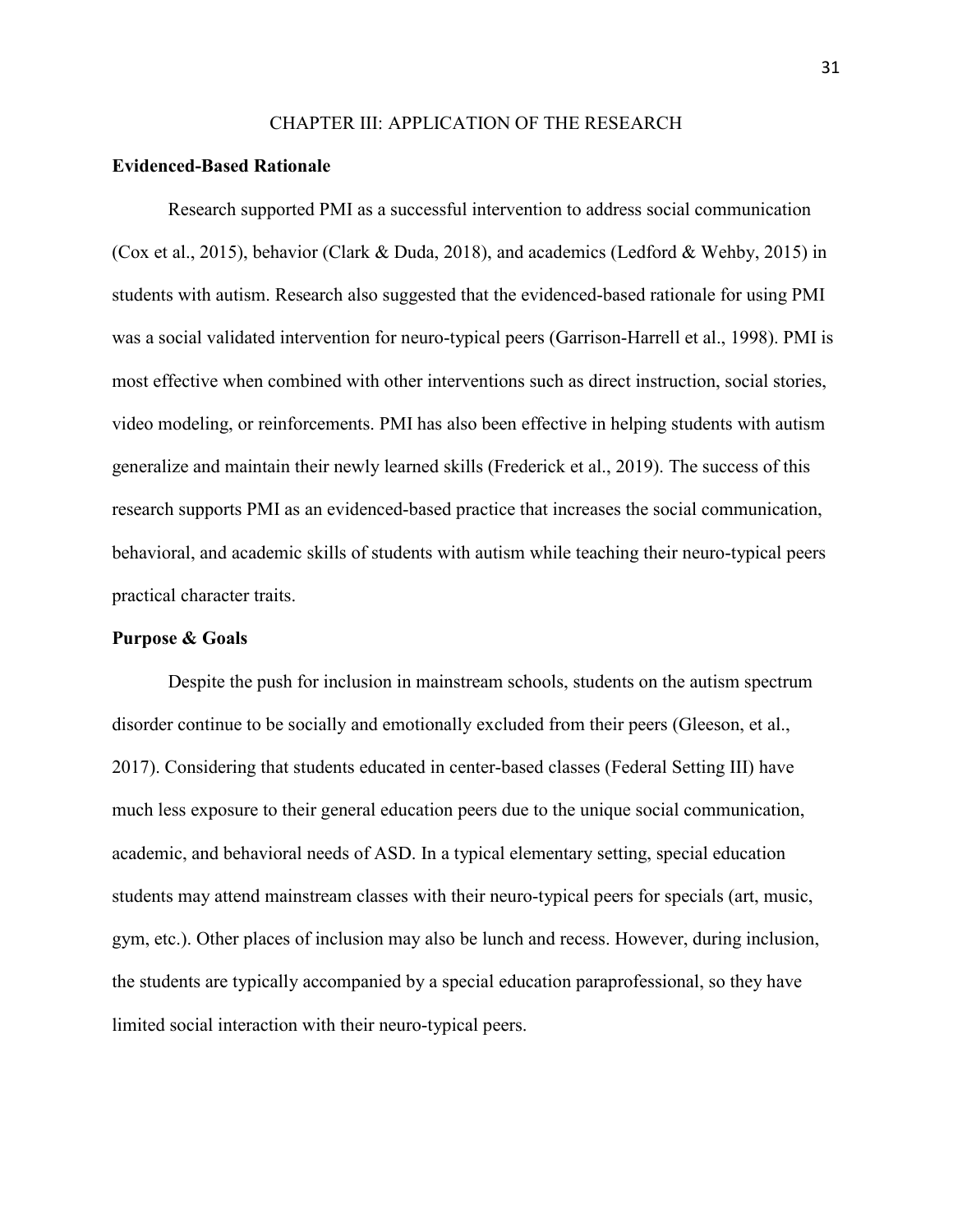Students identified with low-functioning autism benefit from familiar routines, visuals, and locations. In addressing the question about ways to include students with autism, educators have been problem-solving in ways that are least effective for students who dislike change and have sensory regulation deficits. Rather than putting students with ASD into the overwhelming classroom situations, I propose to use the evidence-based rationale for PMI and flip the intervention by creating a program structure, including curriculum, where neuro-typical students are brought *into* the special education classroom environment to participate as peer-buddies for students identified with low functioning autism.

Within the special education environment, where the students with autism are already comfortable and familiar with the routines, they will be paired with neuro-typical peers as their "peer buddies" during morning meeting one time a week. The benefits of implementing the program during morning meeting is so that the neuro-typical peers can attend their classes for instruction. In addition, the design of this program meets the learning targets for morning which builds community. By coming into a special education classroom one time a week, the peer buddies will get a chance to show leadership, which is an asset to them, while continuing to reap the benefits of community building during morning meeting.

The goals of this program are targeted for students with ASD and implemented in the special education setting with neuro-typical peers as buddies. The objectives are three-fold: to increase social communication skills, to establish inclusion by building relationships, and to generalize and maintain skills and relationships throughout the school-based setting.

## *Increasing Social Communication Skills*

The first goal is to help students with low functioning autism increase social communication skills through peer mediation. Specific target skills will be taught at morning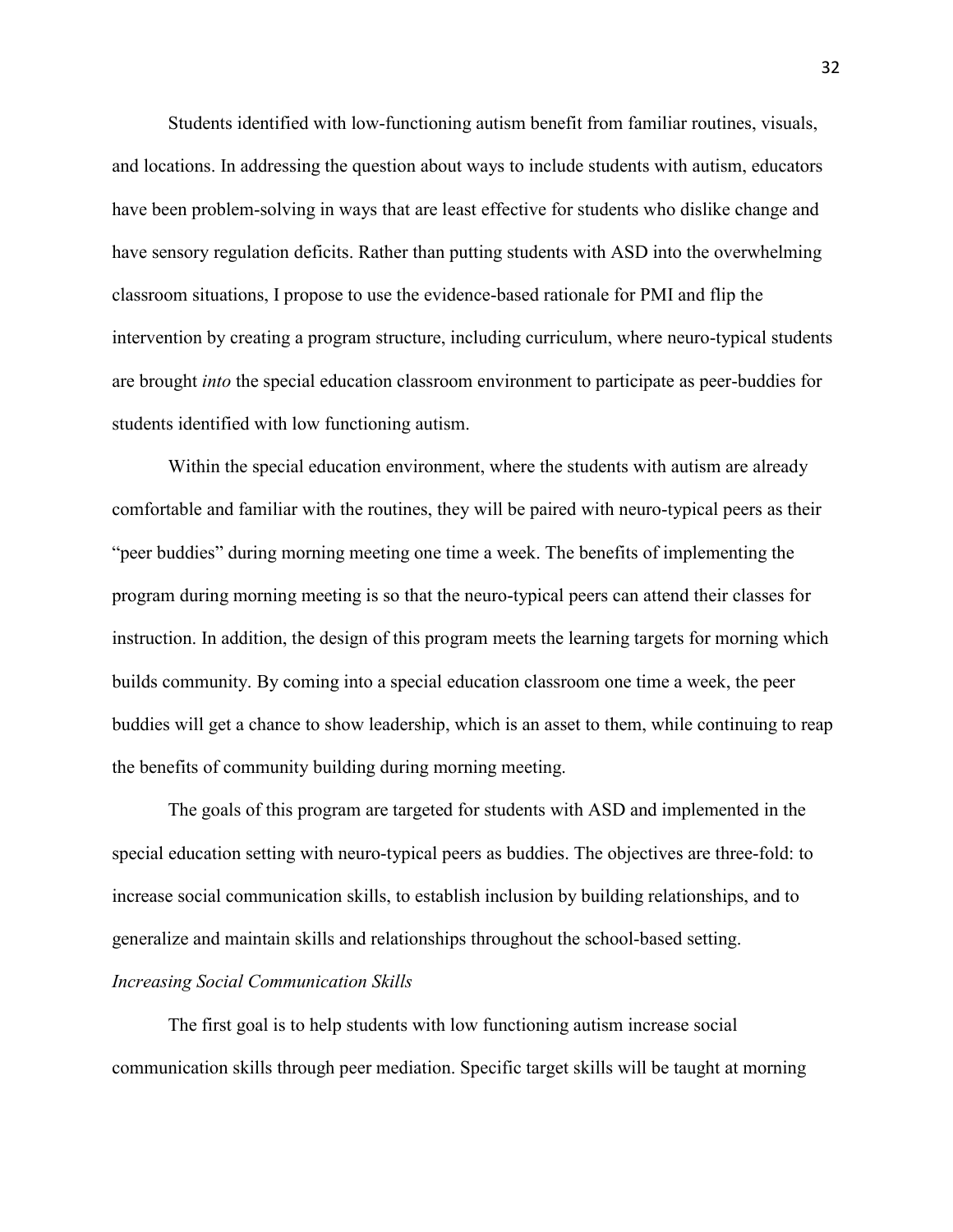meeting, in which, the peer-buddies will model the skills such as asking how to join in play, initiating greetings, responding to conversations, etc. Students will follow a model and then practice together.

#### *Inclusion*

The second goal is to provide greater levels of inclusion for students in their general education classrooms. The first step is to establish relationships with their neuro-typical peers. Students with low functioning autism would be lost in the mainstreamed classrooms. They will be more successful by having student support by beginning to build peer relationships. By having peer buddies, low functioning students receive aspects of inclusion through relationships in which they are no longer socially, emotionally, and physically excluded. The design of the program brings the neuro-typical peers into the special education resource room as the students do not have the necessary skills to participate independently in the classroom.

## *Generalization & Maintenance*

Finally, the third purpose of the program is to generalize and maintain skills and relationships across school-based settings. The beginning stage of the program/curriculum will focus on building student relationships and teaching the target skills in the special education classroom. Over time, the program will support and challenge students to practice the skills with their peer-buddies in different settings, such as during class specials, lunch, and recess. Finally, as students achieve goals, the program will progress so that students with autism will eventually accompany their peer buddy into the mainstream classroom for morning meeting. This will be to help students generalize and maintain skills while also providing practical opportunities for inclusion to happen during other parts of the school day.

#### **Program Design and Curriculum**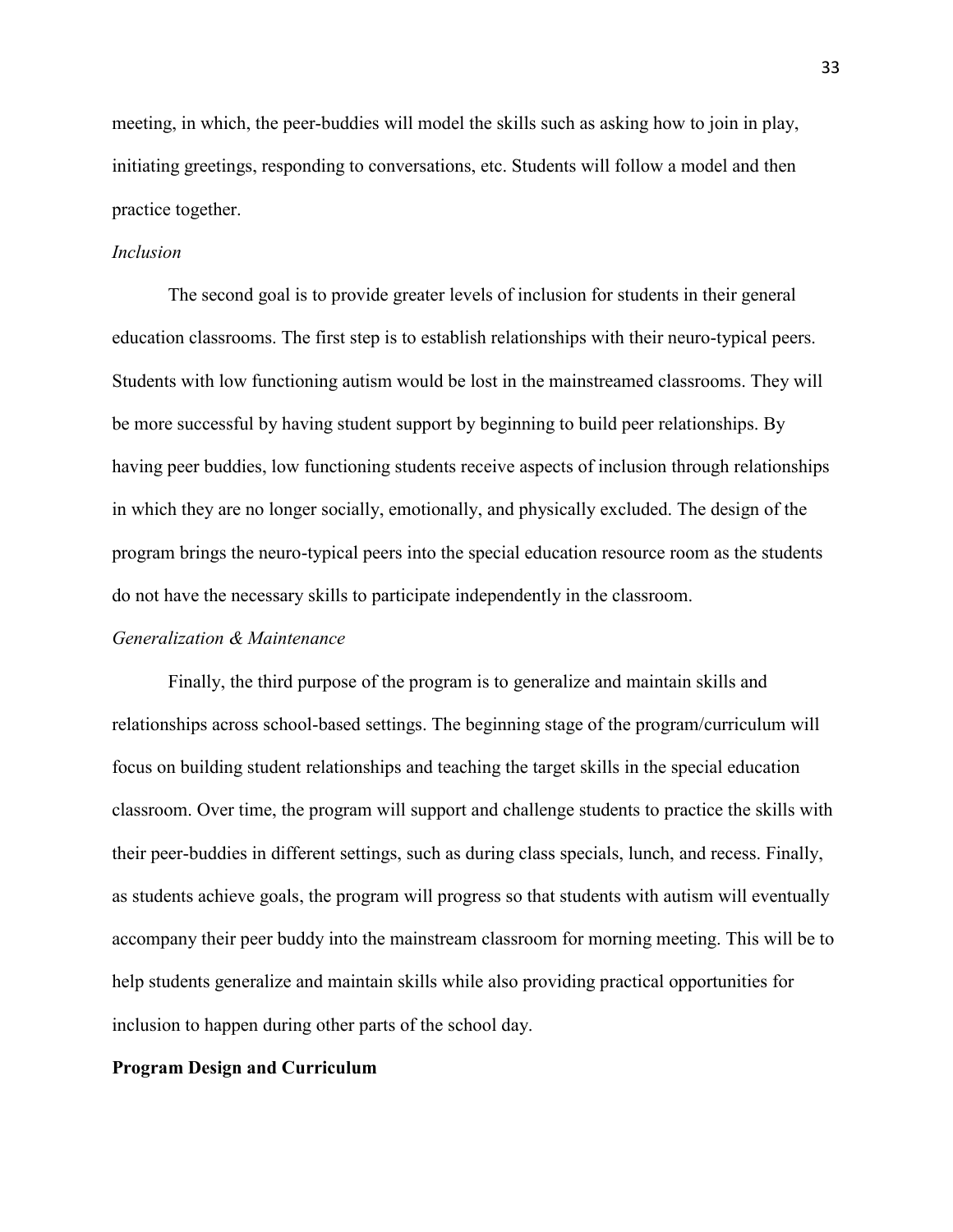The program will begin in October which will allow time for students to acclimate to school rituals and routines. During the first few weeks of school, prior to program implementation, the special education teacher will collaborate with the general education teacher to identify students who could be peer buddies. Peer buddies will be chosen based upon the following criteria demonstrates age-appropriate social skills, has consistent attendance, and is academically competent. Peers should be willing to participate and will be allowed to choose or decline the opportunity. Parent approval to remove the students from the classroom one time a week will be requested prior to any implementation. Parents of students with ASD will also be contacted and will give approval for their student to participate.

The program will begin by teaching the peer-buddies the expectations of their role in the classroom. The program will then begin with the peer buddies coming into the special education classroom one time per week during morning meeting (for 30-minutes).

Four target skills will be taught and practiced: initiating greetings, requesting to play together, sharing/playing together, and responding to conversations. Each topic will be taught and practiced over a four-week period to ensure the skill is learned and maintained. As new skills are taught, previous skills will be reviewed. When all the skills have been taught and practiced, the program will shift so the peer-buddies will meet with students at times other than during morning meeting, such as lunch, recess, and specials. The purpose is to increase and support the generalization of skills. Battaglia & Radley (2014) noted PMI allows children with ASD to practice skills in natural social contexts, which allows the students natural maintenance opportunities. Finally, if data collection demonstrates that students with autism are ready, they will join their peers during the general education morning meeting class. If they are successful, further inclusion into the mainstream morning meeting class will be discussed with the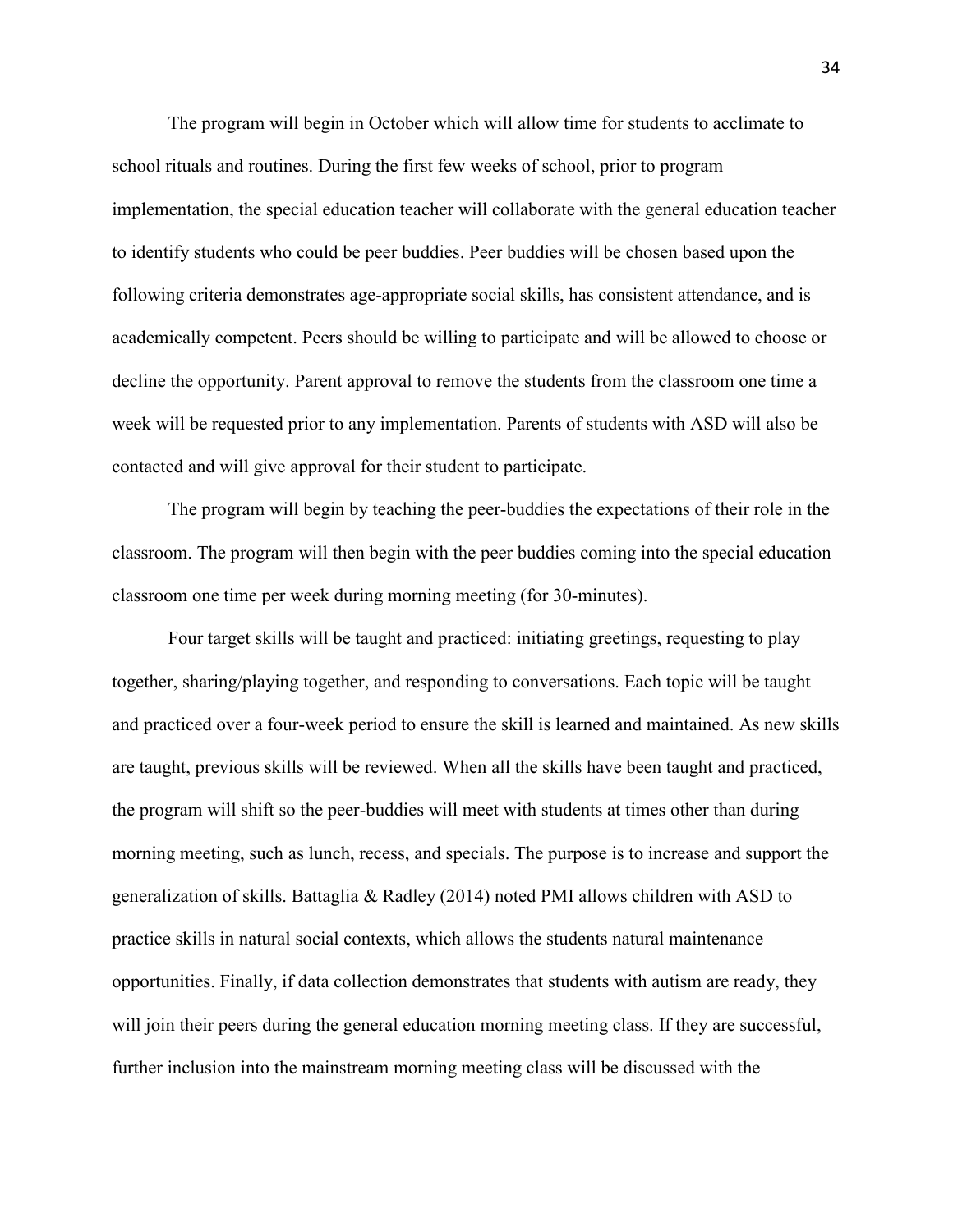Individualized Education Program (IEP) team, including the parents and new goals will be added. Peer-buddies will be surveyed twice with a 5-point Likert scale to determine their continued interest in the program.

# **General Timeline/Overview**

| <b>MONTH</b>     | <b>SKILL</b>    | <b>ACTIVITY</b>                               | <b>SETTING &amp;</b>      |
|------------------|-----------------|-----------------------------------------------|---------------------------|
|                  |                 |                                               | <b>RESOURCE</b>           |
| <b>SEPTEMBER</b> | Work with Gen.  | Push into general education<br>$\bullet$      | <b>General Education</b>  |
|                  | Ed Teacher to   | morning meeting and explain to                | Classroom                 |
|                  | determine peer  | students opportunity to be a peer-            |                           |
|                  | buddies         | buddy by providing them with a                | Peer-mediated Social      |
|                  |                 | brief overview of what it means to            | Skills Training for       |
|                  |                 | be a peer-buddy and how they                  | Children with Autism      |
|                  |                 | would come to a different                     | Spectrum Disorder:        |
|                  |                 | classroom 1x a week for morning               | https://journals-sagepub- |
|                  |                 | meeting and help support another              | com.ezproxy.bethel.edu/d  |
|                  |                 | student.                                      | oi/pdf/10.1177/107429561  |
|                  |                 | Determine which students want to              | 402300202                 |
|                  |                 | participate.                                  |                           |
|                  |                 | Send home parent permission.                  |                           |
|                  |                 | Train final peer buddies during<br>$\bullet$  |                           |
|                  |                 | small group morning meeting by                |                           |
|                  |                 | explaining expectations, modeling,            |                           |
|                  |                 | and using visuals                             |                           |
| <b>OCTOBER</b>   | <b>Building</b> | Week 1 - "Four Corners" Ice Breaker           | <b>Special Education</b>  |
|                  | Relationships   | Activity                                      | Classroom                 |
|                  |                 | Week $2$ – Review class expectations with     |                           |
|                  |                 | whole group. Use visuals.                     | Week 3 -                  |
|                  |                 | Week 3 - M&M Get to Know You                  | https://www.teacherspayte |
|                  |                 | Activity from Teacher's Pay Teachers          | achers.com/Product/MM-    |
|                  |                 | (TPT)                                         | get-to-know-you-activity- |
|                  |                 | Week $4 - \text{Game}$ (Use preferred game by | for-students-with-Autism- |
|                  |                 | group)                                        | 886540                    |
| <b>NOVEMBER</b>  | Initiating      | Week 5- Direct instruction: How to            | <b>Special Education</b>  |
|                  | Greetings       | initiate greetings                            | Classroom                 |
|                  |                 | Week 6- Review, practice                      |                           |
|                  |                 | Week $7$ – Initiating greetings activity      |                           |
|                  |                 | Week 8 - Data collection/Game (Use            |                           |
|                  |                 | preferred game by group)                      |                           |
| <b>DECEMBER</b>  | Requesting to   | Week 9- Direct Instruction: Asking to join    | <b>Special Education</b>  |
|                  | Join in Play    | in play                                       | Classroom                 |
|                  |                 | Week 10 - Review, Practice                    |                           |
|                  |                 | Week 11- Requesting to play activity          |                           |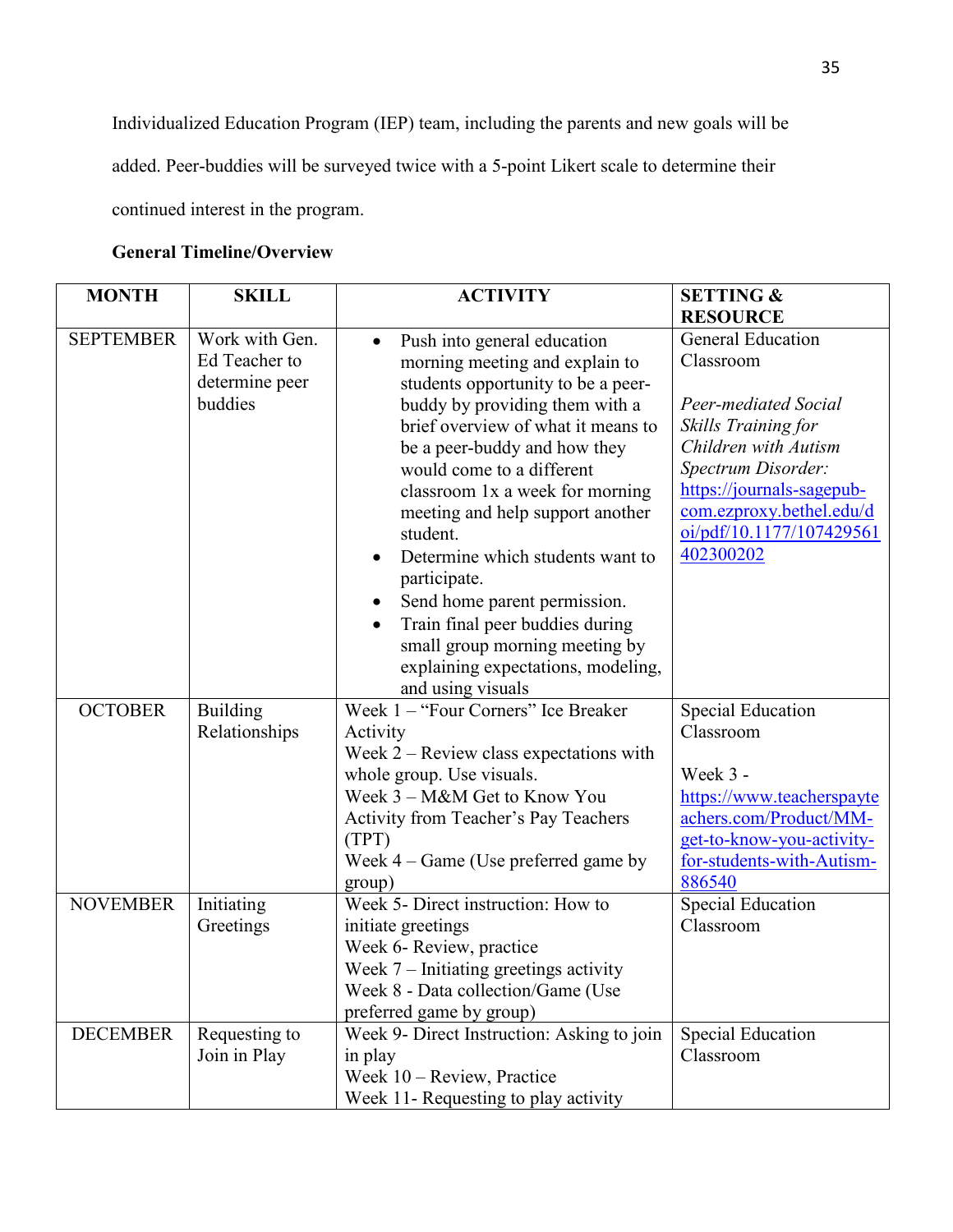|                 |                                | Week $12$ – Reinforcement party (natural<br>time to collect data on two skills learned)                                                                                                                                           |                                                                                                                                                                                                                                                                                                                                                                                                                                                                     |
|-----------------|--------------------------------|-----------------------------------------------------------------------------------------------------------------------------------------------------------------------------------------------------------------------------------|---------------------------------------------------------------------------------------------------------------------------------------------------------------------------------------------------------------------------------------------------------------------------------------------------------------------------------------------------------------------------------------------------------------------------------------------------------------------|
| <b>JANUARY</b>  | Sharing/Playing<br>Together    | -Have peer-buddies complete survey<br>Week $13$ – Review previous skills when<br>school resumes<br>Week $14$ – Direct Instruction: Sharing<br>Week 15- Review, practice<br>Week 16 – Shared Reading Activity (data<br>collection) | <b>Special Education</b><br>Classroom<br>Reading Buddies: A<br><b>Strategy to Increase Peer</b><br><b>Interaction in Students</b><br>with Autism:<br>https://journals-sagepub-<br>com.ezproxy.bethel.edu/d<br>oi/full/10.1177/10534512<br>17692570                                                                                                                                                                                                                  |
| <b>FEBRUARY</b> | Responding to<br>Conversations | Week 17 – Direct Instruction: Responding<br>to Conversation<br>Week 18 - Review, Practice<br>Week $19$ – Responding to conversation<br>activity<br>Week $20$ – Natural play/Data collection                                       | <b>Special Education</b><br>Classroom                                                                                                                                                                                                                                                                                                                                                                                                                               |
| <b>MARCH</b>    | Generalize Skills              | Review skills with students, as<br>$\bullet$<br>necessary. Explain to students<br>they are going to meet during<br>recess and lunch and practice skills<br>learned.<br>Collect data.                                              | Week 21-22 at Recess<br>Week 23-24 at Lunch<br><b>Lunch Buddies:</b><br>https://search-proquest-<br>com.ezproxy.bethel.edu/d<br>ocview/234981821/fulltex<br>tPDF/C05B818652604EF<br>FPQ/1?accountid=8593<br>Peer Mediation to<br><b>Increase Communication</b><br>and Interaction at Recess<br>for Students with Autism<br>Spectrum Disorders:<br>https://www-<br>sciencedirect-<br>com.ezproxy.bethel.edu/sc<br>ience/article/pii/S1750946<br>713002535?via%3Dihub |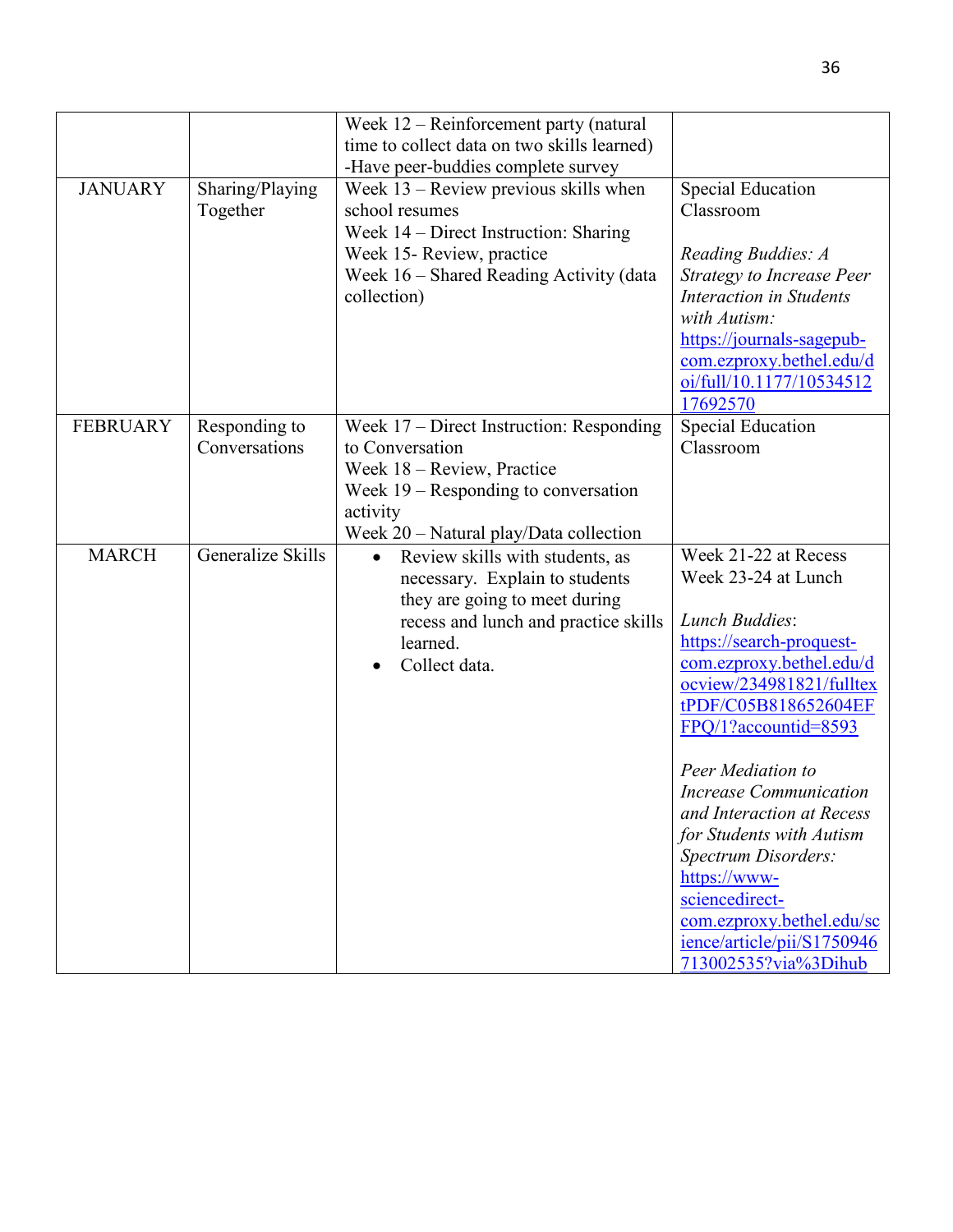| <b>APRIL</b> | Generalize Skills | Use data collected and IEP team<br>$\bullet$<br>input to determine if students are<br>ready to attend the general<br>education classroom for morning<br>meeting with their buddy.<br>Partner with gen. ed teacher to<br>determine needs and supports<br>based upon IEP and send students<br>who are ready to mainstream<br>morning meeting.<br>Continue generalizing at recess,<br>$\bullet$<br>lunch, and in the special ed.<br>classroom. | Mainstream Classroom or<br>Special Education<br>Classroom.<br>Lunch<br>Recess |
|--------------|-------------------|---------------------------------------------------------------------------------------------------------------------------------------------------------------------------------------------------------------------------------------------------------------------------------------------------------------------------------------------------------------------------------------------------------------------------------------------|-------------------------------------------------------------------------------|
| <b>MAY</b>   | Maintain Skills   | Continue student buddies in a<br>variety of settings either in class,<br>at recess, lunch, field trips, etc.<br>Review skills as needed.<br>$\bullet$<br>Continue to collect data and<br>monitor progress/reassess supports<br>needed.<br>Final reinforcement party.<br>Survey buddies.                                                                                                                                                     | Variety of places                                                             |

## **Audience**

The primary stakeholders involved include special education teachers, administration,

general education teachers, parents, paraprofessionals, and students.

## *Special Education Teachers*

The program and curriculum are designed for special education teachers to implement with general education students in addition to other social skills intervention techniques. The program will be led by the special education teacher who will recruit students, train students and staff, and teach the skills used with the students and their peer buddies.

#### *Administration*

 Due to the unique set up of the program, the administration of the school will need to approve the intervention program. Specifically, they need to approve the professional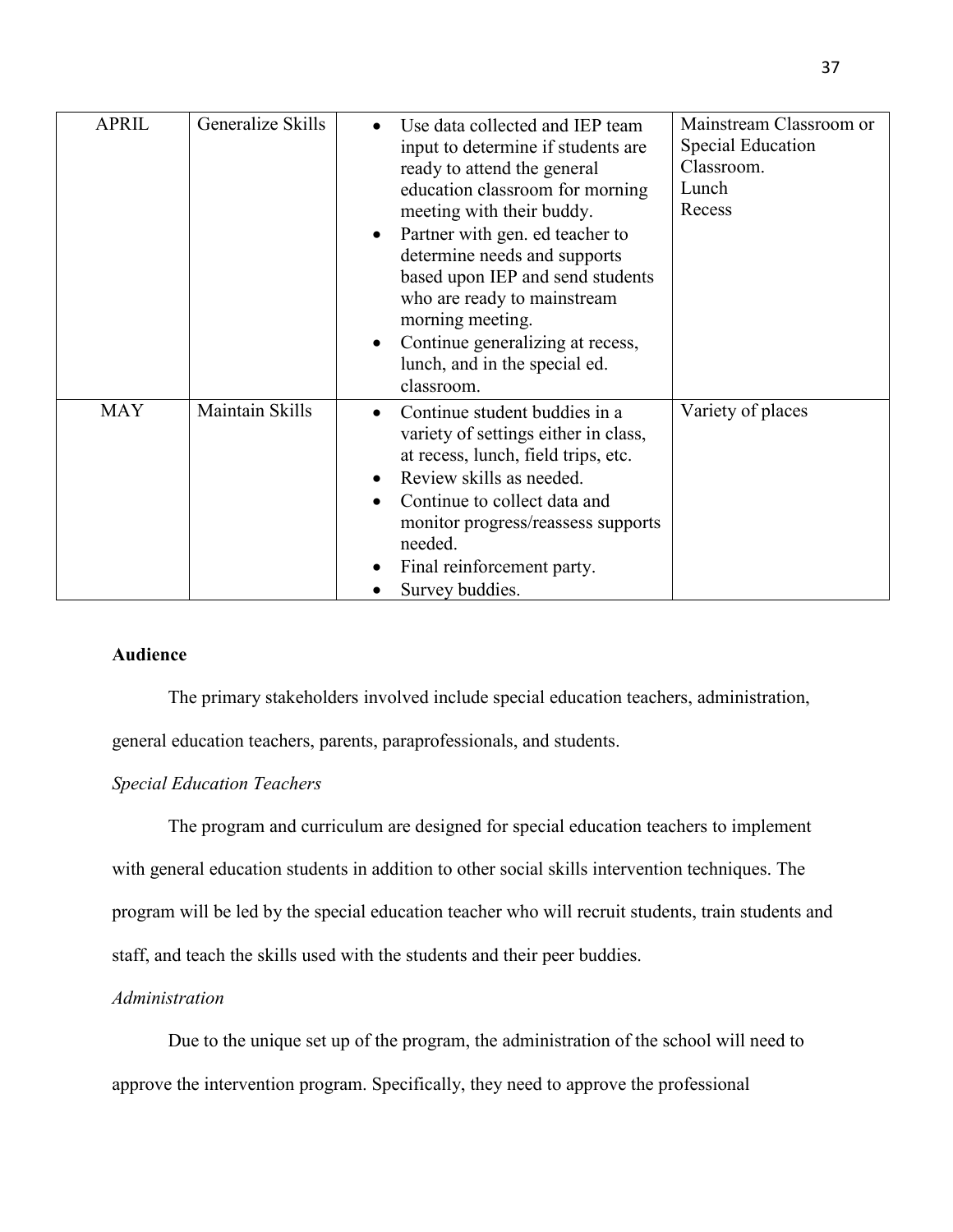development training for paraprofessionals and for general education students to be integrated into a special education classroom. The buy-in from administration will be centered around the students' needs to be exposed to typically developing peers. The students in my center-based setting do not have the skills to be included in the same manner that their higher functioning peers with disabilities are included.

#### *General Education Teachers*

 Research showed that general education teachers are proponents of inclusion and social skills instruction, particularly when the curriculum is easy to use and students are not pulled from academics (Ostmeyer  $\&$  Scarpa, 2012). This program is designed to ensure that it does not occur during direct academic instructional time. Although the special education teacher is facilitating most of the programming, the general education teacher is part of the IEP team and is needed to help recruit students and actively participate towards the end of programming when students with ASD join their mainstream class. To feel comfortable working with the ASD students, the general education teachers may need some more training about autism and the need for inclusion and exposure to typically developing peers. The special education teacher should ensure a working relationship with the general education teacher and assure the general education teacher that this process will enhance all students by building tolerance, empathy, and skills in patience. *Parents* 

 Parents will need to give permission for their students to partake in this program. This programming is optional for students and it is not legal to put non-special education students into a special education setting without parent permission. Parents will be informed upon the evidenced-based documentation of this intervention showing research that supports the effective use of peer modeling. Parents of neuro-typical peers will be provided a list of the benefits for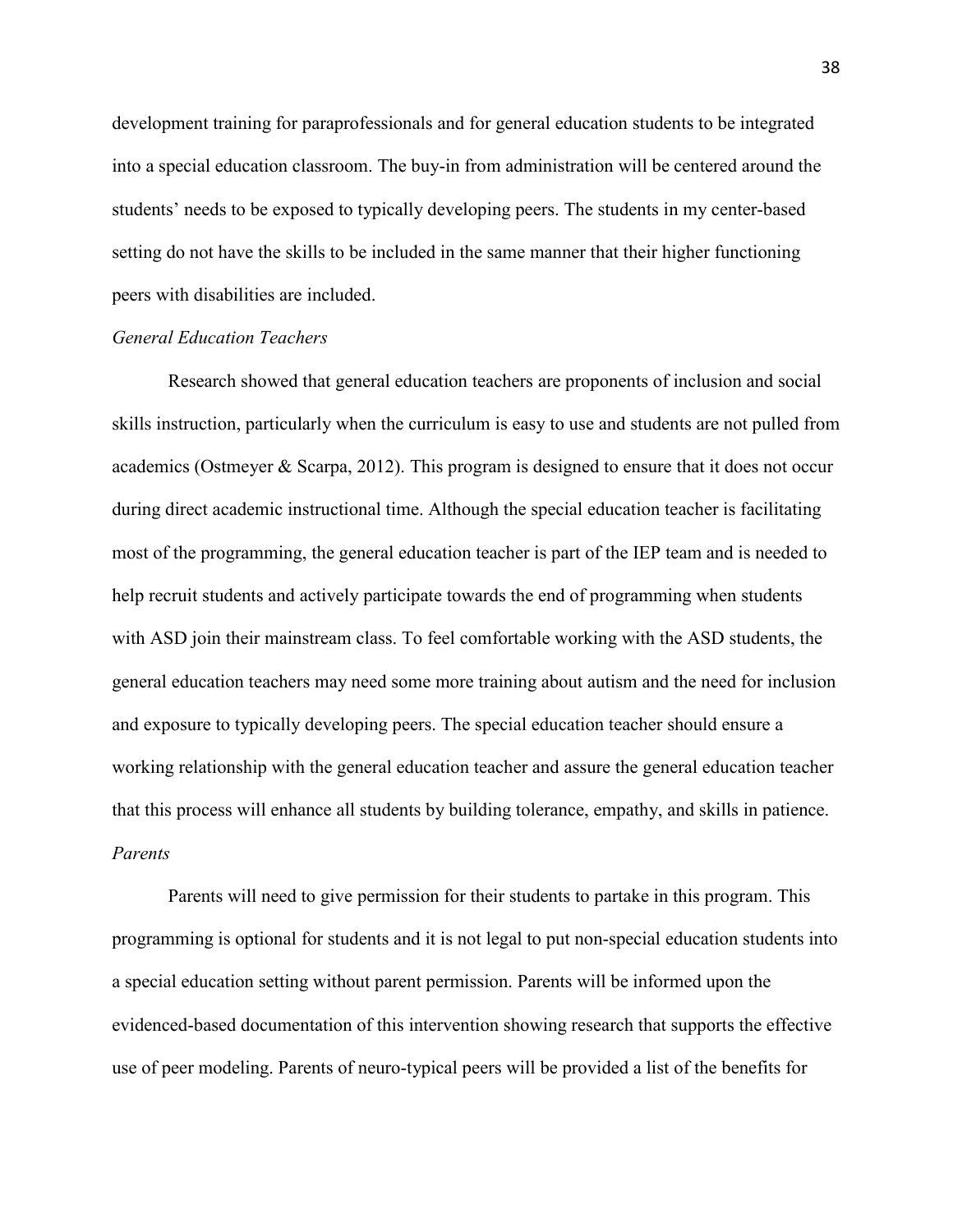their student and will be assured they will not be missing academic instruction. Parents of students with autism will be provided the benefits for their student and how this intervention can contribute growth to their student by meeting the Individualized Education Plan (IEP). They will also be asked for permission to disclose their child's disability to selected peer-buddies. Campbell & Hume (2019) explained that families may opt out of disclosing information, in which case, PMI may still occur, with focused on student strengths and not naming a specific diagnosis.

#### *Paraprofessionals*

 Paraprofessionals are key components in successful special education classes. PMI programming is designed to be supported through the help of classroom paraprofessionals. After being directly taught by the special education teacher, the paraprofessional will assist in reteaching as needed, collecting data, monitoring, and providing prompts and cues. Paraprofessionals will need to be trained according to PMI practices. Particularly, they may need specific training related to letting the peer students provide the support and knowing when they should step in to provide additional support. As the program progresses into different classes throughout the school day, the paraprofessionals will be key in monitoring and providing prompts to the neuro-typical students, as needed. Adequate training for paraprofessionals is paramount to the success of the program outside of the classroom setting.

#### *Students*

 Overall, this program is designed to benefit students! Neuro-typical students, recommended by teachers, will be asked if they want to take part. Student's will not be required based upon recommendation. If they do wish to take part, they will be given training about autism to better understand their peers with disabilities (unless if disclosure is not permitted) in a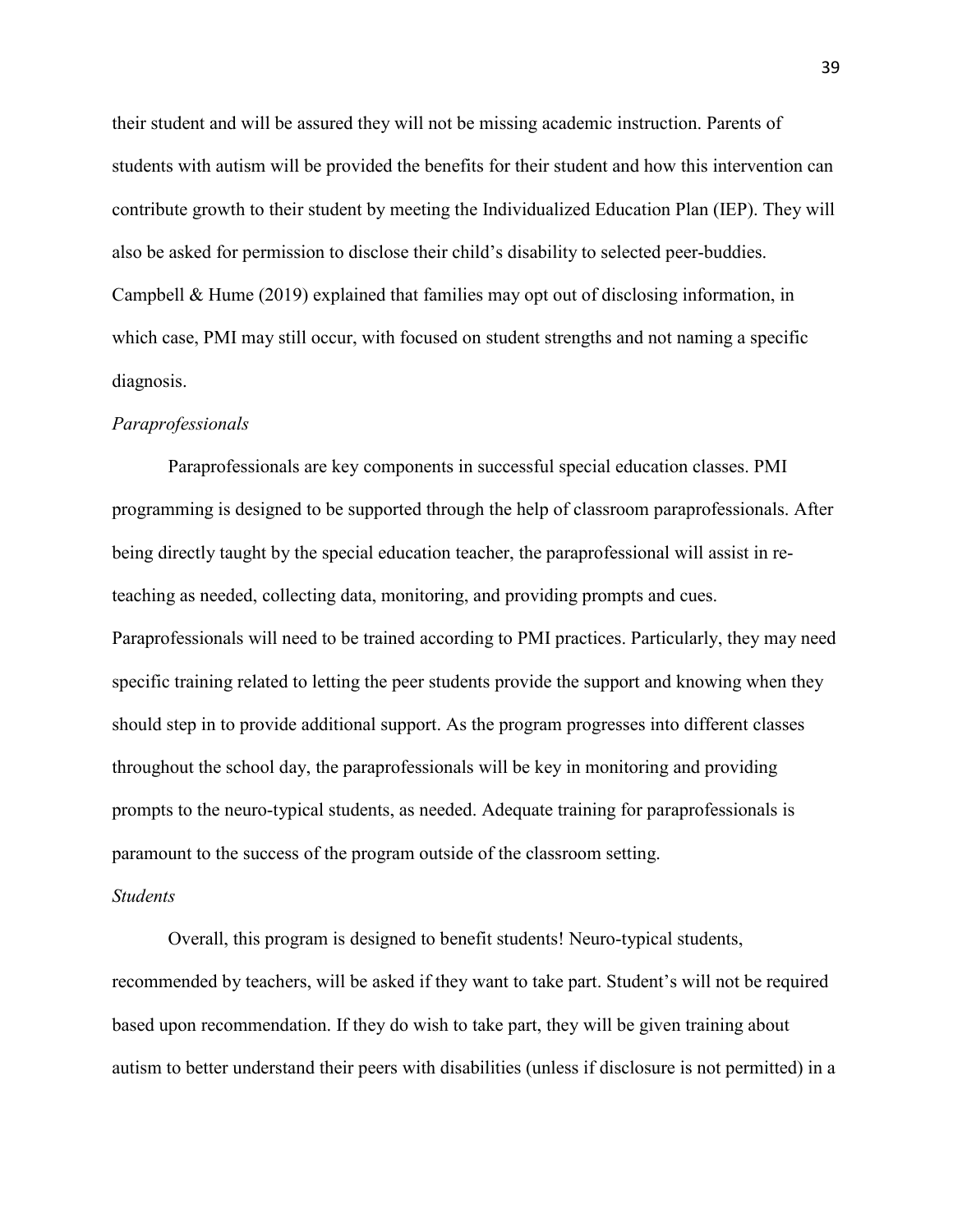sensitive way to protect the confidentiality of their peers with autism. In this training, they will learn how to be a peer model and the expectations of the special education classroom. The internal motivation of being a leader and being a helper will be the primary reinforcement; however, a peer-buddy party toward the end of the year will also be used to provide external reinforcement. The party will also provide a naturalistic way for students to practice their relationship skills in a real-world context event.

Students with autism will be treated with respect. Their confidentiality will be protected. Students with autism will have their strengths highlighted. This practice combats stigmatization (Campbell & Hume, 2019). If students have severe aggressive behavior, they should not be considered for this intervention as safety for all participants is critical.

#### **Resources**

The curriculum will be designed with lessons once a week during morning meeting. Four topics will be covered; each topic will last four weeks. Generalization and maintenance activities will be built into the curriculum. Materials needed will include a Smartboard, visuals, and ageappropriate games found within a typical elementary classroom. The curriculum will be designed in a printable format so teachers can reproduce as needed. Customizable letters will be available to be printed and sent home to parents explaining the program. Data sheets will be included for teachers and paraprofessionals to monitor progress.

 Paraprofessionals will require one hour of professional development training to learn the program structure and their roles and responsibilities along with best practices for students with ASD. This will be the costliest part of the program. Other costs will include printing, laminating, and items for a peer-buddy party.

#### **Sustainability**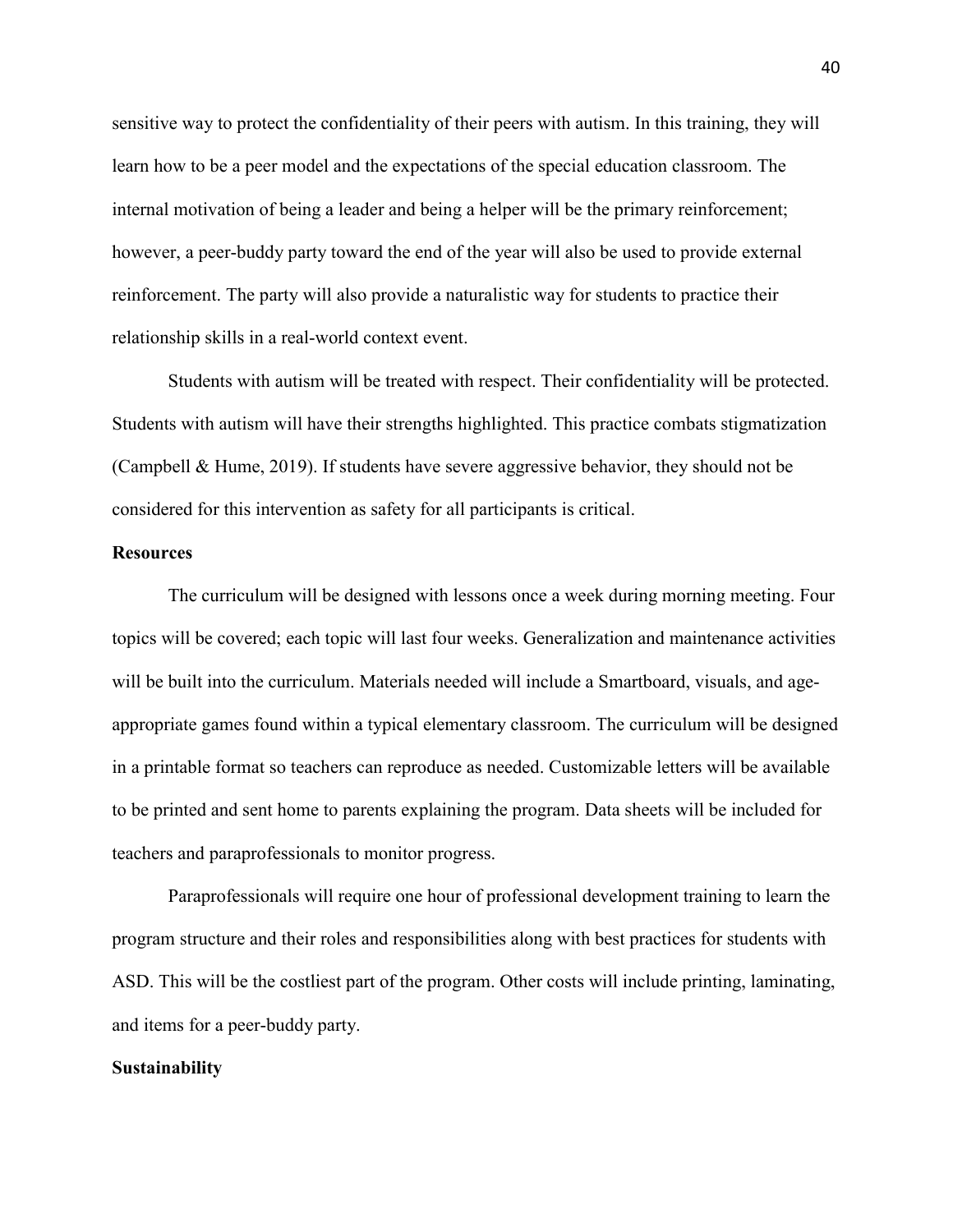The program is sustainable and can be morphed throughout the years to include new research of best-practices and the ever-changing structure of public-school systems. The curriculum will not be dated, providing flexibility to use year after year with few changes necessary. Visuals and other paper materials can be laminated to ensure they are re-usable. The concepts taught in the curriculum include basic social skills that will be needed for years and generations to come. The activities and games can change and evolve to keep with what is current.

#### **Conclusion**

 In conclusion, my purpose is to create a program and curriculum using PMI by bringing neuro-typical students into the special education classroom. Students in a setting III program do not have the skills needed to be included in mainstream classes. Therefore, by changing the way educators typically consider inclusion, this program helps increase social communication skills in students with low functioning ASD while also helping them build relationships with peer buddies. These relationships will help student's inclusion throughout their middle and high school years.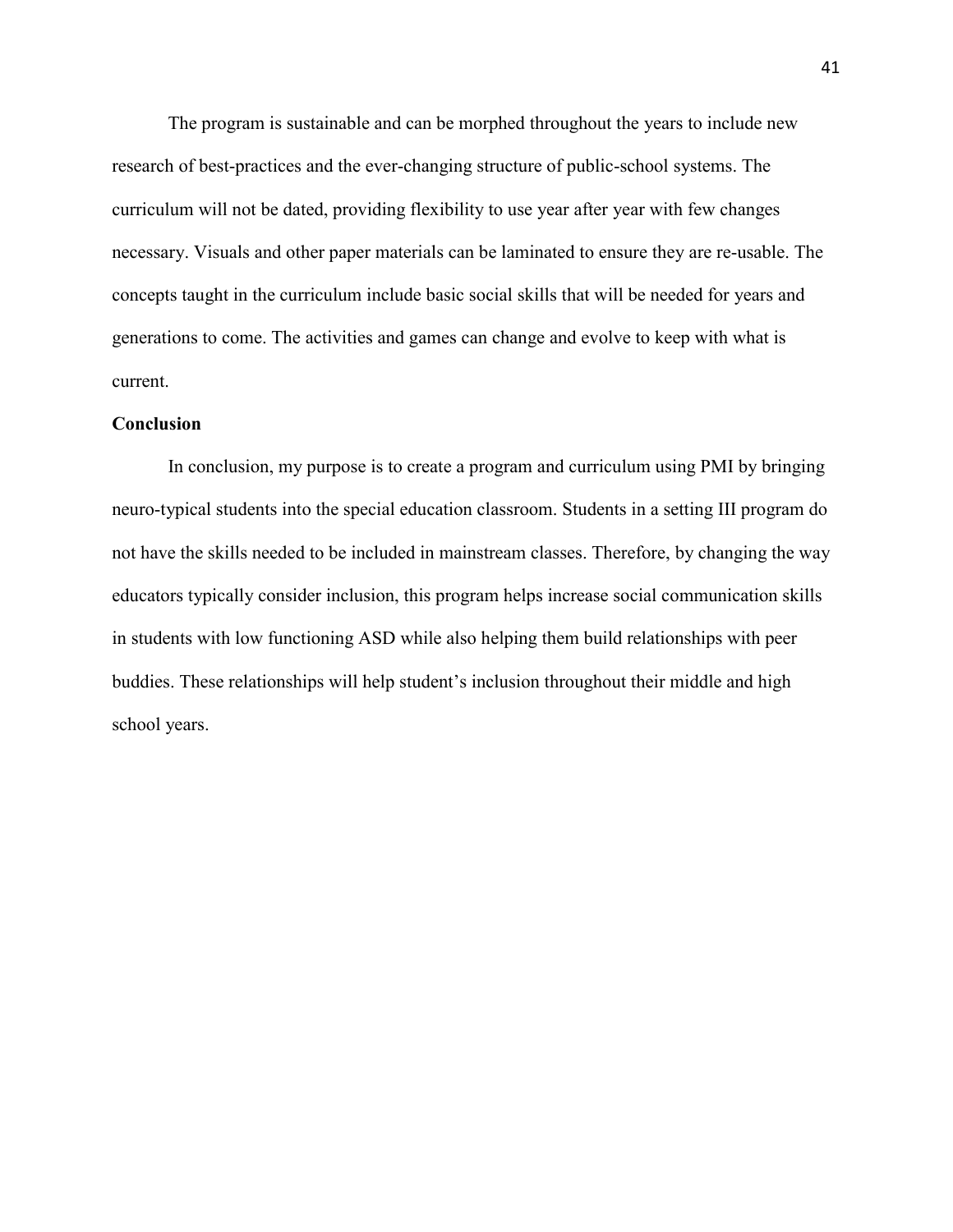#### CHAPTER IV: DISCUSSION AND CONCLUSION

#### **Summary**

In summary, systematic studies of PMI indicated it is an effective intervention that increases social communication, behavior, and academic goals for students with ASD (Gevarter, et al., 2014). It is a socially validated intervention (Garrison-Harrell et al., 1998) that neurotypical peers also benefit from. PMI that happens in multiple contexts (classroom, recess, lunch, etc.) is beneficial in helping students generalize and maintain skills (Frederick et al., 2019). School districts that implement PMI in their setting III ASD programs create more inclusion for students who are not able to participate in mainstream classes due to their unique needs. District should be aware of barriers, particularly, providing adequate training (Curtis & Silveira-Zaldivar, 2019).

Overall, PMI is an evidenced-based practice that benefits all students who participate. When PMI is implemented by bringing neuro-typical students into the special education classroom, inclusion for students with ASD is made accessible according to their unique needs. The relationships that develop in the special education classroom will most likely be linked to further inclusive opportunities during other parts of the school day. Frederick et al., (2019), identified the connection between engagement during unstructured class times when social skills intervention happens in the classroom. Implementing PMI, by bringing neuro-typical students into the special education classroom, is an evidenced-based practice with multiple benefits that creates inclusion for setting III ASD students.

To apply the principles I learned from this literature review, I designed a program that brings neuro-typical students into the special education classroom once a week during morning meeting. Students will be trained to become peer-buddies. Through direct instruction students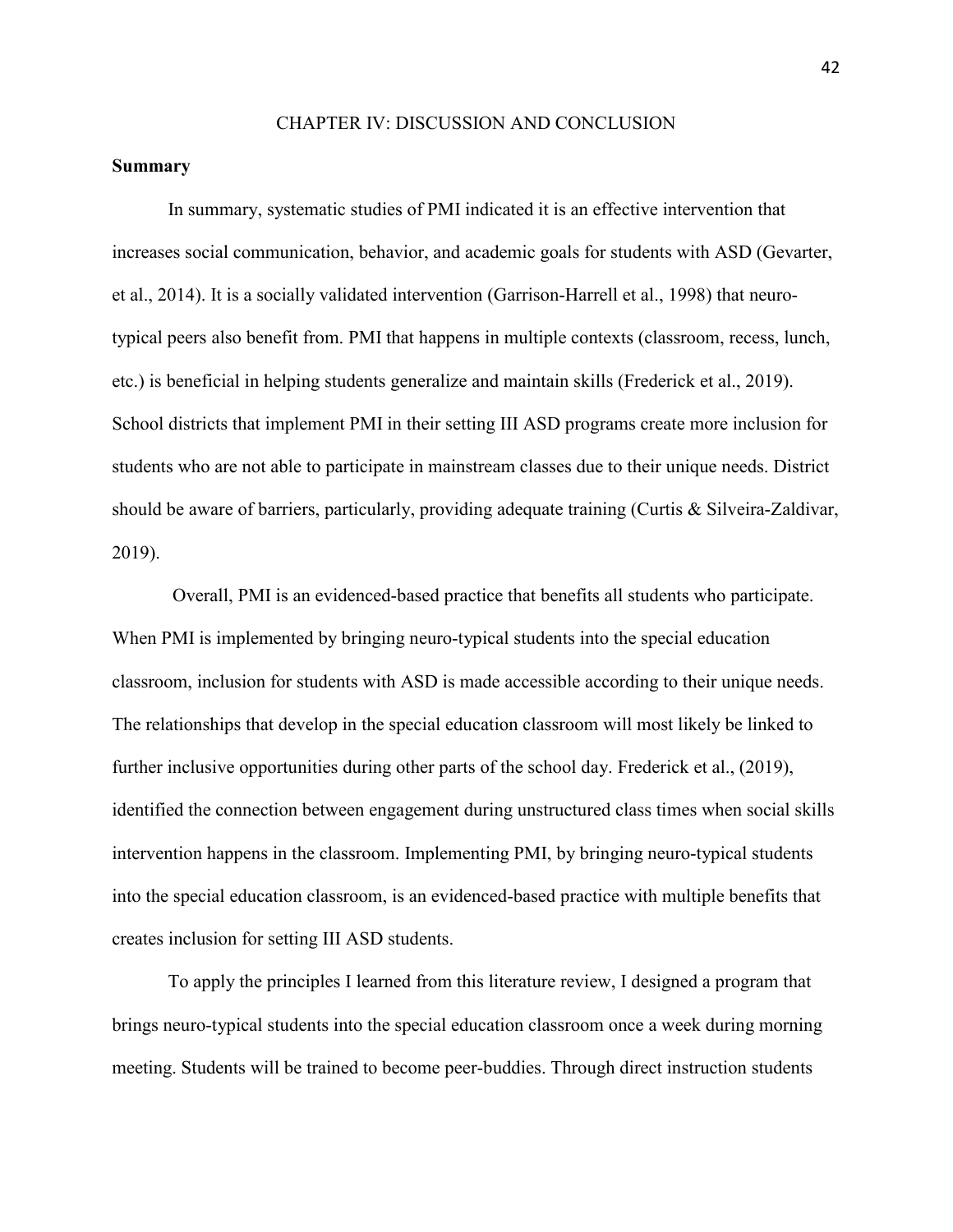will learn four key skills that will be practiced and modeled with the peer-buddies. After the relationships have been established, generalization and maintenance of skills will occur as the peer-buddies meet with their partners in other environments.

#### **Professional Application**

PMI is an evidenced-based intervention. Whereas, the primary goal of PMI is to increase students' social skills, PMI should also be considered to promote inclusion. Placing students in the same space together does not always equal inclusion. Often, students with ASD may be in the same space as their peers but continue to remain socially and emotionally excluded due to deficits in social skills (Gleeson, et al., 2017). If students in setting III programs are physically separated from their classmates in separate classrooms to meet the unique student needs, in what ways are students also emotionally and socially separated from their peers?

The benefits of PMI are not only so peers can model appropriate social behaviors, but so peers can be trained on how to be buddies or mentors to these students. Special education teachers should advocate in their districts methods to implement a PMI program. The benefits of implementing a program are two-fold: increase the social communication skills of students with ASD while also helping students with ASD build relationships through peer buddies.

School districts already promote inclusion through co-taught classes. Each district should consider ways they can advocate for greater aspects of social and emotional inclusion. Implementing PMI is a fantastic way to create inclusion creatively that reaches the most vulnerable students. Districts that implement this intervention at the elementary age may also see benefits as students advance to middle and high school. Theoretically, less bullying should happen as LFA students have been integrated with their peers they have built relationships with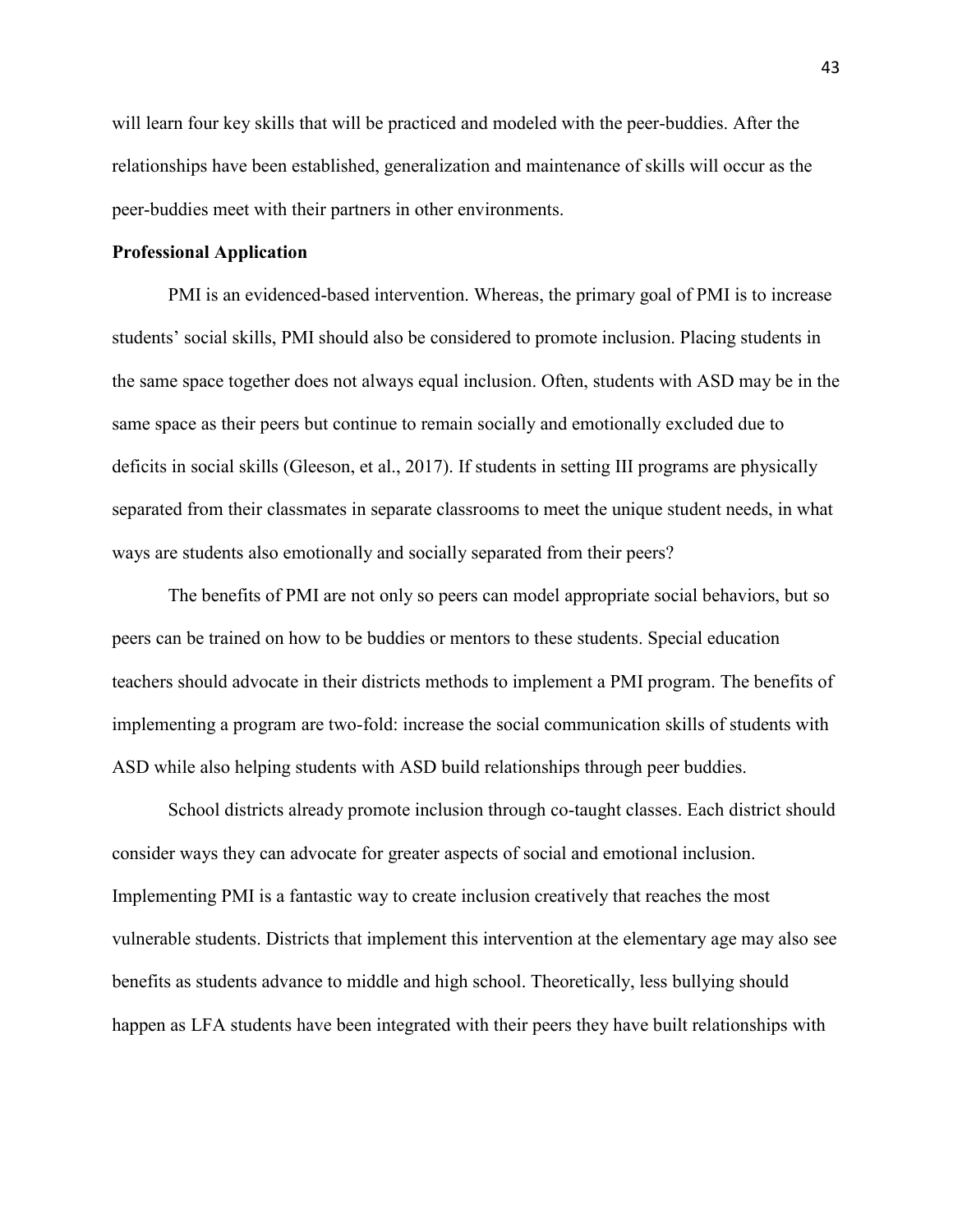smaller, more predictable settings. Neuro-typical peers, who have participated as mentors and buddies, may also identify a calling to pursue a human-related service field.

Special education teachers, particularly those working in center-based classrooms, should be mindful regarding ways they can incorporate PMI along with their other social skills interventions. Special education teachers are some of the biggest advocates for inclusion; however, they are also cognizant of setting III program needs where physical inclusion into academic mainstream classes is not possible. For schools that do not have peer-buddy programs, special education teachers should advocate to implement these programs into their school to increase inclusion and improve students' social communication skills.

#### **Limitations of Research**

The research focused on students with low functioning autism (LFA), was limited. Most of the published documents focused on students with mild to moderate autism. I expected to find more research with a focus on students with LFA. Only two studies had a specific focus on students with LFA (Bui & Simpson, 2016 & Clarke & Duda, 2019). In the systematic study completed by Gevarter, et al., (2014) researchers limitations that with the limited number of studies focused on students with LFA it was not possible to suggest that PMI was successful for students of LFA; however, the studies with LFA students showed positive results.

In the research completed by Clarke & Duda (2019) one of their key limitations was lack of external validity. They noted that more considerations should be given to determine if this type of study could be successful with other populations. Bui  $\&$  Simpson (2016) noted limitations that included small sample sizes. They also indicated that students with LFA had a range of characteristics and often struggled with inconsistency after intensive intervention (Ben-Itzchak & Zachor, 2007, as cited from Bui & Simpson, 2019).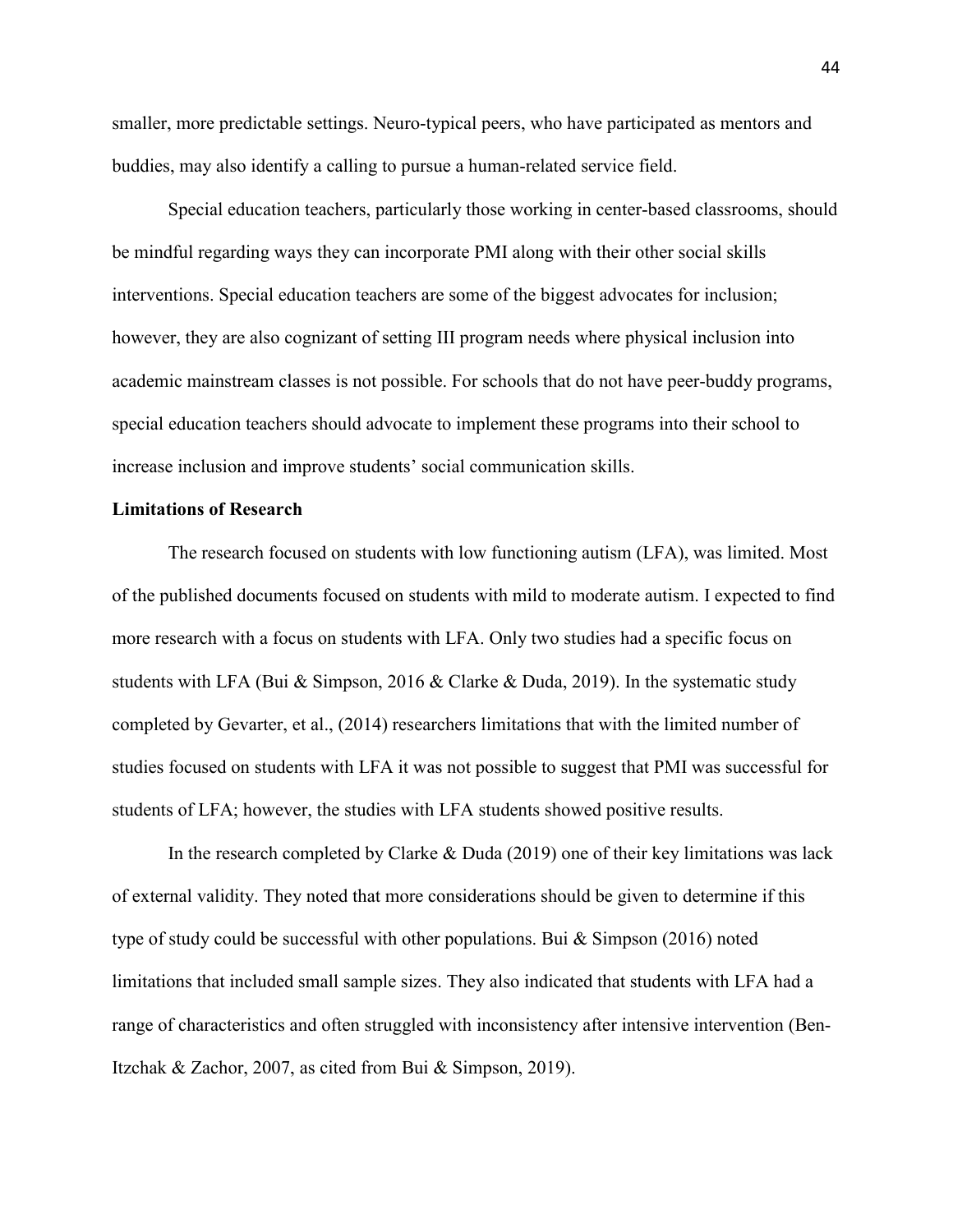Heitzman-Powell, et al., (2014) and Cox, et al., (2014) noted in their research small numbers of participants, which affected the generalizability of the findings.

Frederick, et al., (2019) noted that his research on peer interactions and engagements was based on observation at one point in time. He felt that this may not have been a valid representation of a child's day. Data was limited cross sectionally. Similarly, Devender & Hart (2018) noted in their research that dependent variables for communication attempts were limited to verbal initiations and responses that may not paint a complete picture of communication attempts.

 I purposefully excluded research studies completed at the high school setting. A variety of studies of PMI at the high school level have been researched. For the purpose of this paper, I limited research to studies at the elementary and middle school level.

#### **Implications for Future Research**

Regarding the limitations, future research specifically focused on PMI for students with LFA using larger populations is needed. It would also be beneficial to design research to identify the perceptions of stakeholders about whether PMI implemented in the special education classroom created more inclusion opportunities for students with LFA.

Long term research studies of PMI implemented from elementary through high school would also be beneficial to determine if PMI started at an early age improved students' peer relationships and social communication skills as they aged.

#### **Conclusion**

In conclusion, PMI is an evidenced-based practice. PMI increases social communication skills for students with ASD while also providing inclusion through relationships. PMI is a practice that should be implemented in school districts, particularly by bringing neuro-typical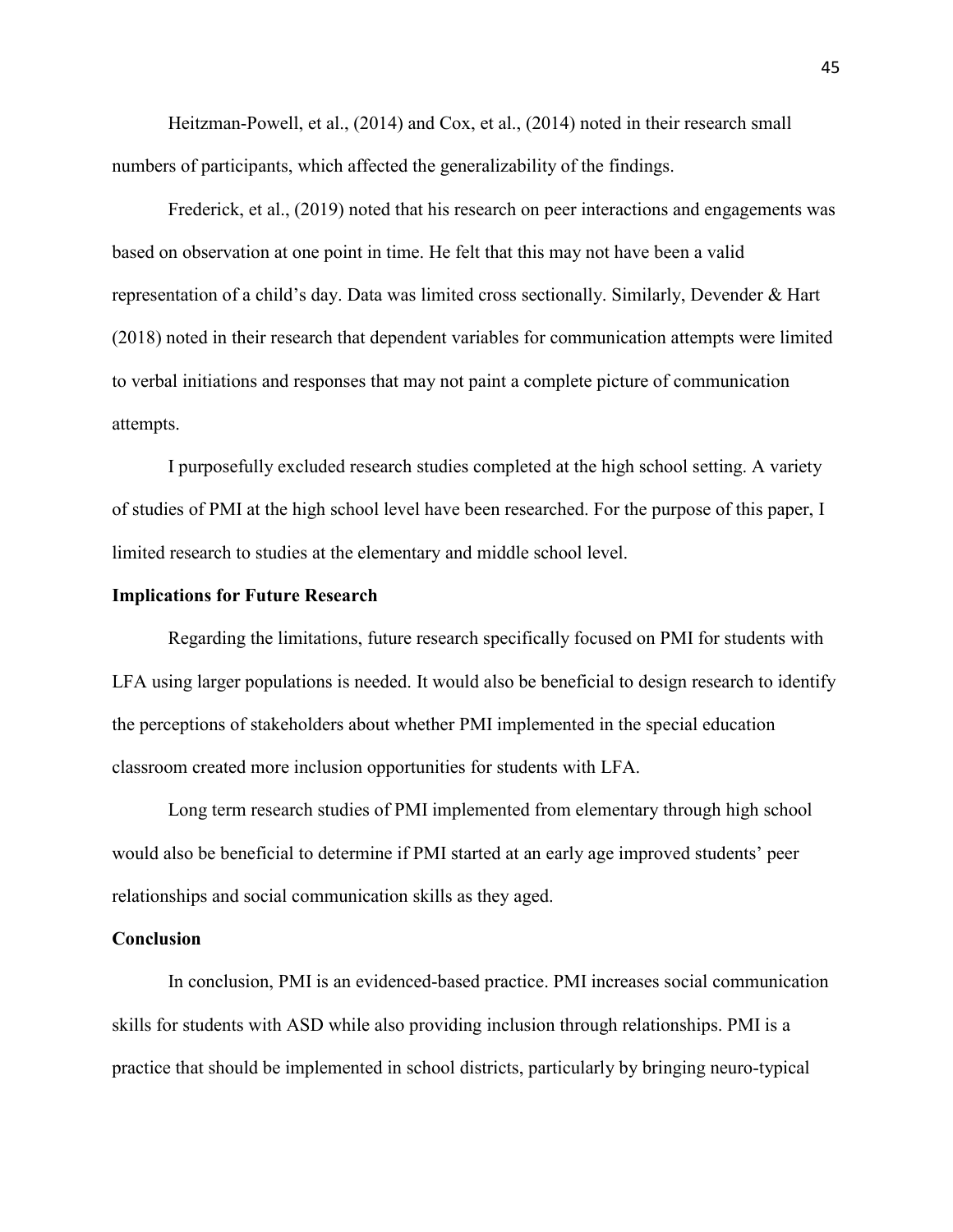peers into the special education classroom. The program and curriculum created in this application thesis can be used by districts as an easy way to implement PMI and create inclusion for students with LFA.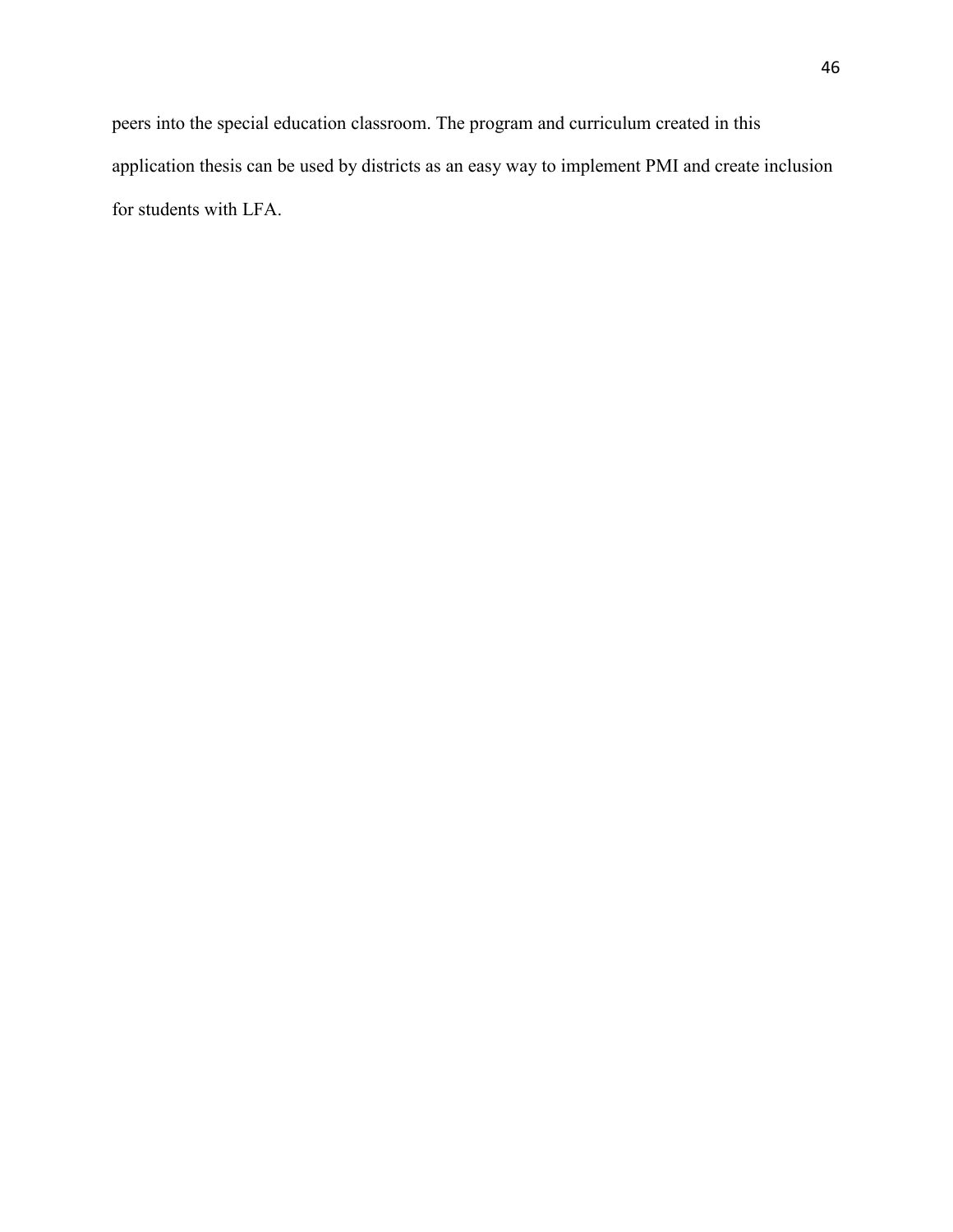#### References

- Anderson, D. (2012). *Toward a theology of special education: Integrating faith and practice.* Bloomington, ID: WestBow Press.
- Barczak, M., Brock, M., & Dueker, S. (2017). Brief report: Improving social outcomes for students with autism at recess through peer-mediated pivotal response training. Journal of Autism and Developmental Disorders. 48(6), 2224-2230. doi: 10.1007/s10803-017-3435- 3
- Battaglia, A., & Radley, K. (2014). Peer-mediated social skills training for children with autism spectrum disorder*. Beyond Behavior, 23*(2), 4-13. doi: 10.1177/107429561402300202
- Bui, S., & Simpson, L. (2016). Effects of a peer-mediated intervention on social interactions of students with low-functioning autism and perceptions of typical peers. *Education and Training in Autism and Developmental Disabilities, 51*(2), 162-178. Retrieved [https://ezproxy.bethel.edu/login?url=https://search-proquest](https://ezproxy.bethel.edu/login?url=https://search-proquest-com.ezproxy.bethel.edu/docview/1789774718?accountid=8593)[com.ezproxy.bethel.edu/docview/1789774718?accountid=8593](https://ezproxy.bethel.edu/login?url=https://search-proquest-com.ezproxy.bethel.edu/docview/1789774718?accountid=8593)
- Bui, S., & Simpson, L. (2017). Reading buddies: A strategy to increase peer interaction in students with autism. *Intervention in School and Clinic, 53*(1), 44-49. Doi: 10.1177.1053451217692570
- Campbell, J., & Hume, K. (2019). Peer interventions for students with autism spectrum disorder in school settings: Introduction to the special issue. *School Psychology Review, 48*(2), 115. doi: 10.17105/SPR-2018-0081.V48-2
- Cappadocia, C., Pepler, D., & Weiss, J. (2012). Bullying experiences among children and youth with autism spectrum disorders. *Journal of Autism and Developmental Disorders, 42*(2), 266-277. doi: 10.1007/s10803-011-1241-x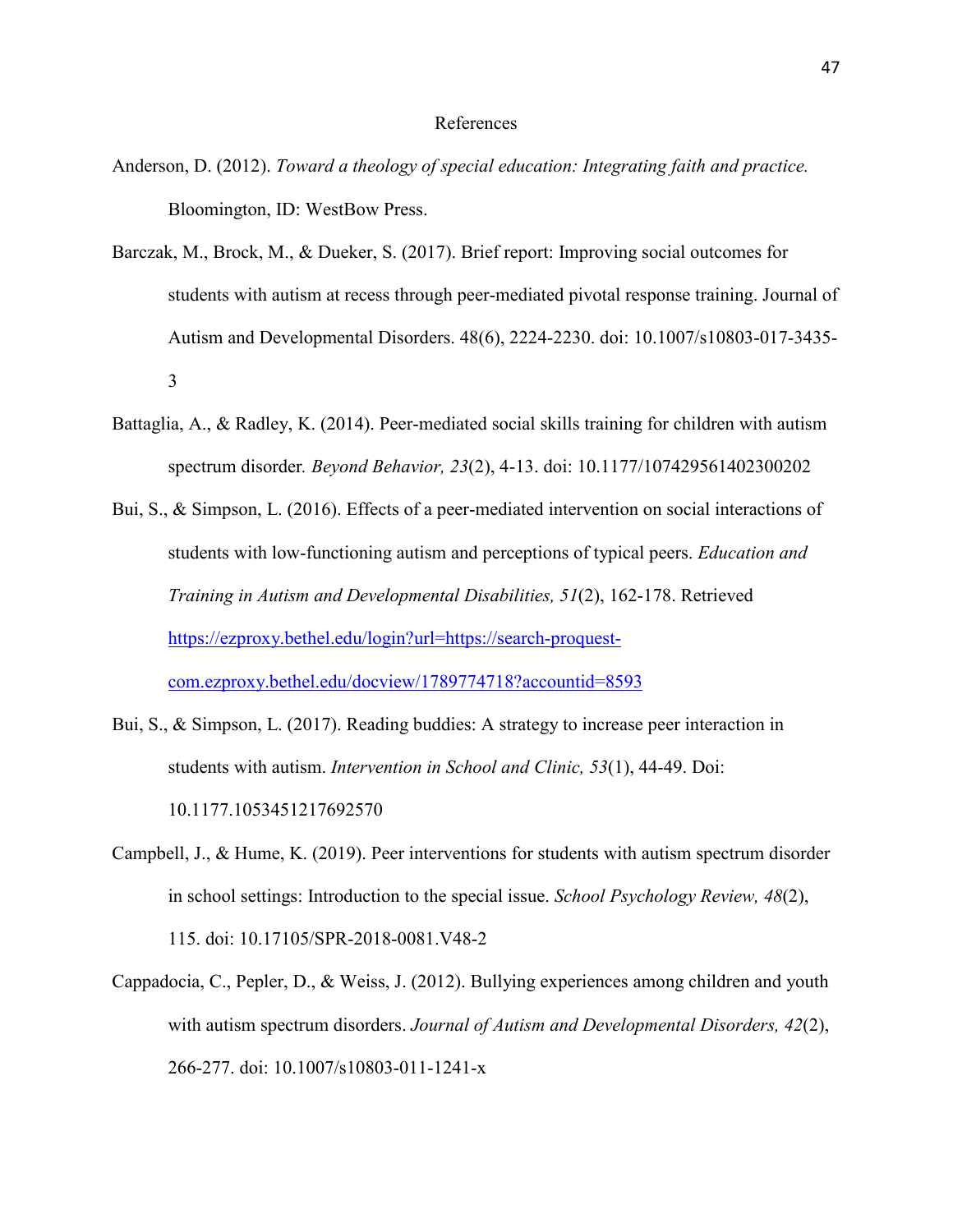- Cox, S., Heitzman-Powell, L., Kamps, D., Mason, R., Rosenberg, N., Schwarts, B., & Thiemann-Bourque, K. (2015). A comprehensive peer network intervention to improve social communication of children with autism spectrum disorders: A randomized trial in kindergarten and first grade. *Journal of Autism and Developmental Disorders*, *45*(6), 1809-1824. doi: 10.1007/s10803-014-2340-2
- Cox, S., Feldmiller, S., Kamps, D., Mason, R., Miller, T., & Turcotte, A. (2014). Peer mediation to increase communication and interaction at recess for students with autism spectrum disorders. *Research in Autism Spectrum Disorders, 8*(3), 334-344. doi: 10.1016/j.rasd.2013.12.014
- Clarke, S., & Duda, M. (2019). PBS goes to middle school: Building capacity of peer buddies to implement a PBS intervention with fidelity. *Behavior Analysis Practice, 12*(1),204-208. doi: 10.1007/s40617-018-0253-9
- Cook, L., Friend, M., Hurley-Chamberlain, D., & Shamberger, C. (2010). Co-teaching: An illustration of the complexity of collaboration in special education. *Journal of Educational and Psychological Consultation, 20,* 9-27. doi:10.1080/1047441090353580
- Cole, C., & McCurdy, E. (2014). Use of a peer support intervention for promoting academic engagement of students with autism in general education settings. *Journal of Autism and Developmental Disorders, 44*(4),883-893. doi: 10.1007/s10803-013-1941-5
- Curtis, H., & Silveira-Zaldivar, T. (2019). "I'm not trained for this!" And other barriers to evidence-based social skills interventions for elementary students with high functioning autism in inclusion. *International Electronic Journal of Elementary Education, 12*(1), 53- 66. doi: 10.26822/iejee.2019155337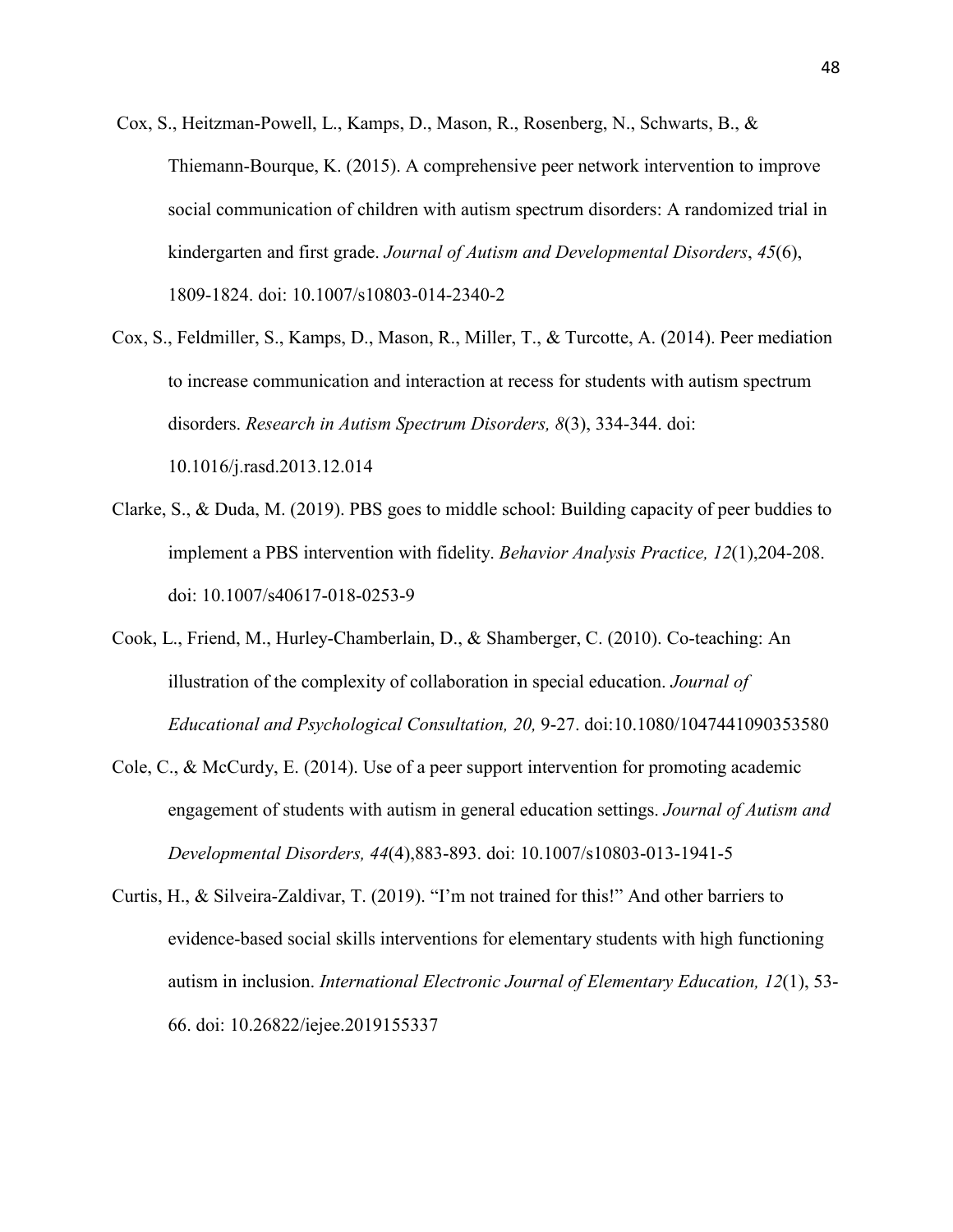- Devender, B., & Hart, S. (2018). Examining the effects of peer mediation on the social skills of students with autism spectrum disorder as compared to their peers. *Education and training in Autism and Developmental Disabilities, 53*(2), 160-175. Retrieved from [https://ezproxy.bethel.edu/login?url=https://search-proquest](https://ezproxy.bethel.edu/login?url=https://search-proquest-com.ezproxy.bethel.edu/docview/2042207258?accountid=8593)[com.ezproxy.bethel.edu/docview/2042207258?accountid=8593](https://ezproxy.bethel.edu/login?url=https://search-proquest-com.ezproxy.bethel.edu/docview/2042207258?accountid=8593)
- Frederick, L., Gilmore, S., Locke, J., & Santillan, L. 92019). Brief report: Examining the association between classroom social network inclusion and playground peer engagement among children with autism spectrum disorders. *Focus on Autism and Other Developmental Disabilities, 34*(2), 91-96. doi: 10.1177/1088357619838275
- Garrison-Harrell, L., Gonzalez-Lopez, A., Kamps, D.M., Kemmere, K., Kravits, T., & Potucek, J. (1998). What do the peers think? Social validity of peer-mediated programs*. Education and Treatment of Children, 21*(2), 107-134. doi: 140.88.101.150
- Gevarter, C., Kuhn, M., Lancioni, G.E., Lang, R., O'Reilly, M., Sigafoos, J., & Watkins, L. (2014). A review of peer-mediated social interaction interventions for students with autism in inclusive settings. *Journal of Autism and Developmental Disorders, 45*(4). doi: 10.1007/s10803-014-2264-x
- Givens, T. (2006). Lunch buddies. Leadership for Student Activities, 34(8), 25-27. Retrieved from<https://refworks.proquest.com/library/5eeb9174e4b05b47ec797864/>
- Gleeson, K., Jones, B., & Williams, E. (2019). How pupils on the autism spectrum make sense of themselves in the context of their experiences in a mainstream school setting: A qualitative metasynthesis*. Autism, 23*(1), 8-28. doi: 10.1177/1362361317723836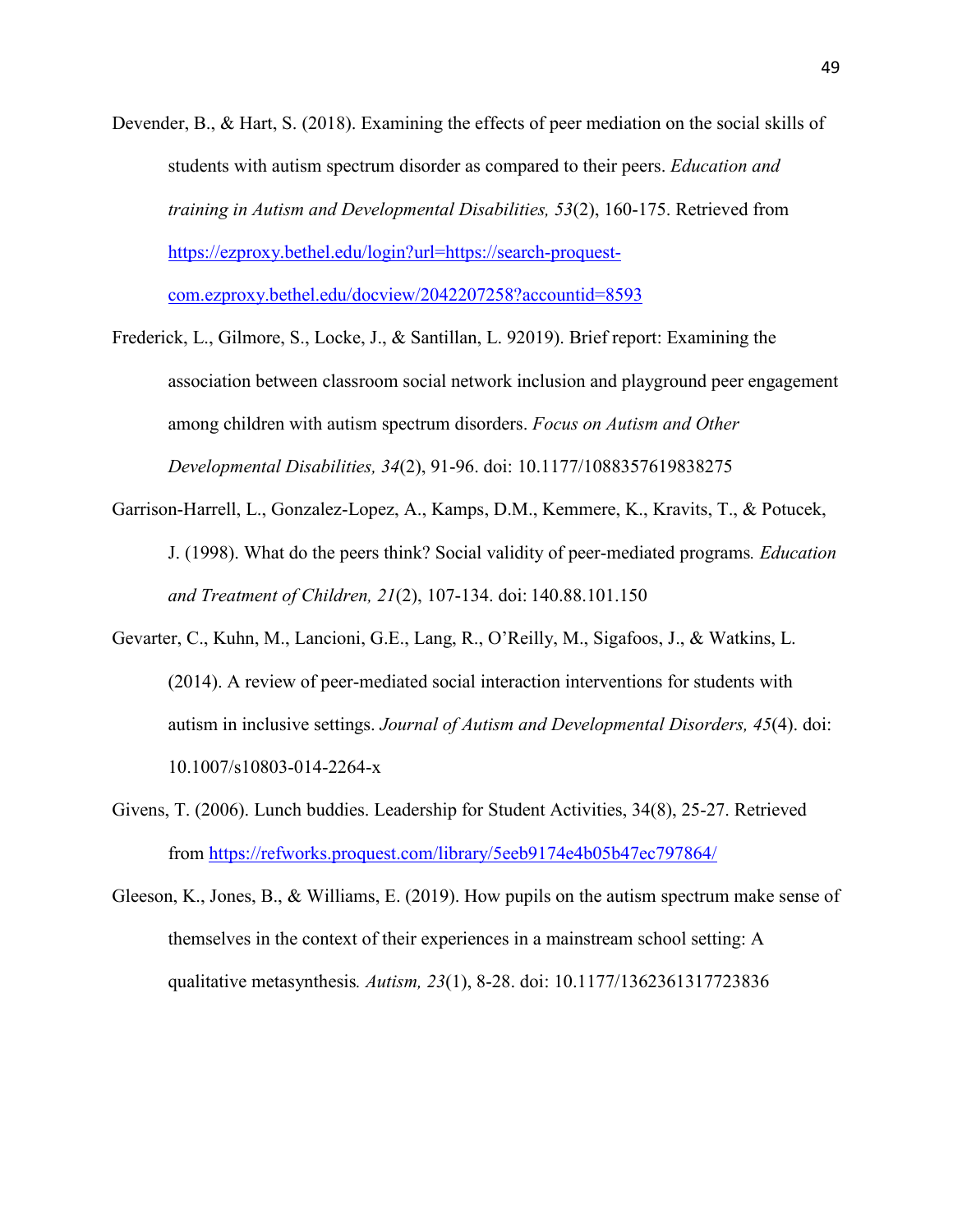- Gulsrud, A., Kasari, C., Locke, J., & Rotheram-Fuller, E. (2011). Social networks and friendships at school: Comparing children with and without ASD*. Journal of Autism and Developmental Disorders, 41*(5), 533-544. doi: 10.1007/s10803-010-1076-x
- Heitzman-Powell, L., Kamps, D., & McFadden, B. (2014). Social communication effects of peer-mediated recess intervention for children with autism*. Research in Autism Spectrum Disorders, 8*(12), 1699-1712. doi: 10.1016/j.rasd.2014.08.015
- Ledford, J., & Wehby, J. (2015). Teaching children with autism in small groups with students who are at-risk for academic problems: Effects on academic and social behaviors. *Journal of Autism and Developmental Disabilities, 45*(6), 1624-1635. doi: 10.1007/s10803-014-2317-1
- Locke, J., Kasari, C., & Rotheram-Fuller, E. (2012). Exploring the social impact of being a typical peer model for included children with autism spectrum disorder. *Journal of Autism and Developmental Disabilities, 42*(9), 1895-1905. doi: 10.1007/s10803-011- 1437-0
- Mavropoulou, S., & Siderisdis, G. (2014). Knowledge of autism and attitudes of children towards their partially integrated peers with autism spectrum disorders. *Journal of Autism and Developmental Disorders, 44*(8), 1867. doi: 10.1007/s10803-014-2059-0
- Minnesota Department of Education. (n.d.). Autism spectrum disorders. Retrieved from <https://education.mn.gov/MDE/dse/sped/cat/aut/>
- Puckett, K., Mathur, S.R., & Zamora, R. (2017). Implementing an intervention in special education to promote social skills in an inclusive setting. *Journal of International Special Needs Education, 20*(1), 25-26. Retrieved from [https://link-gale-](https://link-gale-com.ezproxy.bethel.edu/apps/doc/A558922294/PROF?u=clic_bethel&sid=PROF&xid=d7aa19dc)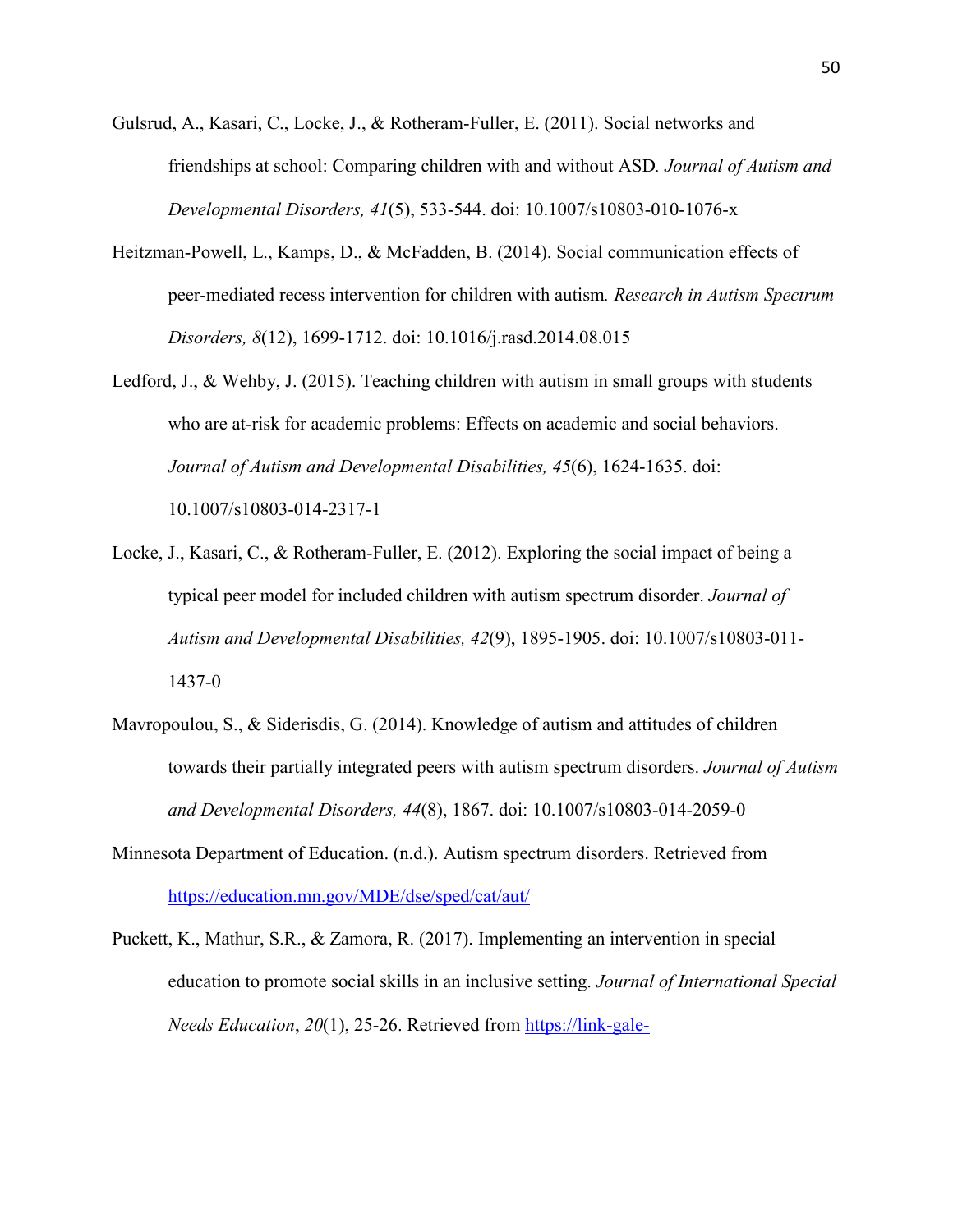[com.ezproxy.bethel.edu/apps/doc/A558922294/PROF?u=clic\\_bethel&sid=PROF&xid=d](https://link-gale-com.ezproxy.bethel.edu/apps/doc/A558922294/PROF?u=clic_bethel&sid=PROF&xid=d7aa19dc) [7aa19dc](https://link-gale-com.ezproxy.bethel.edu/apps/doc/A558922294/PROF?u=clic_bethel&sid=PROF&xid=d7aa19dc)

Ostmeyer, K., & Scarpa, A. (2012). Examining school-based social skills program needs and barriers for students with high-functioning autism spectrum disorders using participatory action research. *Psychology in the Schools, 49*(10), 932-941. doi: 10.1002/pits.21646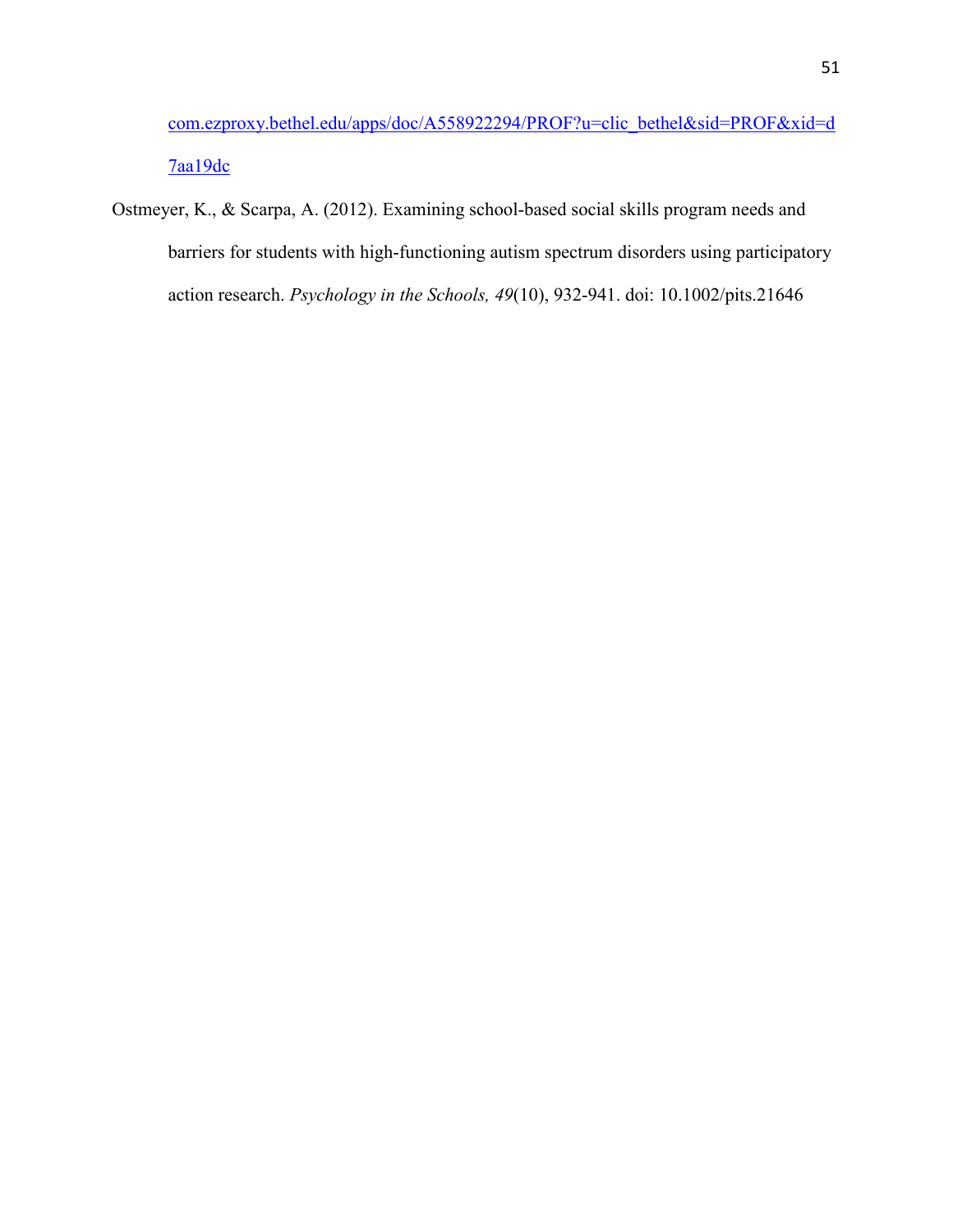### **Appendix A** General Education Parent Permission Letter

## SCHOOL NAME SCHOOL YEAR SCHOOL ADDRESS

#### Dear Parents,

 (GENERAL EDUCATION TEACHER'S NAME) classroom is partnering with (SPECIAL EDUCATION TEACHER'S NAME) classroom to program peer-mediated instruction for students with special needs. Peer-mediated instruction is an evidenced-based intervention that allows students with disabilities to have a peer-buddy who helps them learn social skills. Research shows that peer-mediated instruction is effective in increasing the social communication skills of students with disabilities while also teaching students without disabilities valuable character skills such as empathy, tolerance, and patience.

 You are receiving this letter because your child has been selected, based upon positive character traits demonstrated at school, to participate in this program. Your child has expressed an interest in this program. If your child participates in this program, **your child will go into the special education classroom 1x per week during morning meeting**. Your child will receive training, prior to starting the program, and will learn how to be a peer-buddy to a student with special needs. Later in the year, your child may also accompany their peer-buddy to recess and or lunch 1x a week and may eventually bring their peer-buddy into their mainstream classroom for morning meeting.

Your child will learn valuable leadership and relationship skills that will benefit them for years to come while making an impact in another child's life. This program is optional, and students and parents may decide to opt out of the program at any time during the school year. Your student will not miss any academic instructional time.

Please indicate below if you give your permission for your child to participate in (*SCHOOL'S NAME)* peer-mediation program.

| Sincerely,                        |  |  |
|-----------------------------------|--|--|
| (Teacher's Name)<br>Contact Info) |  |  |

I give my student, \_\_\_\_\_\_\_\_\_\_\_\_\_\_\_\_\_\_\_\_\_\_\_\_\_\_\_\_\_\_\_\_\_\_, permission to participate as a peer-buddy for a student with special needs for the (school year). I understand that my student will be removed from their general education class and go into the special education classroom 1x per week during morning meeting.

| <b>Parent Signature:</b> |  |
|--------------------------|--|
| Date:                    |  |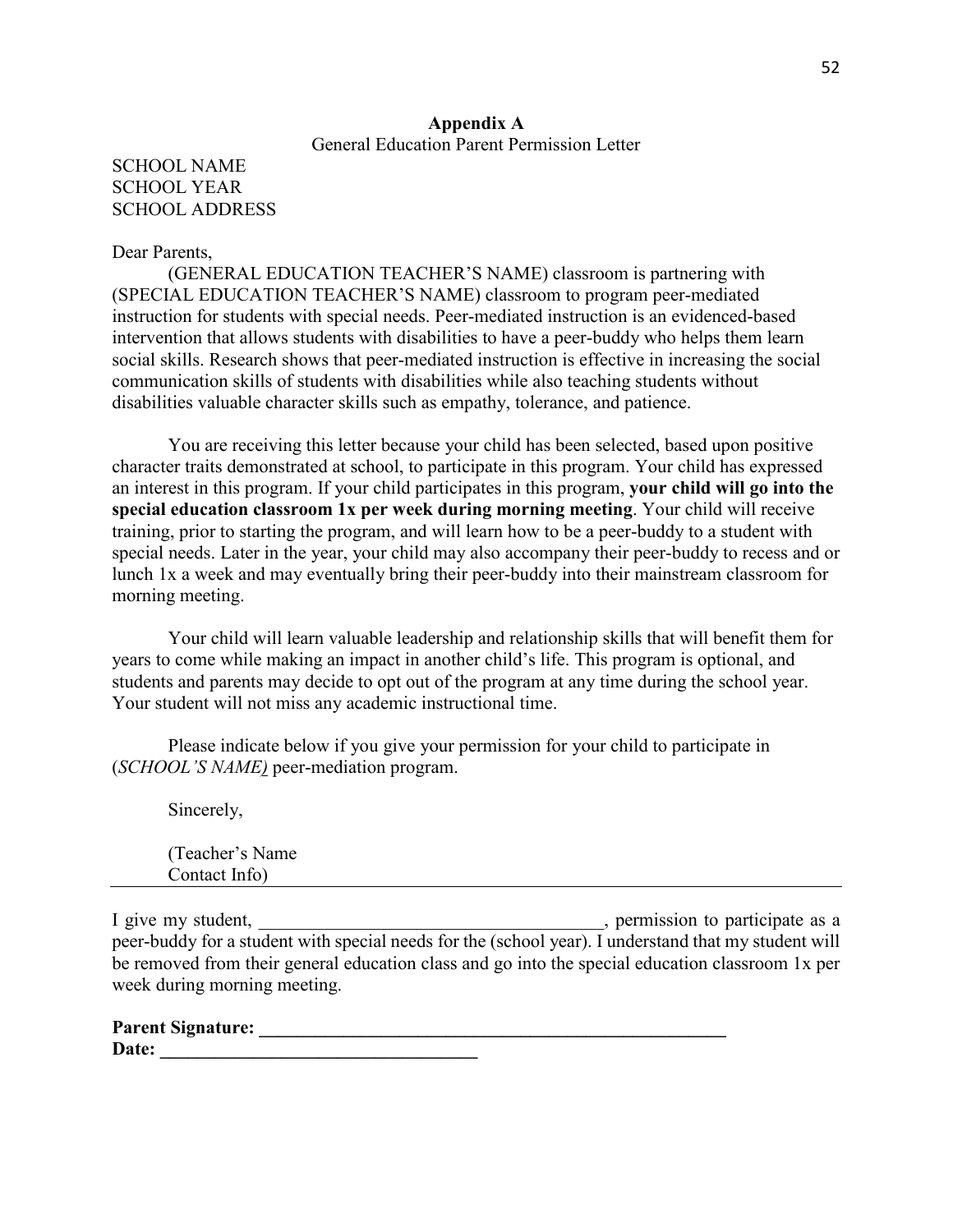# **Appendix B**

## Data Collection Sheet

Student: \_\_\_\_\_\_\_\_\_\_\_\_\_\_\_\_\_\_\_\_\_\_\_\_\_\_\_\_\_\_\_\_\_\_\_\_\_\_\_\_

## **Baseline Data**

| <b>SKILL</b>                  | <b>DATE/SETTING</b> | <b>TRIAL</b><br>$I=$ Independent<br>VP= Verbal Prompt<br>PP= Physical Prompt<br>M= Modeled<br>P=Partial Prompt<br>V=Visual Prompt | <b>NOTES</b> |
|-------------------------------|---------------------|-----------------------------------------------------------------------------------------------------------------------------------|--------------|
| <b>Initiating Greeting</b>    |                     |                                                                                                                                   |              |
| Asking to Join Play           |                     |                                                                                                                                   |              |
| Sharing                       |                     |                                                                                                                                   |              |
| Responding to<br>Conversation |                     |                                                                                                                                   |              |

## **WEEK 8 Data Collection**

| <b>SKILL</b>               | <b>DATE/SETTING</b> | <b>TRIAL</b>                          | <b>NOTES</b> |
|----------------------------|---------------------|---------------------------------------|--------------|
|                            |                     | $I=$ Independent<br>VP= Verbal Prompt |              |
|                            |                     | PP= Physical Prompt<br>M= Modeled     |              |
|                            |                     | P=Partial Prompt<br>V=Visual Prompt   |              |
| <b>Initiating Greeting</b> |                     |                                       |              |

# **WEEK 12 Data Collection**

| <b>SKILL</b>        | <b>DATE/SETTING</b> | <b>TRIAL</b>                                          | <b>NOTES</b> |
|---------------------|---------------------|-------------------------------------------------------|--------------|
|                     |                     | $I=$ Independent<br>VP= Verbal Prompt                 |              |
|                     |                     | PP= Physical Prompt<br>M= Modeled<br>P=Partial Prompt |              |
| Asking to Join Play |                     | V=Visual Prompt                                       |              |